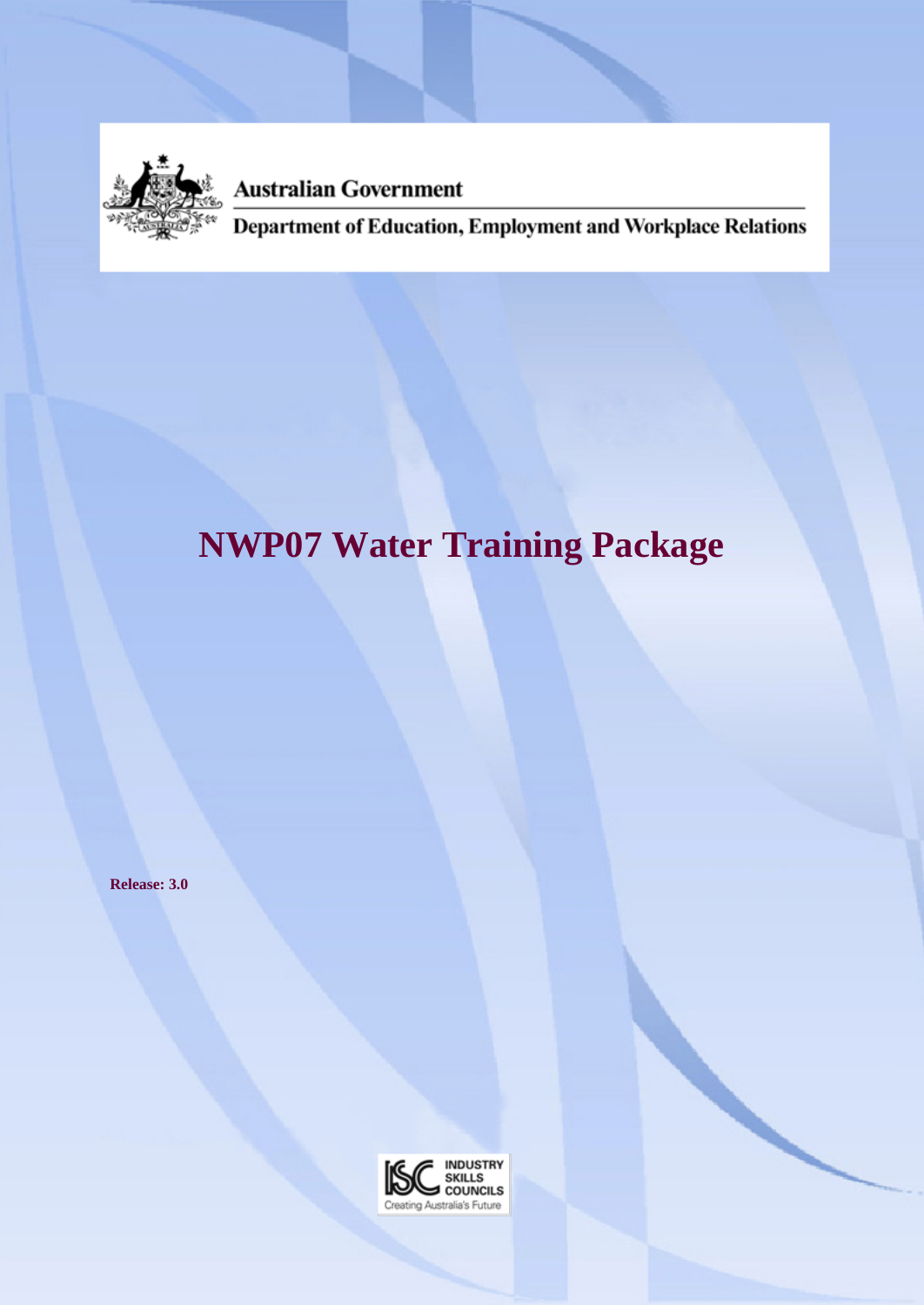## **CONTENTS**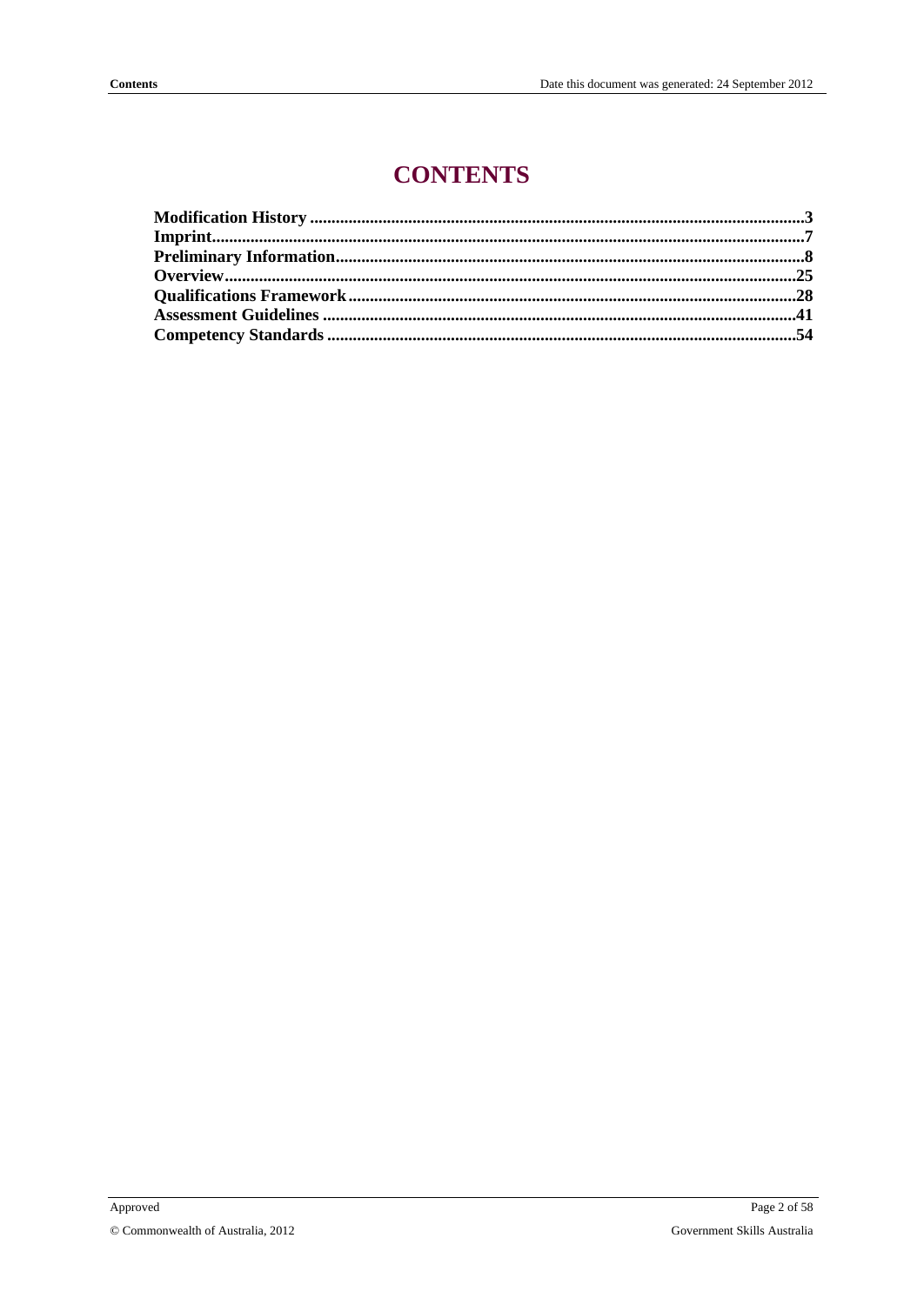## <span id="page-2-0"></span>**Modification History**

## **Version modification history**

The version details of this endorsed Training Package are in the table below. The latest information is at the top of the table.

| <b>Version</b> | <b>Release date</b> | Comments                                                                                                                                                                                                                                                                                                                                                                                                                                                                                                                                                                                                                                                                                                                                                                                                                                                                                                                                                                                                                                                                                                                                                                                                                                                                                                                                                                                                                                                                                                                                                                                                 |
|----------------|---------------------|----------------------------------------------------------------------------------------------------------------------------------------------------------------------------------------------------------------------------------------------------------------------------------------------------------------------------------------------------------------------------------------------------------------------------------------------------------------------------------------------------------------------------------------------------------------------------------------------------------------------------------------------------------------------------------------------------------------------------------------------------------------------------------------------------------------------------------------------------------------------------------------------------------------------------------------------------------------------------------------------------------------------------------------------------------------------------------------------------------------------------------------------------------------------------------------------------------------------------------------------------------------------------------------------------------------------------------------------------------------------------------------------------------------------------------------------------------------------------------------------------------------------------------------------------------------------------------------------------------|
| 3              |                     | 30 April 2012 The following 3 new units will be included in the<br>Certificate II and III in Water Operations to meet specific<br>standards gaps:<br>NWP279 Demonstrate knowledge of the risk management<br>principles of the Australian drinking water guidelines<br>NWP369 Monitor, operate and control lagoon processes<br>NWP370 Perform water industry calculations<br>The following new units will be included as elective in the<br>existing NWP50107 Diploma of Water Operations:<br>NWP552 Apply mathematical solutions to engineering<br>problems<br>NWP553 Apply scientific principles to engineering<br>problems<br>NWP554 Apply surveying computations to civil<br>engineering projects<br>NWP555 Apply construction principles to civil engineering<br>works<br>NWP556 Apply environmental solutions to engineering<br>projects<br>NWP557 Apply surveying for civil engineering projects<br>NWP558 Use computer aided drafting systems<br>NWP559 Apply principles of mechanics to engineering<br>problems<br>NWP560 Apply principles of strength of materials to<br>engineering problems<br>The following units will be included in the new NWP60112<br>Advanced Diploma of Water Engineering Design:<br>NWP601 Design a water reticulation scheme<br>NWP602 Design gravity sewerage systems<br>NWP603 Design pressure sewerage systems<br>NWP604 Manage the construction of pipeline systems<br>NWP605 Plan sewerage reticulation systems<br>NWP606 Plan water reticulation systems<br>NWP607 Manage drinking water quality information<br>NWP608 Design sewerage pumping station systems |
|                |                     | NWP609 Manage assets in a water utility<br>NWP610 Apply statistical methods for quality control and<br>reliability                                                                                                                                                                                                                                                                                                                                                                                                                                                                                                                                                                                                                                                                                                                                                                                                                                                                                                                                                                                                                                                                                                                                                                                                                                                                                                                                                                                                                                                                                       |
|                |                     | 3 updated imported units of competency:                                                                                                                                                                                                                                                                                                                                                                                                                                                                                                                                                                                                                                                                                                                                                                                                                                                                                                                                                                                                                                                                                                                                                                                                                                                                                                                                                                                                                                                                                                                                                                  |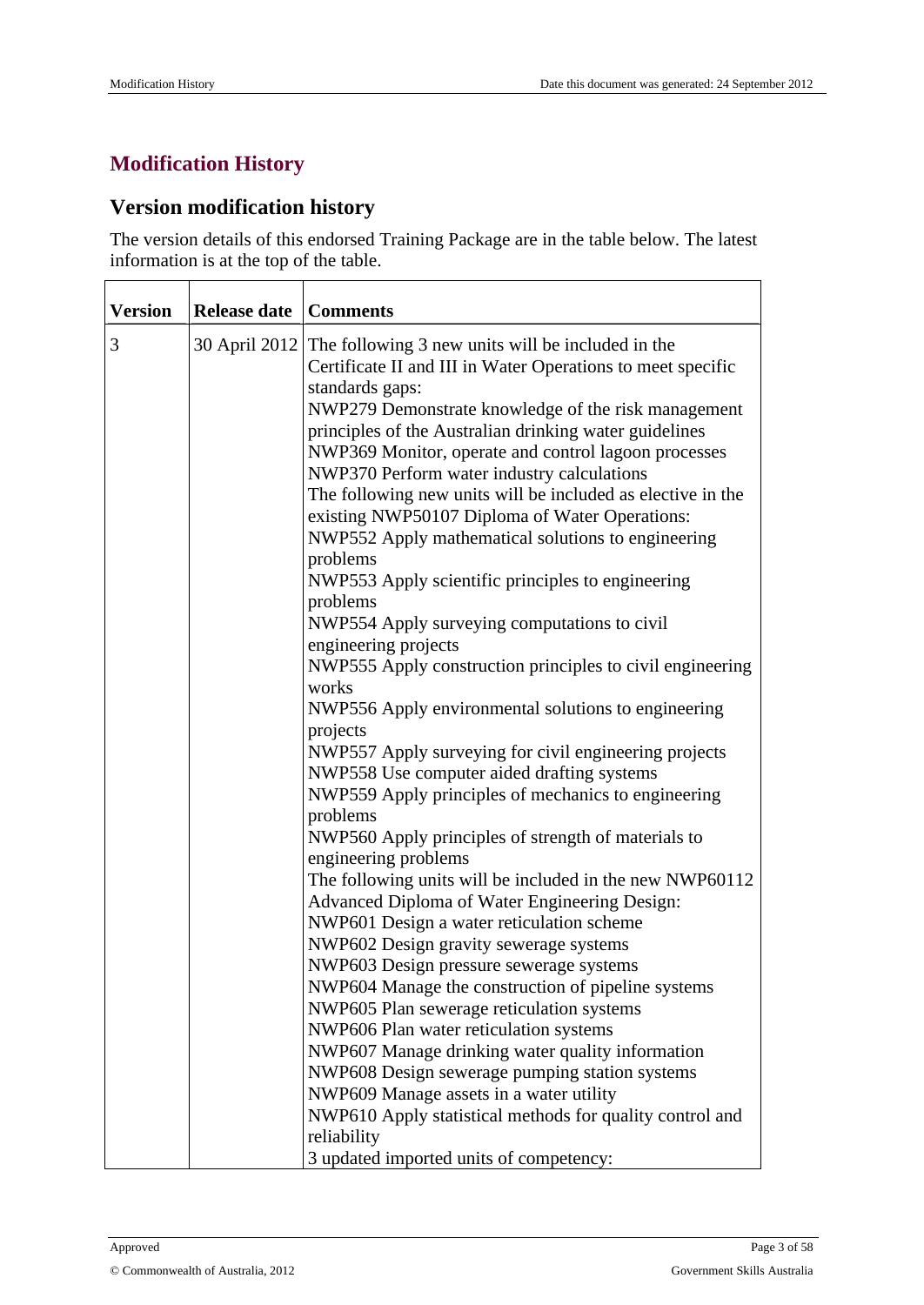|                     | <b>Comments</b>                                                                                                                                                                                                                                                                                                                                                                                                                                                                                                                                                                                                                                                                                                                                                                                                                                                                                                                                                                                                                                                                                                                                                                                                                                                                                                                                                                                                                                                                                                                                                                                                                                                                                                                                                                                                                                                                                                                                                                                                                             |
|---------------------|---------------------------------------------------------------------------------------------------------------------------------------------------------------------------------------------------------------------------------------------------------------------------------------------------------------------------------------------------------------------------------------------------------------------------------------------------------------------------------------------------------------------------------------------------------------------------------------------------------------------------------------------------------------------------------------------------------------------------------------------------------------------------------------------------------------------------------------------------------------------------------------------------------------------------------------------------------------------------------------------------------------------------------------------------------------------------------------------------------------------------------------------------------------------------------------------------------------------------------------------------------------------------------------------------------------------------------------------------------------------------------------------------------------------------------------------------------------------------------------------------------------------------------------------------------------------------------------------------------------------------------------------------------------------------------------------------------------------------------------------------------------------------------------------------------------------------------------------------------------------------------------------------------------------------------------------------------------------------------------------------------------------------------------------|
|                     | BSBWOR301B Organise personal work priorities and                                                                                                                                                                                                                                                                                                                                                                                                                                                                                                                                                                                                                                                                                                                                                                                                                                                                                                                                                                                                                                                                                                                                                                                                                                                                                                                                                                                                                                                                                                                                                                                                                                                                                                                                                                                                                                                                                                                                                                                            |
|                     | development Organise personal work priorities and                                                                                                                                                                                                                                                                                                                                                                                                                                                                                                                                                                                                                                                                                                                                                                                                                                                                                                                                                                                                                                                                                                                                                                                                                                                                                                                                                                                                                                                                                                                                                                                                                                                                                                                                                                                                                                                                                                                                                                                           |
|                     | development                                                                                                                                                                                                                                                                                                                                                                                                                                                                                                                                                                                                                                                                                                                                                                                                                                                                                                                                                                                                                                                                                                                                                                                                                                                                                                                                                                                                                                                                                                                                                                                                                                                                                                                                                                                                                                                                                                                                                                                                                                 |
|                     | <b>BSBWOR404B Develop work priorities</b>                                                                                                                                                                                                                                                                                                                                                                                                                                                                                                                                                                                                                                                                                                                                                                                                                                                                                                                                                                                                                                                                                                                                                                                                                                                                                                                                                                                                                                                                                                                                                                                                                                                                                                                                                                                                                                                                                                                                                                                                   |
|                     | AHCLPW306A Undertake sampling and testing of water                                                                                                                                                                                                                                                                                                                                                                                                                                                                                                                                                                                                                                                                                                                                                                                                                                                                                                                                                                                                                                                                                                                                                                                                                                                                                                                                                                                                                                                                                                                                                                                                                                                                                                                                                                                                                                                                                                                                                                                          |
| 23 December<br>2010 | NWP10107 Certificate I in Water Sustainability is updated<br>to NWP10110 Certificate I in Water Sustainability.<br>Review of the Certificate I in Water Sustainability resulting<br>in minor changes to requirements for assessment<br>appropriate for delivery in schools. New versions of core<br>and elective units: NWP101B Investigate sustainable water<br>cycle management, NWP102B Design a basic water system<br>model, NWP103B Demonstrate care and safe practices,<br>NWP104B Sample and test water sources and quality and<br>NWP105B Draw and use simple maps, plans and drawings.<br>Unless specified, following changes apply only to elective<br>units.<br>Two new units have been developed for water meter<br>installation in the Certificate III in Water Operations:<br>NWP302A Install meters for non-potable, non-urban water<br>supplies, and NWP304A Maintain meters for non-potable,<br>non-urban water supplies.<br>NWP325B Conduct and report on dam safety inspection<br>and basic monitoring replaced by three new units for dam<br>safety monitoring in the Certificate III in Water Operations;<br>NWP326A Conduct and report dam safety instrumentation<br>monitoring, NWP327A Inspect and report on concrete dam<br>safety and NWP328A Inspect and report on embankment<br>dams safety.<br>The units NWP334B, NWP335B, NWP336B and<br>NWP337B have been combined in a new unit NWP303A<br>Monitor and control maintenance of water and wastewater<br>system assets.<br>Certificate III in Water Operations includes two updated<br>versions of imported core unit of competency:<br>BSBWOR301A Organise personal work priorities and<br>development, and BSBOHS303B Contribute to OHS<br>hazard identification and risk assessment.<br>New unit for hydrography in the Certificate IV in Water<br>Operations:<br>NWP420A Install, operate and maintain hydrologic<br>instruments and equipment<br>NWP438A Measure and process hydrometric stream<br>discharge data in flood conditions replaced by NWP421A |
|                     | Collect, measure and process hydrologic stream discharge                                                                                                                                                                                                                                                                                                                                                                                                                                                                                                                                                                                                                                                                                                                                                                                                                                                                                                                                                                                                                                                                                                                                                                                                                                                                                                                                                                                                                                                                                                                                                                                                                                                                                                                                                                                                                                                                                                                                                                                    |
|                     | <b>Release date</b>                                                                                                                                                                                                                                                                                                                                                                                                                                                                                                                                                                                                                                                                                                                                                                                                                                                                                                                                                                                                                                                                                                                                                                                                                                                                                                                                                                                                                                                                                                                                                                                                                                                                                                                                                                                                                                                                                                                                                                                                                         |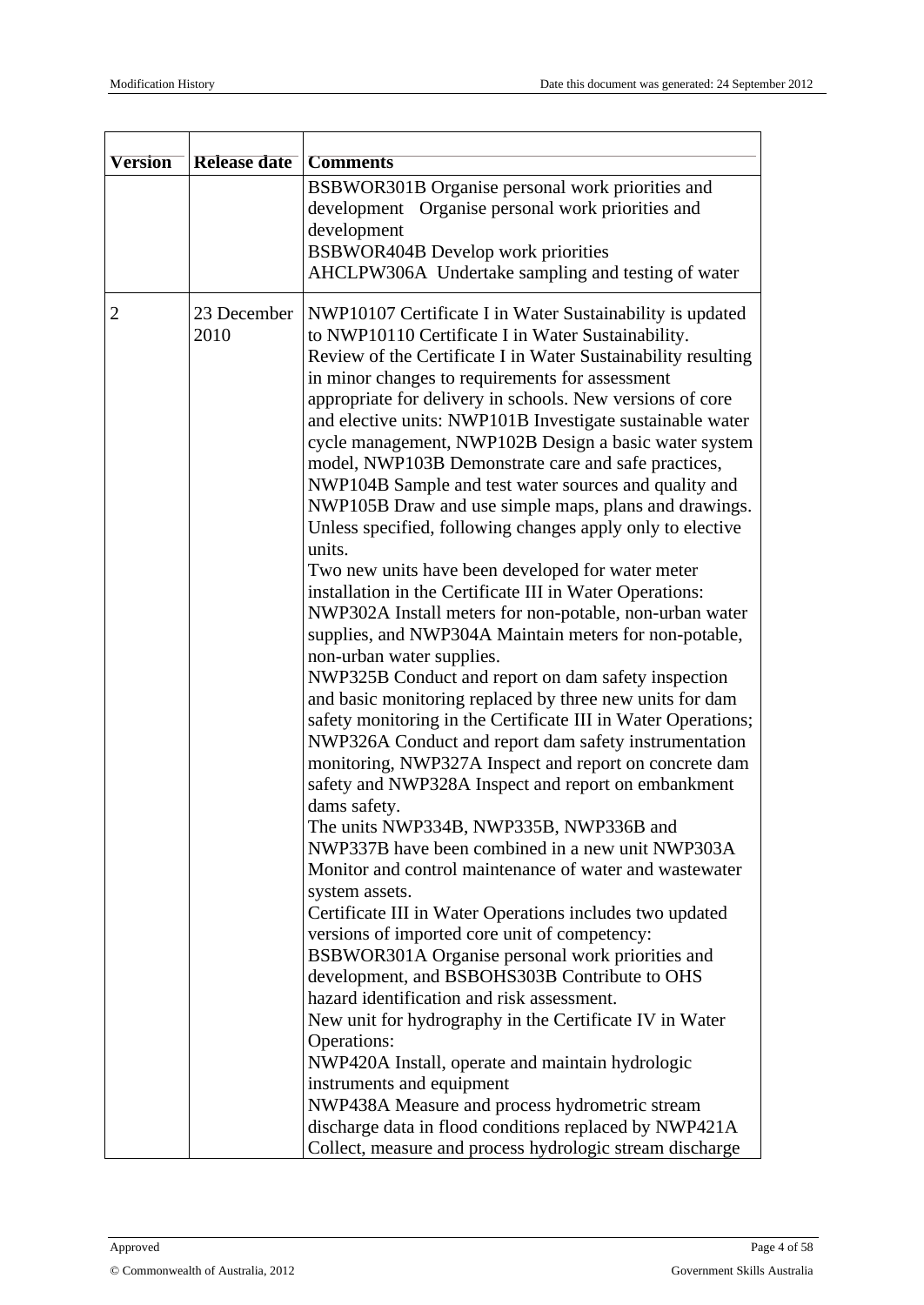| <b>Version</b> | <b>Release date</b> | <b>Comments</b>                                                        |
|----------------|---------------------|------------------------------------------------------------------------|
|                |                     |                                                                        |
|                |                     | gauging<br>NWP437A Analyse data and produce hydrometric reports        |
|                |                     | incorporated into NWP421A.                                             |
|                |                     | NWP426B Coordinate and monitor the operation of potable                |
|                |                     | water systems replaced by NWP403A Investigate and plan                 |
|                |                     | the optimisation of potable water distribution systems.                |
|                |                     | NWP410B Coordinate and monitor asset constructions and                 |
|                |                     | maintenance has an updated version: NWP410C Coordinate                 |
|                |                     | and monitor asset construction and maintenance.                        |
|                |                     | Replacement of two large units in water and wastewater                 |
|                |                     | treatment in Certificate IV in Water Operations:                       |
|                |                     | NWP435B Coordinate and monitor the optimisation of                     |
|                |                     | water treatment processes                                              |
|                |                     | NWP436B Coordinate and monitor the optimisation of                     |
|                |                     | wastewater treatment processes                                         |
|                |                     | with smaller units to allow greater flexibility:                       |
|                |                     | NWP404A Apply principles of chemistry to water systems                 |
|                |                     | and processes                                                          |
|                |                     | NWP406A Investigate and plan the optimisation of                       |
|                |                     | granular media filtration processes                                    |
|                |                     | NWP407A Investigate and plan the optimisation of                       |
|                |                     | dissolved air flotation processes                                      |
|                |                     | NWP408A Investigate and plan the optimisation of                       |
|                |                     | sedimentation and clarification processes                              |
|                |                     | NWP409A Investigate and plan to optimise the operation of              |
|                |                     | chemical addition processes                                            |
|                |                     | NWP411A Select treatment requirements for waterborne<br>microorganisms |
|                |                     | NWP412A Investigate and plan the optimisation of                       |
|                |                     | activated sludge processes                                             |
|                |                     | NWP413A Investigate and plan the optimisation of                       |
|                |                     | anaerobic treatment processes                                          |
|                |                     | NWP414A Select strategies to control microbial impact on               |
|                |                     | wastewater treatment processes                                         |
|                |                     | New elective unit: NWP432A Contribute to the continuous                |
|                |                     | improvement of quality systems.                                        |
|                |                     | Additional imported units have been added to the                       |
|                |                     | Certificate IV in Water Operations:                                    |
|                |                     | RTD3507A Undertake sampling and testing of water                       |
|                |                     | MEM30027A Prepare basic programs for programmable                      |
|                |                     | logic controllers                                                      |
|                |                     | MSACMT461A Facilitate SCADA systems in a                               |
|                |                     | manufacturing team or work area                                        |
|                |                     | NWP219A Work safely in confined spaces has been                        |
|                |                     | included as an elective at Certificate IV in Water                     |
|                |                     | Operations.                                                            |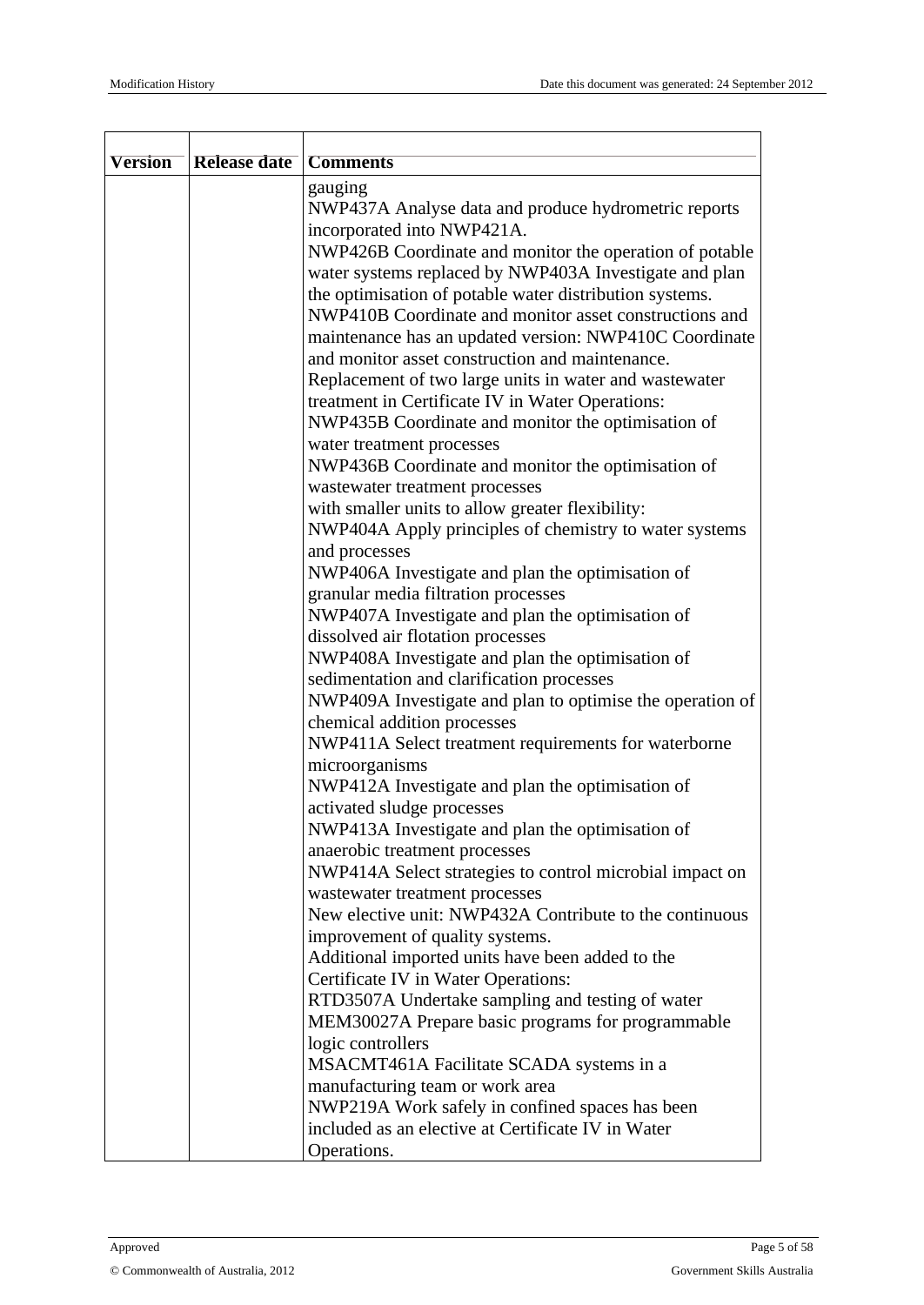| Version | <b>Release date</b> | <b>Comments</b>                                                                                                                                                                                                                                                                                                                                                            |
|---------|---------------------|----------------------------------------------------------------------------------------------------------------------------------------------------------------------------------------------------------------------------------------------------------------------------------------------------------------------------------------------------------------------------|
|         |                     | Units for hydrography have been added to the Diploma of<br><b>Water Operations:</b><br>NWP504A Collect and manage hydrometric station survey                                                                                                                                                                                                                               |
|         |                     | data<br>NWP508A Apply principles of hydraulics to pipe and<br>channel flows                                                                                                                                                                                                                                                                                                |
|         |                     | NWP509A Collect, verify and report hydrometric time<br>series data                                                                                                                                                                                                                                                                                                         |
|         |                     | NWP510A Develop and maintain ratings<br>Imported units have been updated to new codes in reviewed<br>parent Training Package. These include core units in<br>Certificate III and Certificate IV.<br>This version completes the addition of Greenskills to<br>selected units of competency.                                                                                 |
| 1.1     | <b>July 2010</b>    | ISC Upgrade to incorporate wording for flexible packaging<br>policy into 20 High Use qualifications. NWP20107 and<br>NWP30107 slight changes to cover accredited courses as<br>source for imported electives.                                                                                                                                                              |
| 1       | 12 March<br>2008    | NWP10101 has been replaced by NWP10107 Certificate I<br>in Water Sustainability designed to be delivered in schools.<br>A new qualification, NWP70107 Vocational Graduate<br>Certificate in Water Industry Leadership has been added.<br>The requirement in NWP01 that certificate qualifications<br>had prerequisites of the preceding qualification has been<br>removed. |
| 1       | 20 May 2002         | Primary release, based on revision of UTW98 Water<br><b>Industry Training Package.</b>                                                                                                                                                                                                                                                                                     |

## <span id="page-5-0"></span>**Imprint**

## **NWP07 Water Training Package**

#### **Copyright Statement**

© 2012 Commonwealth of Australia.



With the exception of the Commonwealth Coat of Arms, the Department's logo, any material protected by a Creative Commons Attribution-No Derivative Works 3.0 Australia licence.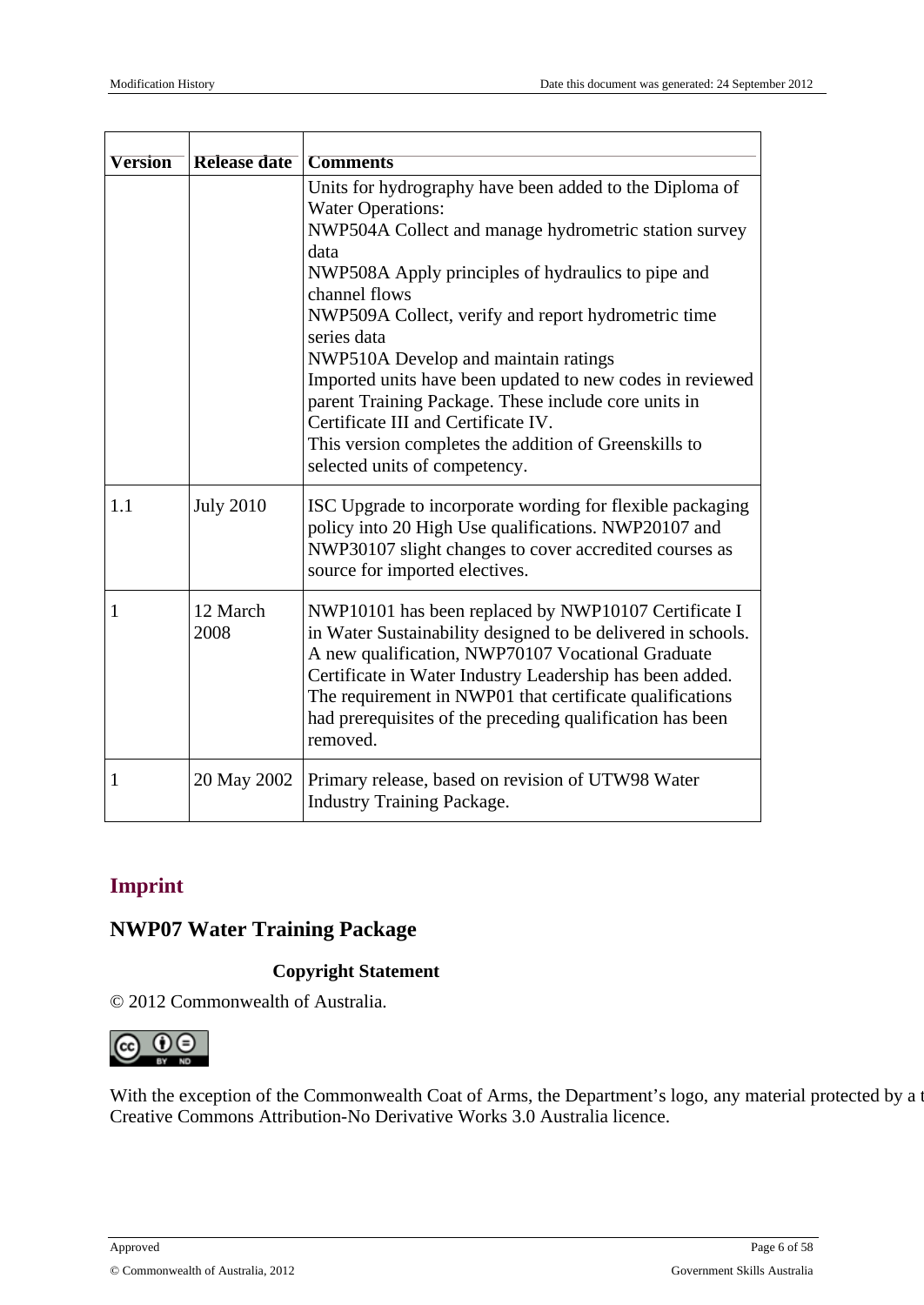The details of the relevalicenceconditions are available on the Creative Commons website (www.creativecommons.org.au) is the full legal code. The document must attributedas the NWP07 Water Training Package Vers8on

## **Disclaimer**

This workis the resulbf wide consultations with Australian industrupticipants. It is a ollaborative view may omitfactors which could bepertinent in particular cases.

While care has been taken in the preparation is Training Package, DEEWR and the original develop date for your State drerritory. DEEWR and he original developer do not accepty liability for any dama information contained in this Trainineackage.

The Commonwealth,throughthe Department detucation, Employment and Unitable and accept any does not any person for which is provided in this material or incorporated into it by reference. The information is provided or accuracy of its content. No ability is accepted for any information or services which may appear winth websites.

| Published by:                                                       | Government Skills Australia<br>Level 11, 147 Pirie St, delaide SA 5000<br>PO Box 347, Rundle Mall SA 5000<br>Ph: +61 8 8100 7400 |
|---------------------------------------------------------------------|----------------------------------------------------------------------------------------------------------------------------------|
|                                                                     | Fax: +61 8 8232 7444<br>Web: www.governmentskills.com.au                                                                         |
| First published:                                                    | http://www.governmentskills.com.au<br>30 March 2008                                                                              |
| ISBN:                                                               | 0642 798052<br>SolutionsDigital                                                                                                  |
| Printed by:<br><b>Print Version Number:</b><br><b>Release Date:</b> | 3<br>30 April 2012                                                                                                               |
| <b>Review Date:</b>                                                 | 30 October 2010                                                                                                                  |

## <span id="page-6-0"></span>Preliminary Information

#### Important Note to Users

Training Packages arent static documents; the yeamended periodically toreflect the latest industry practices and reversion controlled. It is essential thine latest versionis always used.

Check the version number before commencing trainingor assessment This Training Packagis Version  $3$  – check whether this is the latest version by going to the National Training Information Servidewww.ntis.gov.a) and locating information about the Training Package Alternatively, contact Government Skills Australia www.governmentskills.com.au to confirtine latest version number.

Explanation of version number conventions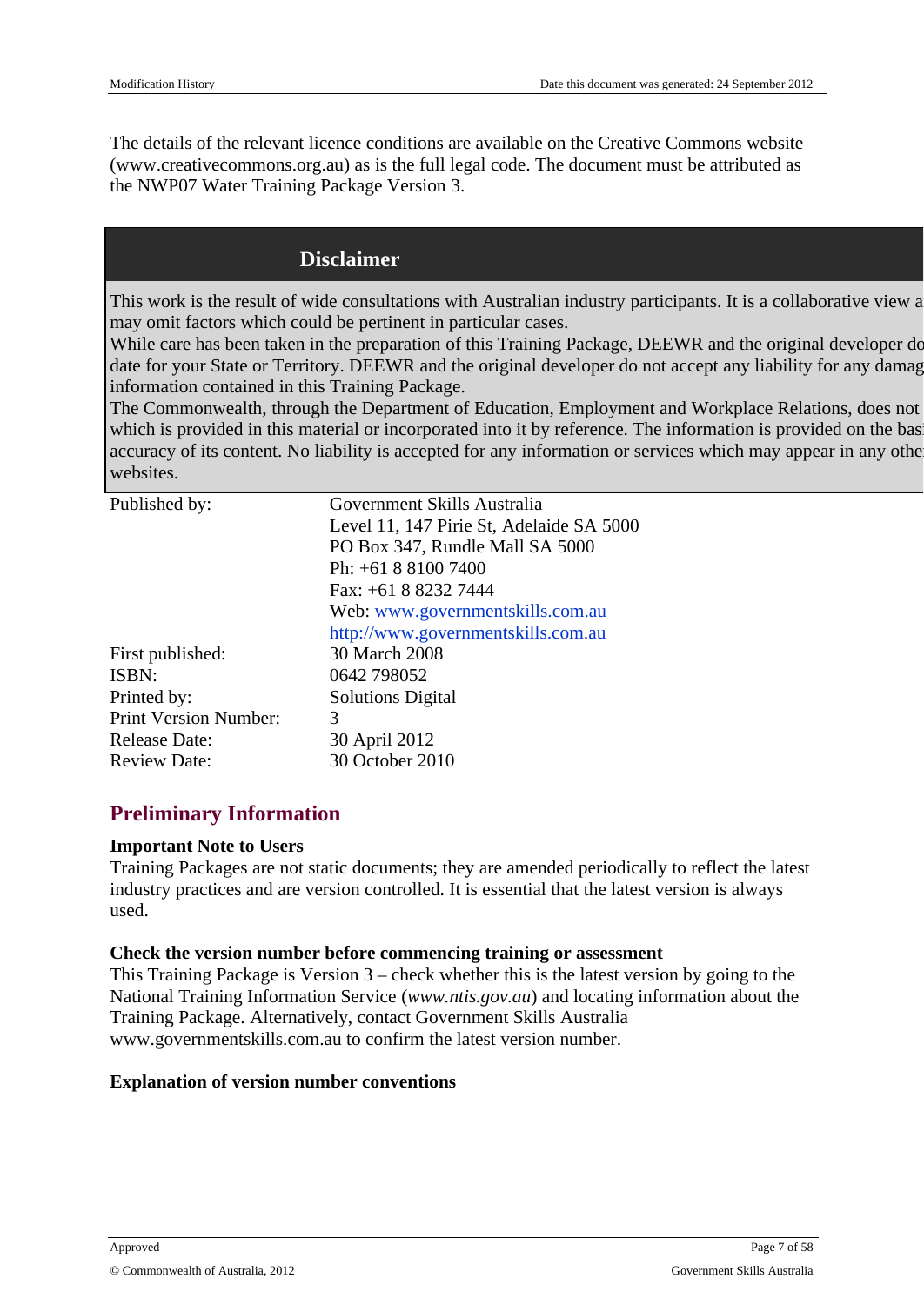The primary release Training Package is Version 1. When changes are made to a Training Package, sometimes the version number is changed and sometimes it is not, depending on the extent of the change. When a Training Package is reviewed it is considered to be a new Training Package for the purposes of version control, and is Version 1. Do not confuse the version number with the Training Package's national code (which remains the same during its period of endorsement).

#### **Explanation of the review date**

The review date (shown on the title page and in the footer of each page) indicates when the Training Package is expected to be reviewed in the light of changes such as changing technologies and circumstances. The review date is not an expiry date. Endorsed Training Packages and their components remain current until they are reviewed or replaced.

#### **Version modification history**

The version details of this endorsed Training Package are in the table below. The latest information is at the top of the table.

| <b>Version</b> | <b>Release Date</b> | <b>Comments</b>                                                                                                                                                                                                                                                                                                                                                                                                                                                                                                                                                                                                                                                                                                                                                                                                                                                                                                                                                                                                                                                                                                                                                                                                                                                                                                                                                                                                                                                                                                                                                                                                  |
|----------------|---------------------|------------------------------------------------------------------------------------------------------------------------------------------------------------------------------------------------------------------------------------------------------------------------------------------------------------------------------------------------------------------------------------------------------------------------------------------------------------------------------------------------------------------------------------------------------------------------------------------------------------------------------------------------------------------------------------------------------------------------------------------------------------------------------------------------------------------------------------------------------------------------------------------------------------------------------------------------------------------------------------------------------------------------------------------------------------------------------------------------------------------------------------------------------------------------------------------------------------------------------------------------------------------------------------------------------------------------------------------------------------------------------------------------------------------------------------------------------------------------------------------------------------------------------------------------------------------------------------------------------------------|
| 3              | 30 April 2012       | The following 3 new units will be included in the Certificate II and III in<br>Water Operations to meet specific standards gaps:<br>NWP279 Demonstrate knowledge of the risk management principles of<br>the Australian drinking water guidelines<br>NWP369 Monitor, operate and control lagoon processes<br>NWP370 Perform water industry calculations<br>The following new units will be included as elective in the existing<br>NWP50107 Diploma of Water Operations:<br>NWP552 Apply mathematical solutions to engineering problems<br>NWP553 Apply scientific principles to engineering problems<br>NWP554 Apply surveying computations to civil engineering projects<br>NWP555 Apply construction principles to civil engineering works<br>NWP556 Apply environmental solutions to engineering projects<br>NWP557 Apply surveying for civil engineering projects<br>NWP558 Use computer aided drafting systems<br>NWP559 Apply principles of mechanics to engineering problems<br>NWP560 Apply principles of strength of materials to engineering<br>problems<br>The following units will be included in the new NWP60112 Advanced<br>Diploma of Water Engineering Design:<br>NWP601 Design a water reticulation scheme<br>NWP602 Design gravity sewerage systems<br>NWP603 Design pressure sewerage systems<br>NWP604 Manage the construction of pipeline systems<br>NWP605 Plan sewerage reticulation systems<br>NWP606 Plan water reticulation systems<br>NWP607 Manage drinking water quality information<br>NWP608 Design sewerage pumping station systems<br>NWP609 Manage assets in a water utility |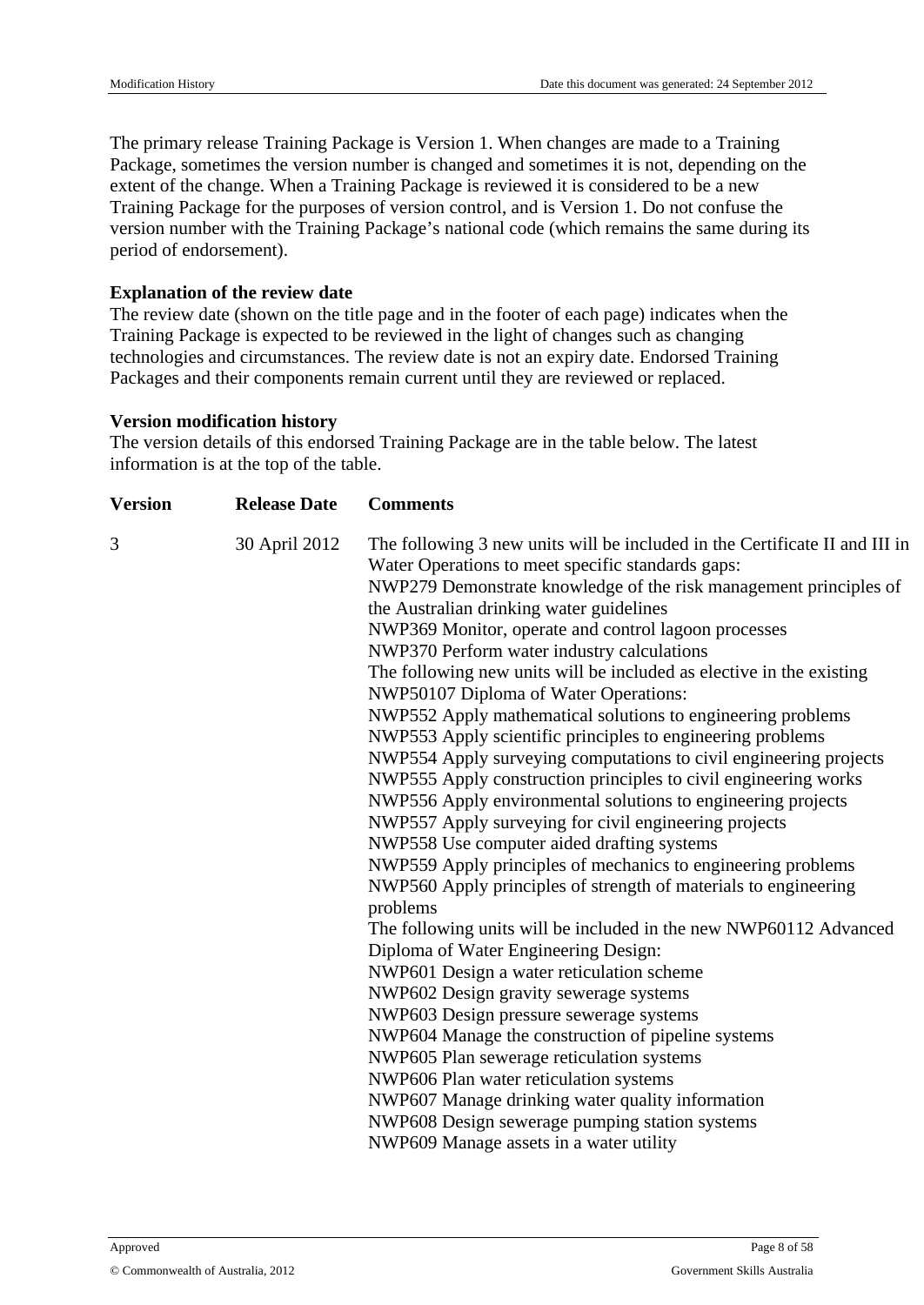NWP610 Apply statistical methods for quality control and reliability 3 updated imported units of competency: BSBWOR301B Organise personal work priorities and development

Organise personal work priorities and development BSBWOR404B Develop work priorities

AHCLPW306A Undertake sampling and testing of water

2 23 December 2010

NWP10107 Certificate I in Water Sustainability is updated to NWP10110 Certificate I in Water Sustainability.

Review of the Certificate I in Water Sustainability resulting in minor changes to requirements for assessment appropriate for delivery in schools. New versions of core and elective units: NWP101B Investigate sustainable water cycle management, NWP102B Design a basic water system model, NWP103B Demonstrate care and safe practices, NWP104B Sample and test water sources and quality and NWP105B Draw and use simple maps, plans and drawings.

Unless specified, following changes apply only to elective units. Two new units have been developed for water meter installation in the Certificate III in Water Operations: NWP302A Install meters for nonpotable, non-urban water supplies, and NWP304A Maintain meters for non-potable, non-urban water supplies.

NWP325B Conduct and report on dam safety inspection and basic monitoring replaced by three new units for dam safety monitoring in the Certificate III in Water Operations; NWP326A Conduct and report dam safety instrumentation monitoring, NWP327A Inspect and report on concrete dam safety and NWP328A Inspect and report on embankment dams safety.

The units NWP334B, NWP335B, NWP336B and NWP337B have been combined in a new unit NWP303A Monitor and control maintenance of water and wastewater system assets.

Certificate III in Water Operations includes two updated versions of imported core unit of competency: BSBWOR301A Organise personal work priorities and development, and BSBOHS303B Contribute to OHS hazard identification and risk assessment.

New unit for hydrography in the Certificate IV in Water Operations: NWP420A Install, operate and maintain hydrologic instruments and equipment

NWP438A Measure and process hydrometric stream discharge data in flood conditions replaced by NWP421A Collect, measure and process hydrologic stream discharge gauging

NWP437A Analyse data and produce hydrometric reports incorporated into NWP421A.

NWP426B Coordinate and monitor the operation of potable water systems replaced by NWP403A Investigate and plan the optimisation of potable water distribution systems.

NWP410B Coordinate and monitor asset constructions and maintenance has an updated version: NWP410C Coordinate and monitor asset construction and maintenance.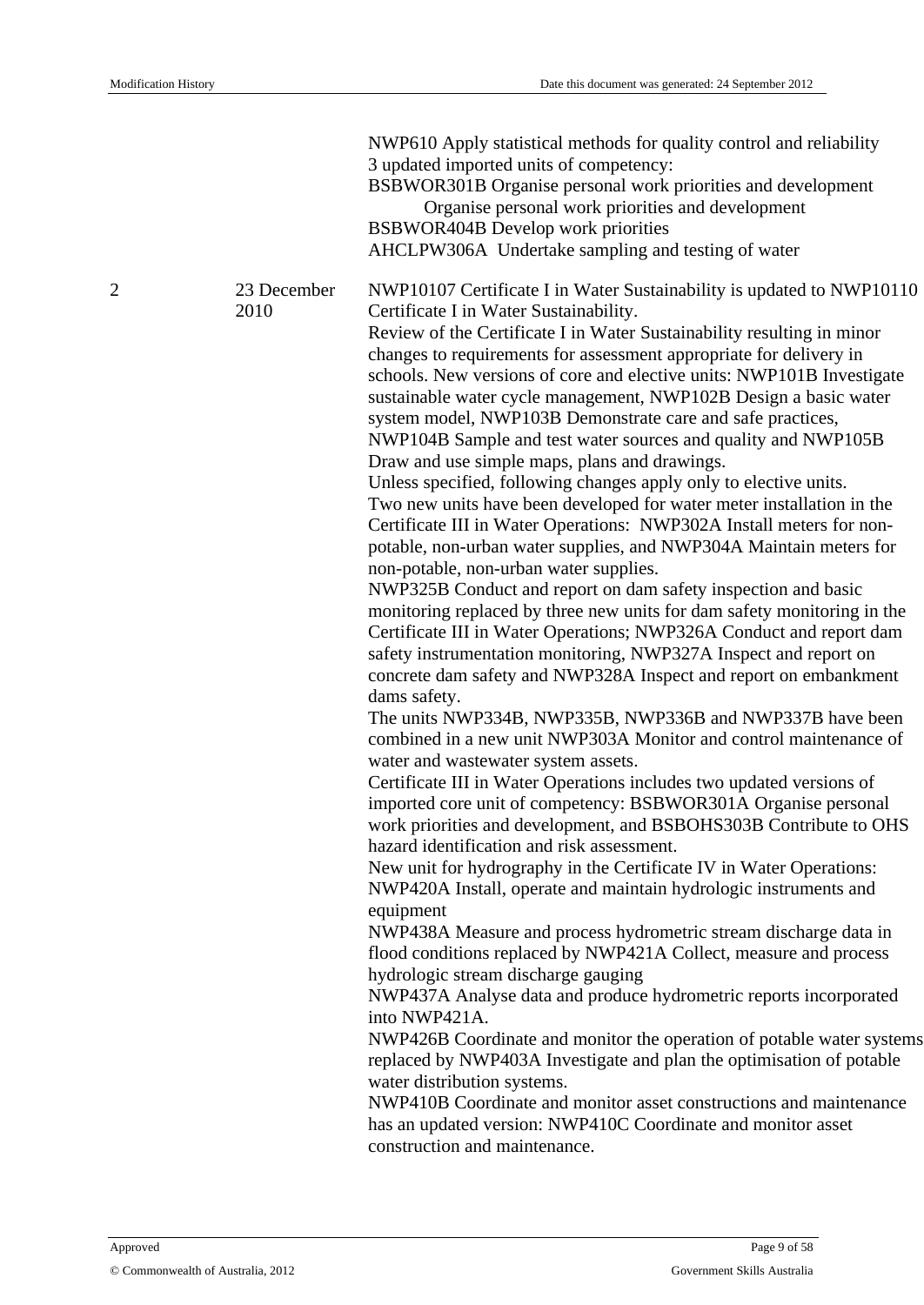Replacement of two large units in water and wastewater treatment in Certificate IV in Water Operations:

NWP435B Coordinate and monitor the optimisation of water treatment processes

NWP436B Coordinate and monitor the optimisation of wastewater treatment processes

with smaller units to allow greater flexibility:

NWP404A Apply principles of chemistry to water systems and processes NWP406A Investigate and plan the optimisation of granular media filtration processes

NWP407A Investigate and plan the optimisation of dissolved air flotation processes

NWP408A Investigate and plan the optimisation of sedimentation and clarification processes

NWP409A Investigate and plan to optimise the operation of chemical addition processes

NWP411A Select treatment requirements for waterborne microorganisms NWP412A Investigate and plan the optimisation of activated sludge processes

NWP413A Investigate and plan the optimisation of anaerobic treatment processes

NWP414A Select strategies to control microbial impact on wastewater treatment processes

New elective unit: NWP432A Contribute to the continuous improvement of quality systems.

Additional imported units have been added to the Certificate IV in Water Operations:

RTD3507A Undertake sampling and testing of water

MEM30027A Prepare basic programs for programmable logic controllers MSACMT461A Facilitate SCADA systems in a manufacturing team or work area

NWP219A Work safely in confined spaces has been included as an elective at Certificate IV in Water Operations.

Units for hydrography have been added to the Diploma of Water Operations:

NWP504A Collect and manage hydrometric station survey data NWP508A Apply principles of hydraulics to pipe and channel flows NWP509A Collect, verify and report hydrometric time series data NWP510A Develop and maintain ratings

Imported units have been updated to new codes in reviewed parent Training Package. These include core units in Certificate III and Certificate IV.

This version completes the addition of Greenskills to selected units of competency.

1.1 July 2010 ISC Upgrade to incorporate wording for flexible packaging policy into 20 High Use qualifications. NWP20107 and NWP30107 slight changes to cover accredited courses as source for imported electives.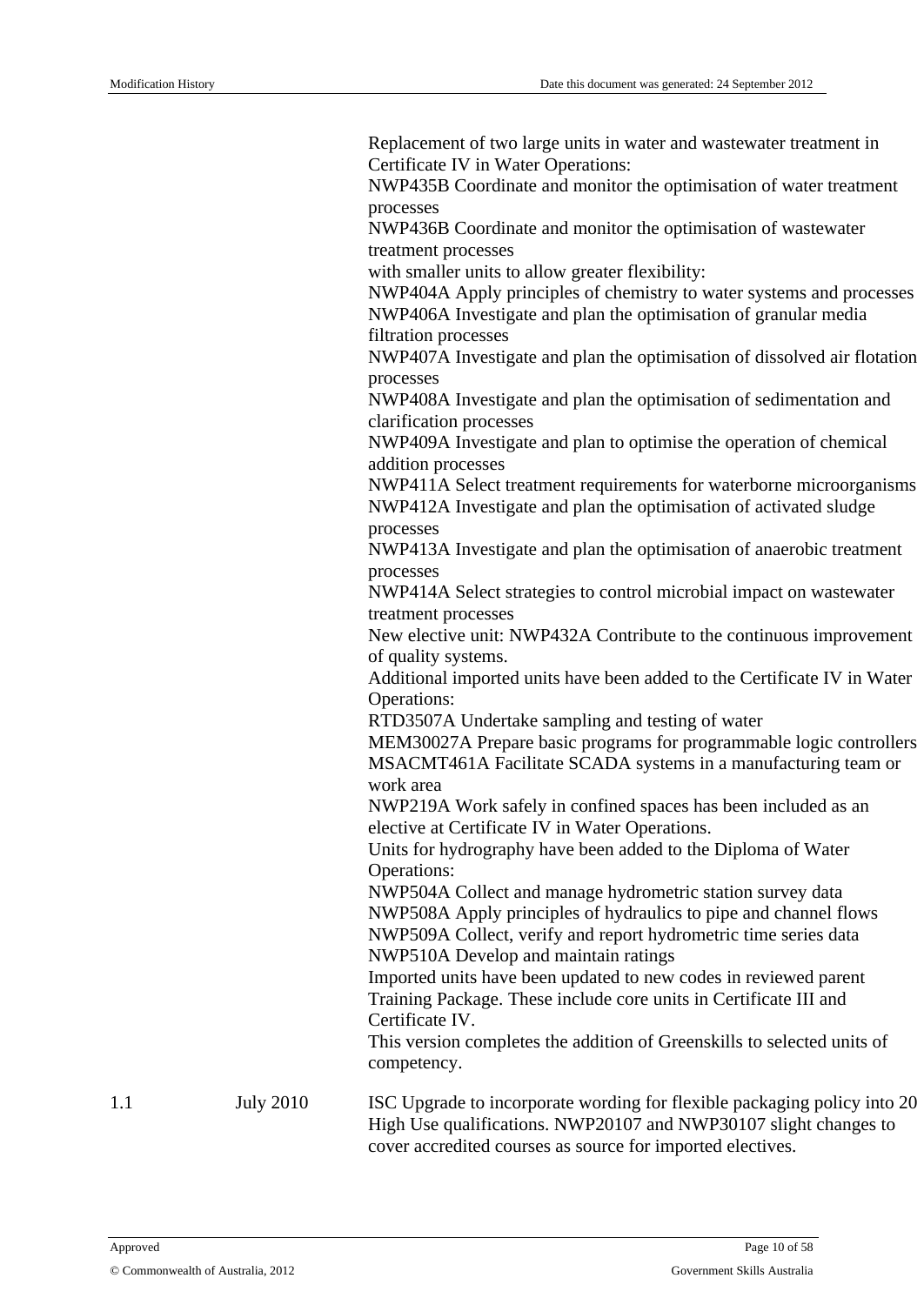|  | 12 March 2008 NWP10101 has been replaced by NWP10107 Certificate I in Water |
|--|-----------------------------------------------------------------------------|
|  | Sustainability designed to be delivered in schools.                         |
|  | A new qualification, NWP70107 Vocational Graduate Certificate in            |
|  | Water Industry Leadership has been added.                                   |
|  | The requirement in NWP01 that certificate qualifications had                |
|  | prerequisites of the preceding qualification has been removed.              |

#### **Summary of AQF qualifications in NWP07 Water Training Package**

| Code            | <b>Title</b>                                                 |
|-----------------|--------------------------------------------------------------|
| <b>NWP10110</b> | Certificate I in Water Sustainability                        |
| <b>NWP20107</b> | Certificate II in Water Operations                           |
| NWP30107        | Certificate III in Water Operations                          |
| <b>NWP40107</b> | Certificate IV in Water Operations                           |
| <b>NWP50107</b> | Diploma of Water Operations                                  |
| NWP60112        | Advanced Diploma of Water Engineering Design                 |
| NWP70107        | Vocational Graduate Certificate of Water Industry Leadership |
|                 |                                                              |

#### **Summary of Units of Competency in NWP07 Water Training Package and their Pre-Requisite Requirements**

NOTE: There are no prerequisite requirements for any units of competency contained in the NWP07 training package.

| Code           | <b>Title</b>                                              |
|----------------|-----------------------------------------------------------|
| NWP101B        | Investigate sustainable water cycle management            |
| NWP102B        | Design a basic water system model                         |
| NWP103B        | Demonstrate care and safe practices                       |
| NWP104B        | Sample and test water sources and quality                 |
| NWP105B        | Draw and use simple maps, plans and drawings              |
| NWP201B        | Follow defined OHS procedures and regulatory requirements |
| <b>NWP202B</b> | Apply environmental and licensing procedures              |
| NWP203B        | Plan and organise personal work activities                |
| <b>NWP207A</b> | Work effectively in the water industry                    |
|                |                                                           |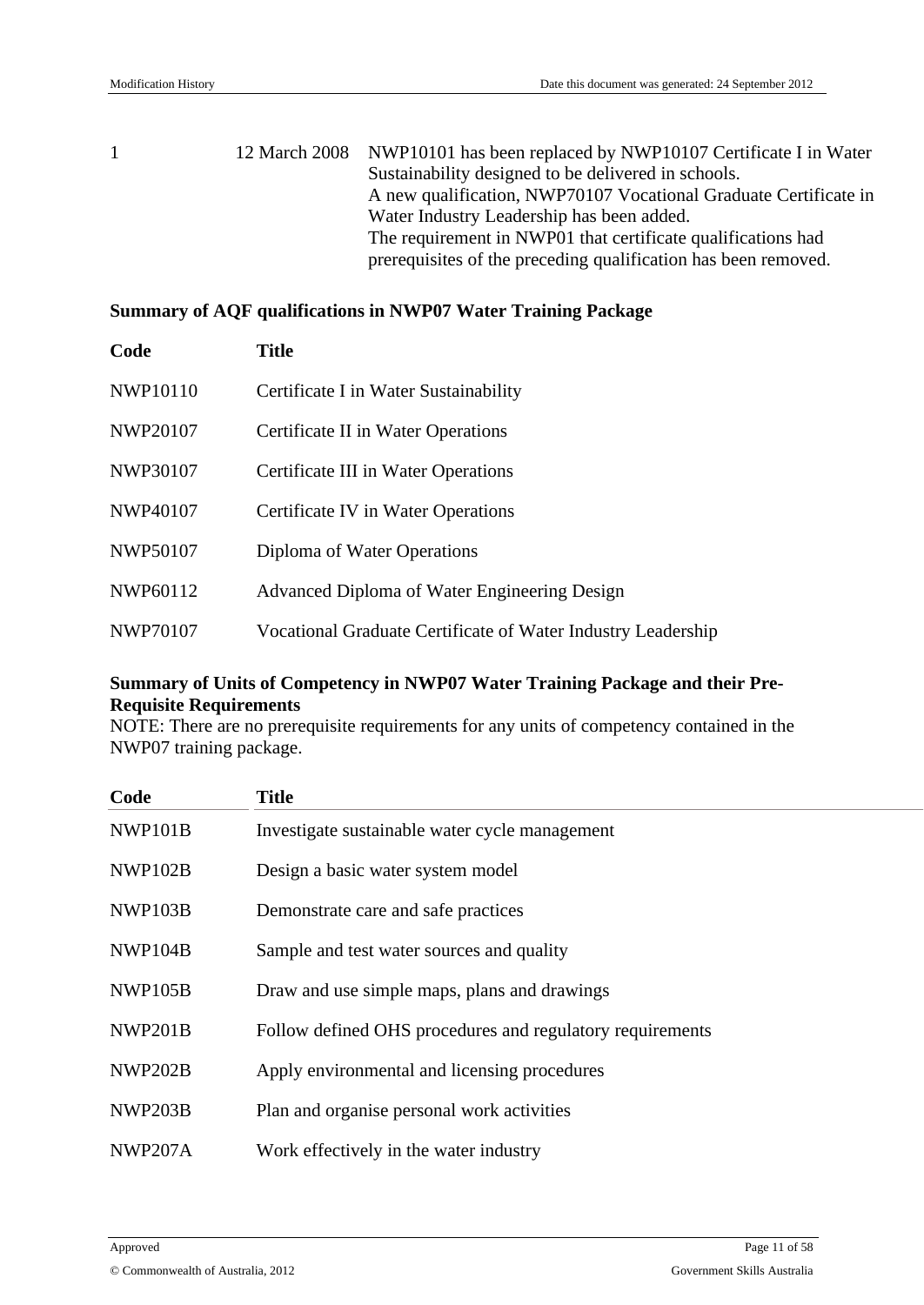| <b>NWP208A</b> | Perform basic wastewater tests                                                                        |
|----------------|-------------------------------------------------------------------------------------------------------|
| NWP209B        | Use maps, plans, drawings and specifications                                                          |
| NWP210B        | Perform basic water quality tests                                                                     |
| NWP211B        | Use computerised systems                                                                              |
| NWP213B        | Monitor and operate irrigation and domestic delivery systems                                          |
| NWP215B        | Install and replace basic volumetric metering equipment                                               |
| NWP216B        | Install basic metering equipment and flow control devices for irrigation systems                      |
| NWP218B        | Perform and record sampling                                                                           |
| <b>NWP219A</b> | Work safely in confined spaces                                                                        |
| NWP220B        | Collect and control drainage run-off                                                                  |
| <b>NWP221A</b> | Operate basic flow control and regulating devices in water or wastewater treatment<br>network systems |
| NWP222A        | Operate basic flow control and regulating devices in irrigation systems                               |
| NWP223A        | Install basic metering equipment, flow control and regulating devices                                 |
| NWP226B        | Prepare and restore work site                                                                         |
| NWP227B        | Control vegetation on a site                                                                          |
| NWP229B        | Repair minor structures                                                                               |
| NWP230B        | Maintain and repair irrigation channels and drains                                                    |
| NWP231B        | Maintain and repair drainage assets                                                                   |
| NWP232B        | Operate water reticulation and distribution system                                                    |
| NWP233B        | Construct and install water distribution assets                                                       |
| NWP234B        | Locate, identify and protect utility services                                                         |
| NWP239B        | Identify and apply water entitlements and delivery processes                                          |
| NWP240B        | Inspect and report catchment and surrounding areas                                                    |
| NWP241B        | Inspect and maintain basic dams and water storages                                                    |
| NWP242B        | Monitor and report water extraction                                                                   |
|                |                                                                                                       |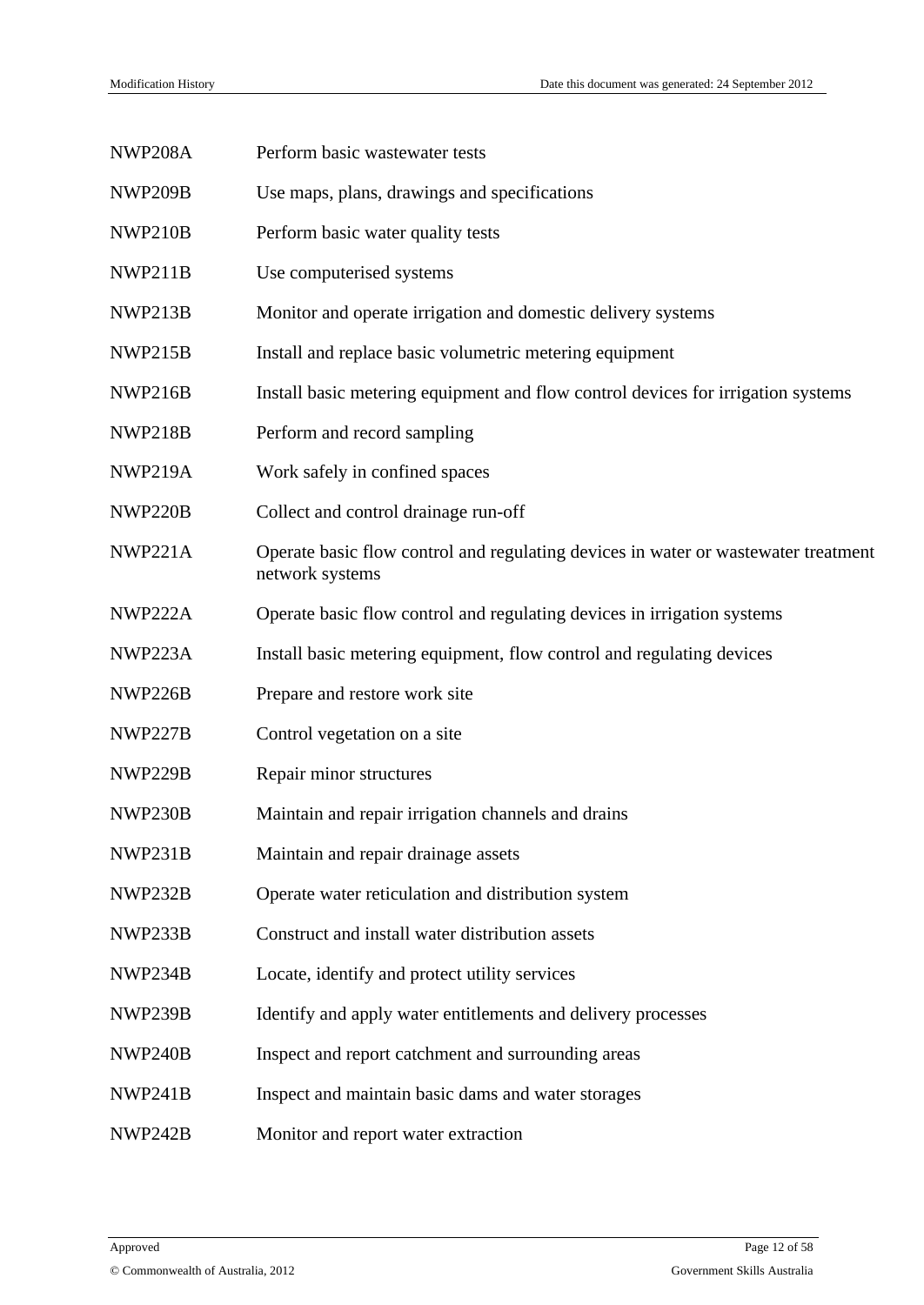| NWP243B        | Operate bore fields and groundwater source systems                       |
|----------------|--------------------------------------------------------------------------|
| NWP244B        | Maintain and repair bulkwater assets                                     |
| NWP245B        | Maintain tanks and water storage assets                                  |
| NWP246B        | Inspect and maintain public facilities                                   |
| NWP247A        | Maintain catchment and surrounding areas                                 |
| NWP250B        | Construct and install wastewater pipelines                               |
| NWP251B        | Construct open earthen channels or drains                                |
| NWP252B        | Construct and install irrigation delivery and stormwater drainage assets |
| NWP253B        | Install and repair water services                                        |
| NWP254B        | Repair or insert water distribution assets                               |
| NWP255B        | Maintain and repair wastewater collection assets                         |
| NWP256B        | Monitor and report water distribution systems                            |
| NWP257B        | Maintain and repair wastewater collection systems                        |
| NWP258B        | Monitor and operate bulkwater transfer systems                           |
| NWP259B        | Operate, monitor and maintain pump stations                              |
| <b>NWP260A</b> | Monitor and report water treatment processes                             |
| <b>NWP261A</b> | Operate and maintain water treatment plant and equipment                 |
| NWP262A        | Monitor and report wastewater treatment processes                        |
| NWP263A        | Operate and maintain wastewater treatment plant and equipment            |
| NWP264B        | Monitor, operate and report was tewater pre-treatment processes          |
| <b>NWP268B</b> | Monitor, operate and report chlorine disinfection systems                |
| NWP270B        | Monitor, operate and report basic anaerobic processes                    |
| NWP271B        | Monitor, operate and report sedimentation processes                      |
| NWP272B        | Monitor, operate and report wastewater lagoon processes                  |
| NWP273A        | Monitor, operate and report ultraviolet irradiation disinfection systems |
| NWP274A        | Monitor, operate and report ozone treatment systems                      |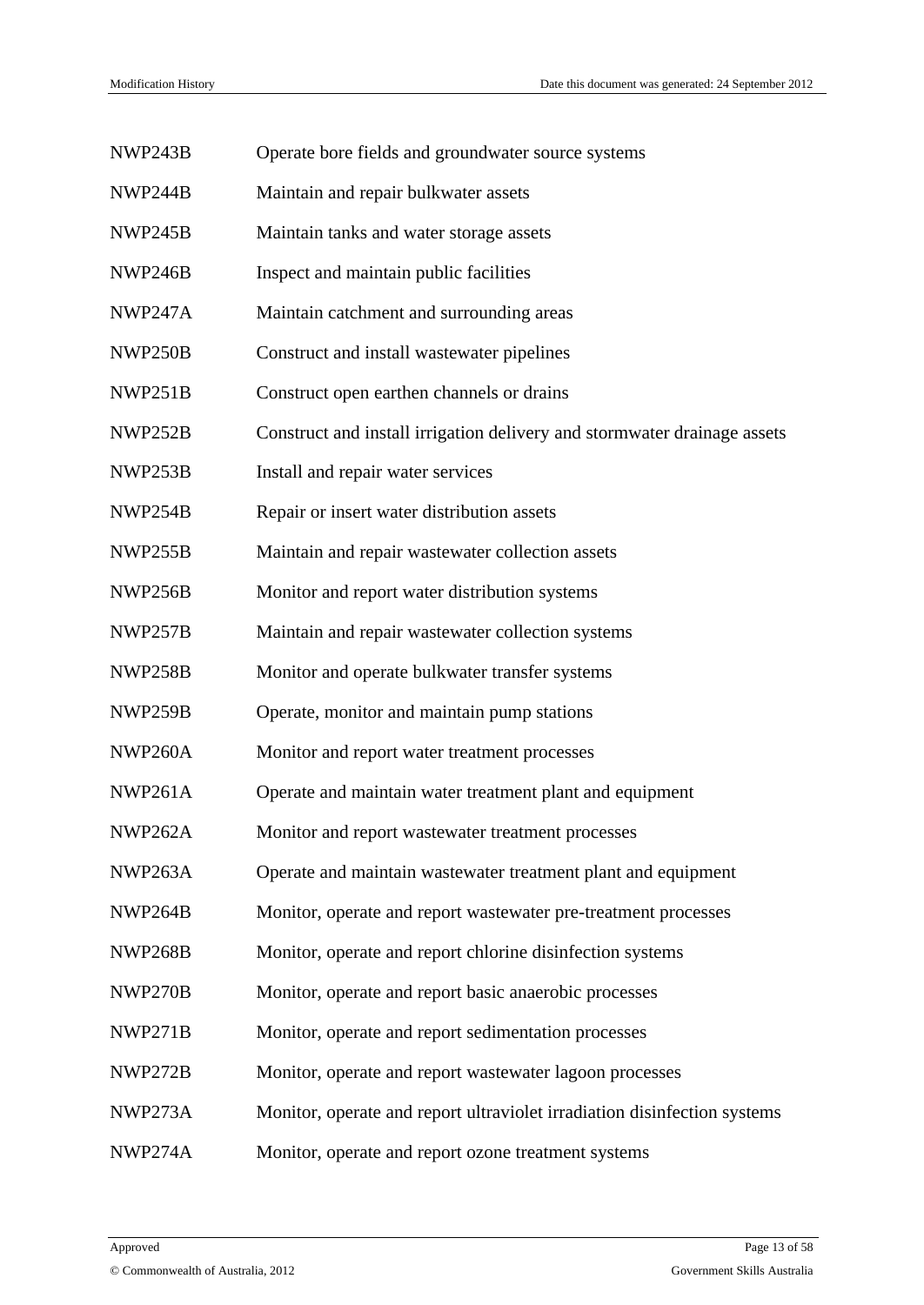| NWP275A       | Monitor, operate and report chlorine dioxide systems                                                   |
|---------------|--------------------------------------------------------------------------------------------------------|
| NWP276A       | Monitor, operate and report fluoridation systems                                                       |
| NWP277A       | Work safely with liquefied chlorine gas                                                                |
| NWP278A       | Perform blue green algae sampling                                                                      |
| <b>NWP279</b> | Demonstrate knowledge of the risk management principles of the Australian drinking<br>water guidelines |
| NWP300B       | Provide and promote customer service                                                                   |
| NWP301B       | Implement, monitor and coordinate environmental procedures                                             |
| NWP302A       | Install meters for non-potable, non-urban water supplies                                               |
| NWP303A       | Monitor and control maintenance of water and wastewater system assets                                  |
| NWP304A       | Maintain meter for non-potable, non-urban water supplies                                               |
| NWP305B       | Monitor and conduct maintenance of complex flow-control and metering devices                           |
| NWP308B       | Test and commission wastewater collection systems                                                      |
| NWP309B       | Test and commission water distribution systems                                                         |
| NWP310B       | Monitor and operate water distribution systems                                                         |
| NWP311B       | Monitor and operate wastewater collection and transfer systems                                         |
| NWP315B       | Investigate and report breaches of water industry legislation                                          |
| NWP316B       | Monitor and schedule water deliveries                                                                  |
| NWP317B       | Control water quality in distribution systems                                                          |
| NWP318A       | Monitor and operate gated spillways                                                                    |
| NWP319A       | Monitor and control dam operations                                                                     |
| NWP320B       | Monitor and implement dam maintenance                                                                  |
| NWP321B       | Inspect and operate groundwater regulation                                                             |
| NWP322B       | Inspect and operate surface water systems                                                              |
| NWP323B       | Monitor and coordinate catchment operations                                                            |
| NWP324B       | Inspect and report river regulation operations                                                         |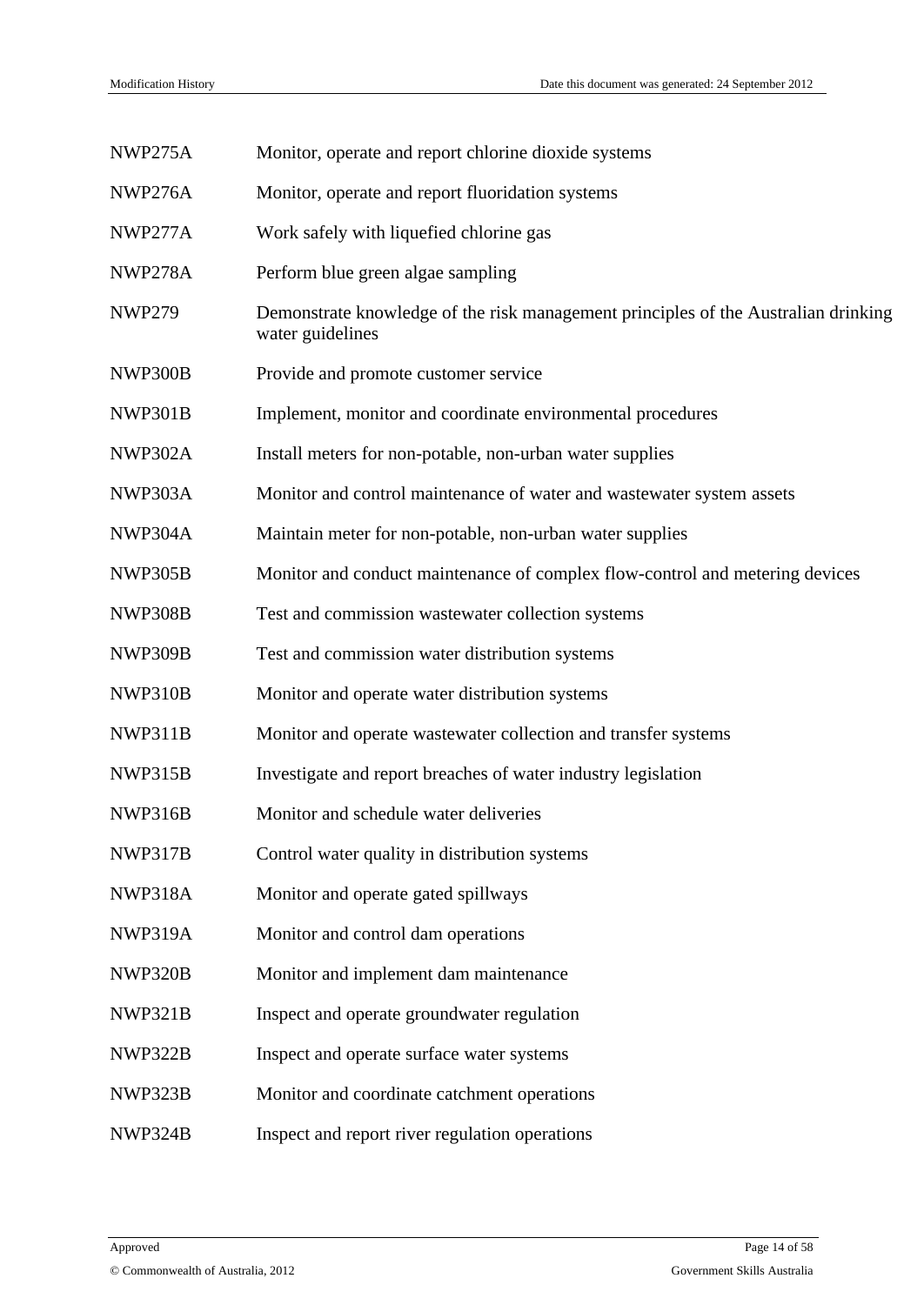| NWP326A        | Conduct and report dam safety instrumentation monitoring                        |
|----------------|---------------------------------------------------------------------------------|
| <b>NWP327A</b> | Inspect and report on concrete dam safety                                       |
| NWP328A        | Inspect and report on embankment dam safety                                     |
| NWP330B        | Establish positions of underground utilities using locating devices             |
| NWP331B        | Inspect conduit and report on condition and features                            |
| NWP332B        | Monitor, operate and control drainage operations                                |
| NWP333B        | Monitor and control rural water distribution operations                         |
| NWP338B        | Perform odour and infiltration investigations                                   |
| NWP339B        | Perform leak detection                                                          |
| NWP340A        | Measure and process hydrometric stream discharge data using wading gaugings     |
| NWP342A        | Commission, decommission and monitor hydrometric sites, stations and facilities |
| NWP345B        | Monitor, operate and control water treatment processes                          |
| NWP346B        | Monitor, operate and control wastewater treatment processes                     |
| NWP347B        | Monitor, operate and control coagulation and flocculation processes             |
| NWP348B        | Monitor, operate and control sedimentation and clarification processes          |
| NWP349B        | Monitor, operate and control incineration processes                             |
| NWP350B        | Monitor, operate and control aerobic bioreactor processes                       |
| NWP351B        | Monitor, operate and control activated sludge processes                         |
| NWP352B        | Monitor, operate and control dissolved air flotation processes                  |
| NWP353B        | Monitor, operate and control anaerobic bioreactor processes                     |
| NWP354B        | Monitor, operate and control granular media filtration processes                |
| NWP355B        | Monitor, operate and control membrane filtration processes                      |
| NWP356B        | Monitor, operate and control ion exchange processes                             |
| NWP357B        | Monitor, operate and control reverse osmosis and nano filtration processes      |
| NWP359B        | Monitor, operate and control nutrient removal processes                         |
| NWP360B        | Monitor, operate and control dewatering processes                               |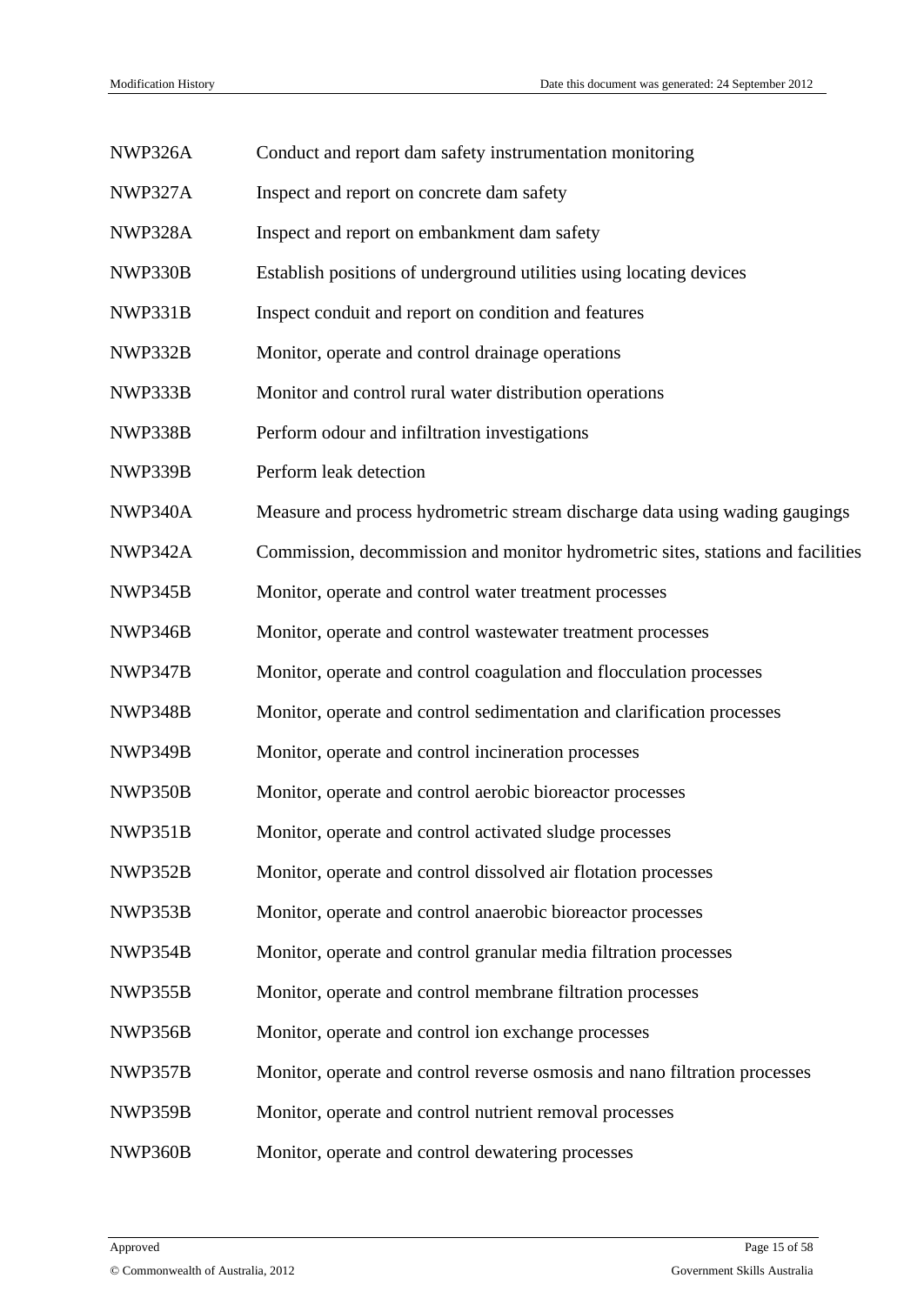| NWP361B        | Monitor, operate and control gas scrubber treatment processes                      |
|----------------|------------------------------------------------------------------------------------|
| NWP362B        | Monitor, operate and control reclaimed water irrigation                            |
| NWP363B        | Monitor performance and control maintenance of treatment plant assets              |
| NWP364B        | Perform laboratory testing                                                         |
| NWP365A        | Identify and confirm blue green algae outbreaks                                    |
| NWP366A        | Monitor, operate and control chloramination disinfection processes                 |
| NWP367A        | Monitor, operate and control activated carbon adsorption processes                 |
| NWP368A        | Respond to blue green algae incidents                                              |
| <b>NWP369</b>  | Monitor, operate and control lagoon processes                                      |
| <b>NWP370</b>  | Perform water industry calculations                                                |
| NWP401B        | Coordinate and monitor the application of environmental plans and procedures       |
| NWP403A        | Investigate and plan the optimisation of potable water distribution systems        |
| NWP404A        | Apply principles of chemistry to water systems and processes                       |
| NWP406A        | Investigate and plan the optimisation of granular media filtration processes       |
| NWP407A        | Investigate and plan the optimisation of dissolved air flotation processes         |
| <b>NWP408A</b> | Investigate and plan the optimisation of sedimentation and clarification processes |
| <b>NWP409A</b> | Investigate and plan to optimise the operation of chemical addition processes      |
| NWP410C        | Coordinate and monitor asset construction and maintenance                          |
| NWP411A        | Select treatment requirements for waterborne microorganisms                        |
| <b>NWP412A</b> | Investigate and plan the optimisation of activated sludge processes                |
| NWP413A        | Investigate and plan the optimisation of anaerobic treatment processes             |
| NWP414A        | Select strategies to control microbial impact on wastewater treatment processes    |
| NWP415B        | Coordinate and monitor surface water systems                                       |
| NWP416B        | Coordinate and monitor water storage catchment activities                          |
| NWP417B        | Coordinate and monitor groundwater system usage                                    |
| NWP418B        | Coordinate and monitor bulkwater system operations                                 |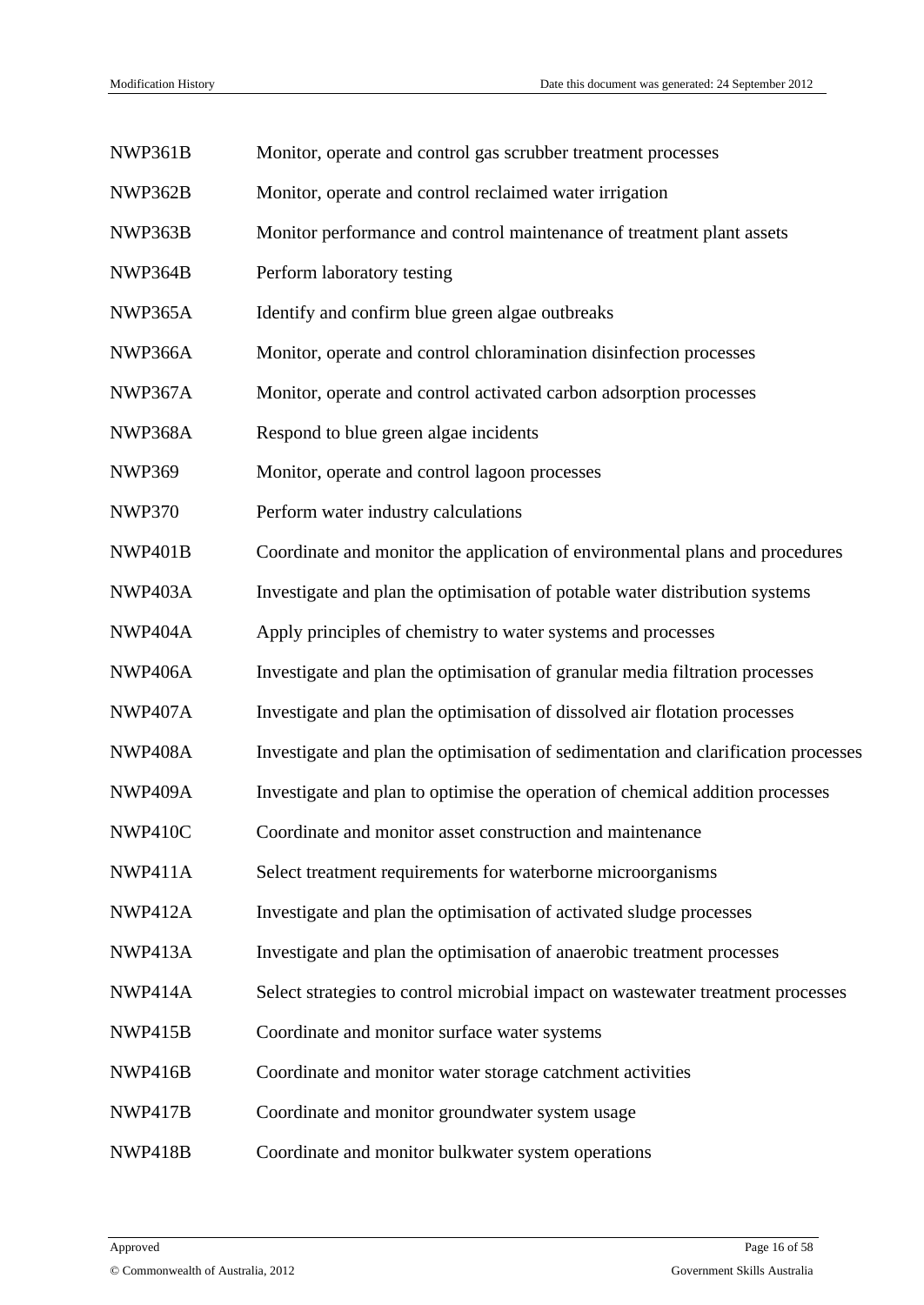| NWP419B        | Coordinate and monitor river system usage                                                  |
|----------------|--------------------------------------------------------------------------------------------|
| <b>NWP420A</b> | Install, operate and maintain hydrologic instruments and equipment                         |
| <b>NWP421A</b> | Collect, measure and process hydrometric stream discharge gauging                          |
| NWP425B        | Coordinate and monitor the operation of irrigation delivery systems                        |
| NWP427B        | Coordinate and monitor the operation of drainage systems                                   |
| NWP428B        | Coordinate and monitor the operation of wastewater collection systems                      |
| NWP429B        | Coordinate, implement and report trade waste monitoring procedures                         |
| NWP430A        | Evaluate, implement and monitor standard low-risk trade waste discharge approvals          |
| <b>NWP431A</b> | Investigate, rectify and report on trade waste incidents                                   |
| <b>NWP432A</b> | Contribute to the continuous improvement of quality systems                                |
| NWP440A        | Supervise conduit inspection and reporting                                                 |
| NWP504A        | Collect and mange hydrometric station survey data                                          |
| NWP505B        | Implement and monitor environmental management policies, plans, procedures and<br>programs |
| NWP508A        | Apply principle of hydraulics to pipe and channel flow                                     |
| NWP509A        | Collect, verify and report hydrometric time series data                                    |
| <b>NWP510A</b> | Develop and maintain ratings                                                               |
| NWP511B        | Manage large dam safety surveillance                                                       |
| <b>NWP512B</b> | Implement and manage catchment management plan                                             |
| NWP513B        | Develop and review catchment management plan                                               |
| NWP514B        | Implement and manage groundwater management plan                                           |
| NWP515B        | Develop and review groundwater management plan                                             |
| NWP516B        | Implement and manage surface water management plan                                         |
| NWP517B        | Develop and review surface water management plan                                           |
| <b>NWP518B</b> | Prepare and report on data related to flood mitigation                                     |
| NWP519B        | Develop and report flood mitigation                                                        |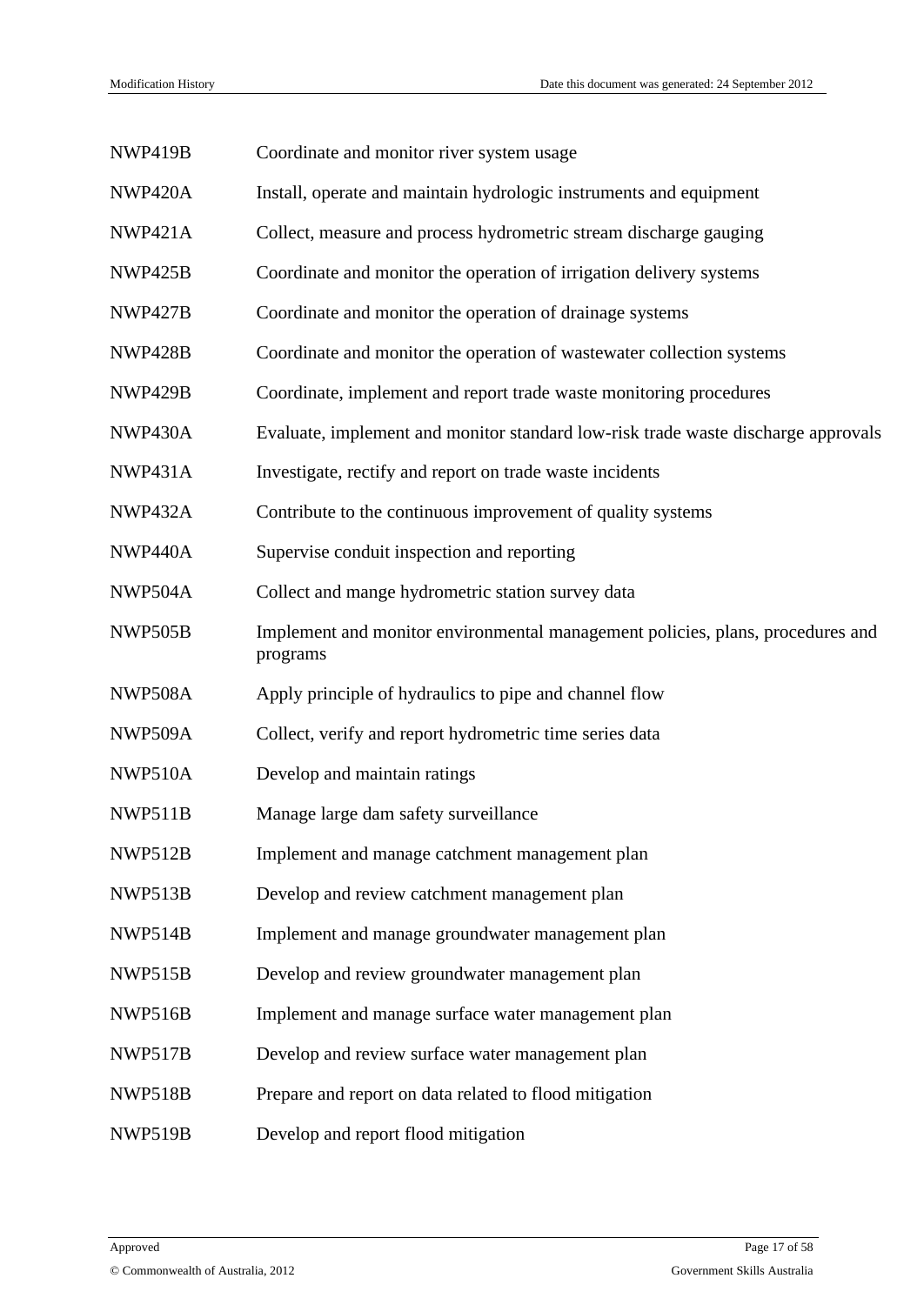| <b>NWP520A</b> | Contribute to hydrometric planning and water resource management                  |
|----------------|-----------------------------------------------------------------------------------|
| NWP525B        | Implement and manage asset construction and maintenance                           |
| NWP527B        | Conduct commissioning and post-commissioning activities                           |
| <b>NWP528B</b> | Implement and manage trade waste management policies and plans                    |
| NWP529B        | Develop and modify trade waste management policies and plans                      |
| NWP530B        | Implement and manage the operation and maintenance of irrigation delivery systems |
| NWP531B        | Develop and review irrigation system management plan                              |
| NWP532B        | Implement and manage potable water system management plan                         |
| NWP533B        | Develop and review potable water system management plan                           |
| NWP534B        | Implement and manage drainage system management plan                              |
| NWP535B        | Develop and review drainage system management plan                                |
| NWP536B        | Implement and manage wastewater collection management plan                        |
| NWP537B        | Develop and review wastewater collection management plan                          |
| NWP545B        | Implement and manage water treatment processes monitoring program                 |
| NWP546B        | Develop and review water treatment processes management plan                      |
| NWP547B        | Implement and manage wastewater treatment processes monitoring program            |
| <b>NWP548B</b> | Develop and review wastewater treatment management plan                           |
| <b>NWP551A</b> | Evaluate, implement and monitor high-risk trade waste discharge approvals         |
| <b>NWP552</b>  | Apply mathematical solutions to engineering problems                              |
| <b>NWP553</b>  | Apply scientific principles to engineering problems                               |
| <b>NWP554</b>  | Apply surveying computations to civil engineering projects                        |
| <b>NWP555</b>  | Apply construction principles to civil engineering works                          |
| <b>NWP556</b>  | Apply environmental solutions to engineering projects                             |
| <b>NWP557</b>  | Apply surveying for civil engineering projects                                    |
| <b>NWP558</b>  | Use computer aided drafting systems                                               |
| <b>NWP559</b>  | Apply principles of mechanics to engineering problems                             |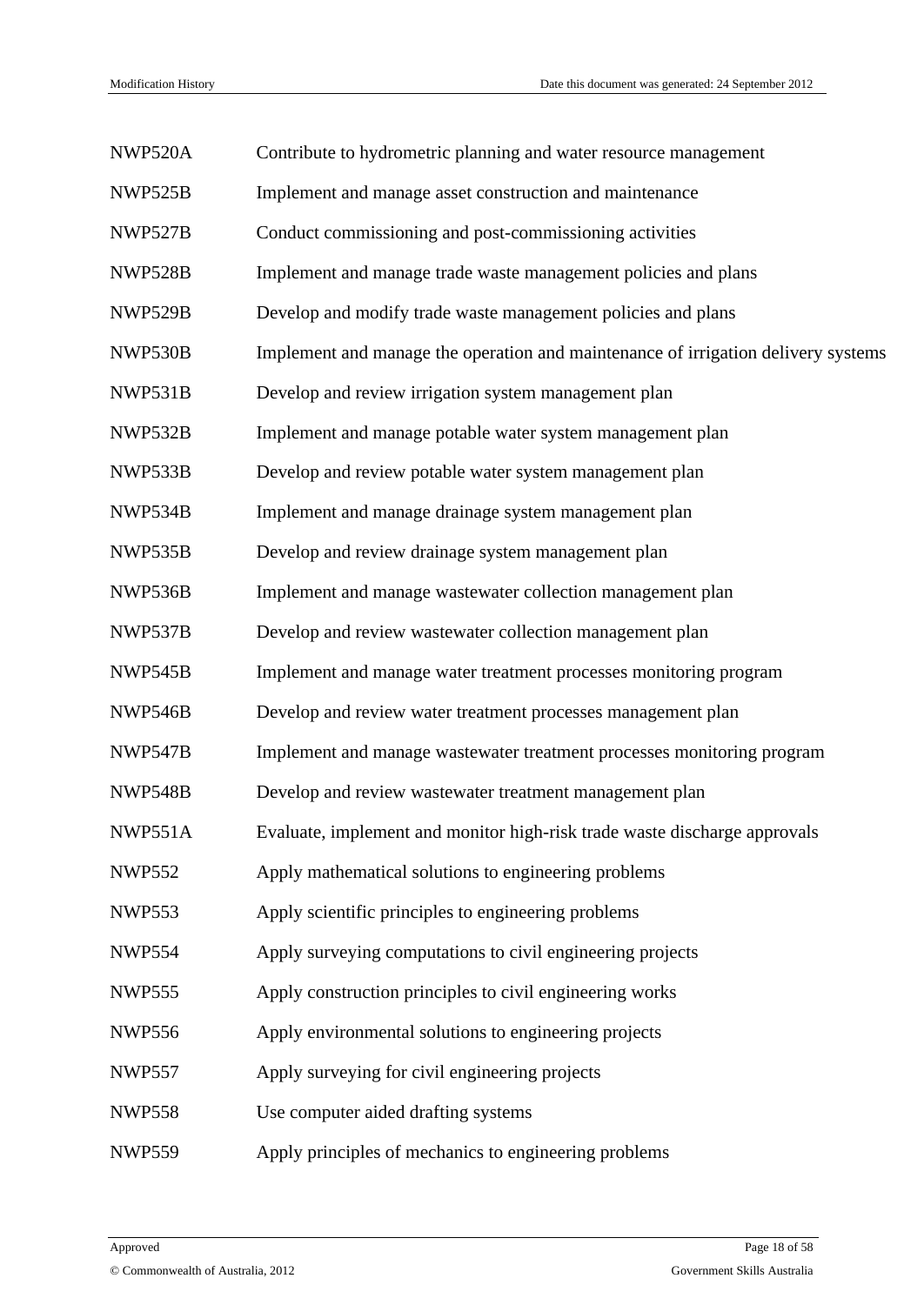| <b>NWP560</b>  | Apply principles of strength of materials to engineering problems                |                   |  |  |
|----------------|----------------------------------------------------------------------------------|-------------------|--|--|
| <b>NWP601</b>  | Design a water reticulation scheme                                               |                   |  |  |
| <b>NWP602</b>  | Design gravity sewerage systems                                                  |                   |  |  |
| <b>NWP603</b>  | Design pressure sewerage systems                                                 |                   |  |  |
| <b>NWP604</b>  | Manage the construction of pipeline systems                                      |                   |  |  |
| <b>NWP605</b>  | Plan sewerage reticulation systems                                               |                   |  |  |
| <b>NWP606</b>  | Plan water reticulation systems                                                  |                   |  |  |
| <b>NWP607</b>  | Manage drinking water quality information                                        |                   |  |  |
| <b>NWP608</b>  | Design sewerage pumping station systems                                          |                   |  |  |
| <b>NWP609</b>  | Manage assets in a water utility                                                 |                   |  |  |
| <b>NWP610</b>  | Apply statistical methods for quality control and reliability                    |                   |  |  |
| NWP701A        | Contribute to the development of a complex water organisation                    |                   |  |  |
| NWP702A        | Apply water industry legislation, codes and standards                            |                   |  |  |
| NWP703A        | Lead water planning processes                                                    |                   |  |  |
| NWP704A        | Lead a project development                                                       |                   |  |  |
| NWP705A        | Provide leadership in hydrometric network planning and water resource management |                   |  |  |
| <b>NWP706A</b> | Review and evaluate water and wastewater sustainability objectives               |                   |  |  |
| NWP707A        | Analyse and review water treatment plant technology                              |                   |  |  |
|                | <b>Imported Units of Competency in NWP07 Water Training Package</b>              |                   |  |  |
| Code           | <b>Title</b>                                                                     | Origin            |  |  |
| AHCLPW306A     | Undertake sampling and testing of<br>water                                       | AHC <sub>10</sub> |  |  |
| BSBFIM501A     | Manage budgets and financial plans BSB07                                         |                   |  |  |
|                |                                                                                  |                   |  |  |

BSB07

BSBITU201A Produce simple word processed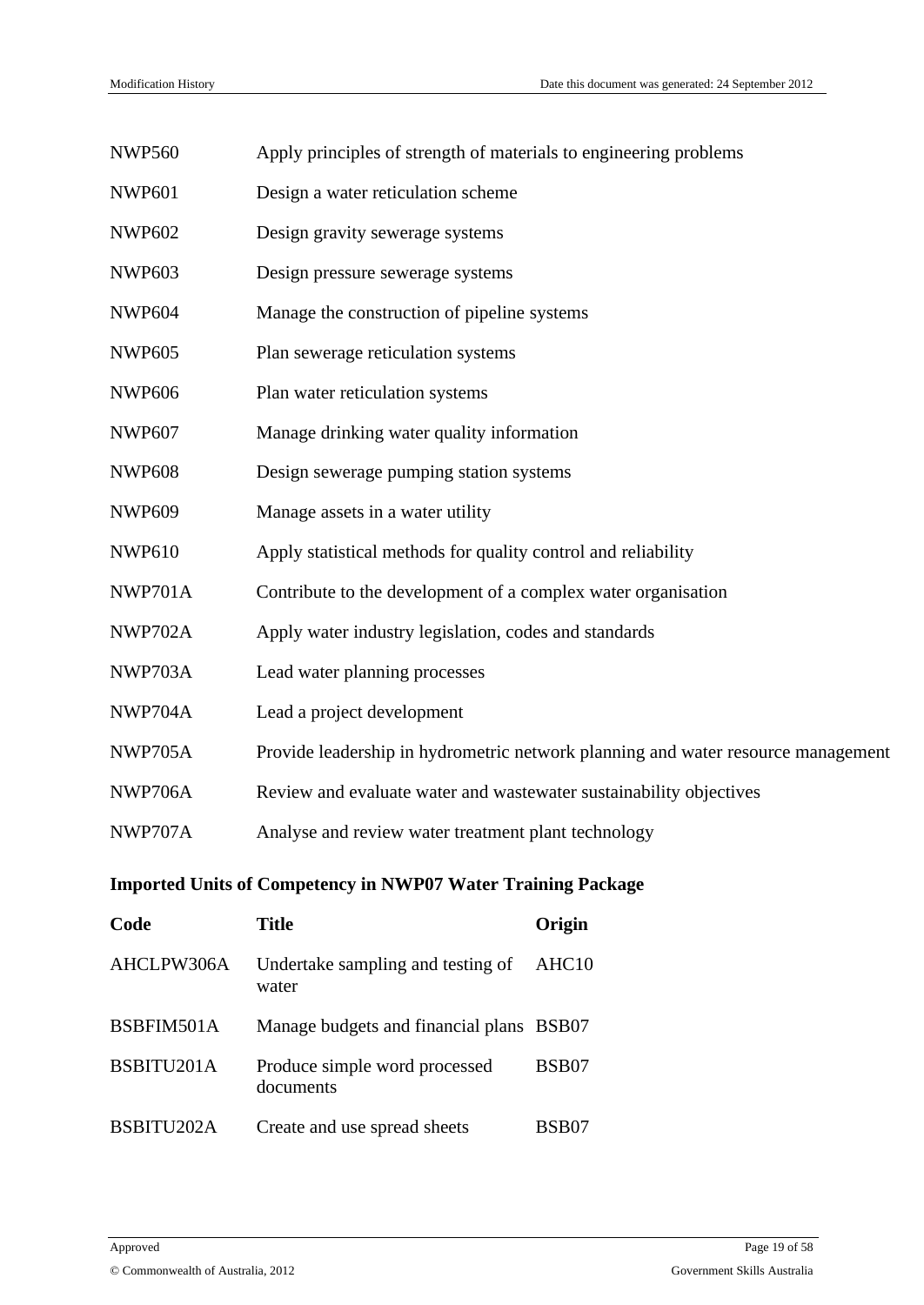| BSBLED101A       | Plan skills development                                                                                       | <b>BSB07</b> |
|------------------|---------------------------------------------------------------------------------------------------------------|--------------|
| BSBMGT402A       | Implement operational plan                                                                                    | <b>BSB07</b> |
| BSBMGT515A       | Manage operational plan                                                                                       | <b>BSB07</b> |
| BSBOHS303B       | Contribute to OHS hazard<br>identification and risk assessment                                                | BSB07        |
| BSBSUS201A       | Participate in environmentally<br>sustainable work practices                                                  | BSB07        |
| BSBSUS301A       | Implement and monitor<br>environmentally sustainable work<br>practices                                        | BSB07        |
| BSBWOR204A       | Use business technology                                                                                       | BSB07        |
| BSBWOR301B       | Organise personal work priorities<br>and development                                                          | BSB07        |
| BSBWOR404B       | Develop work priorities                                                                                       | BSB07        |
| CPPSIS4002A      | Store and retrieve spatial data                                                                               | CPP07        |
| CPPSIS5002A      | Capture new spatial data                                                                                      | CPP07        |
| CPPSIS5010A      | Collate and interpret spatial data                                                                            | CPP07        |
| LGACOM405B       | Implement and monitor the<br>organisation's OHS policies,<br>procedures and programs within the<br>work group | LGA04        |
|                  | LGAWORK404A Manage a civil works project                                                                      | LGA04        |
|                  | LGAWORK405A Plan and supervise roadworks                                                                      | LGA04        |
|                  | LGAWORK406A Supervise concrete works                                                                          | LGA04        |
|                  | LGAWORK501A Prepare preliminary design for<br>operational works                                               | LGA04        |
|                  | LGAWORK502A Prepare detailed works project<br>documentation                                                   | LGA04        |
|                  | LGAWORK503A Undertake project investigation                                                                   | LGA04        |
| <b>MEM30024A</b> | Participate in Quality Assurance<br>Techniques                                                                | MEM05        |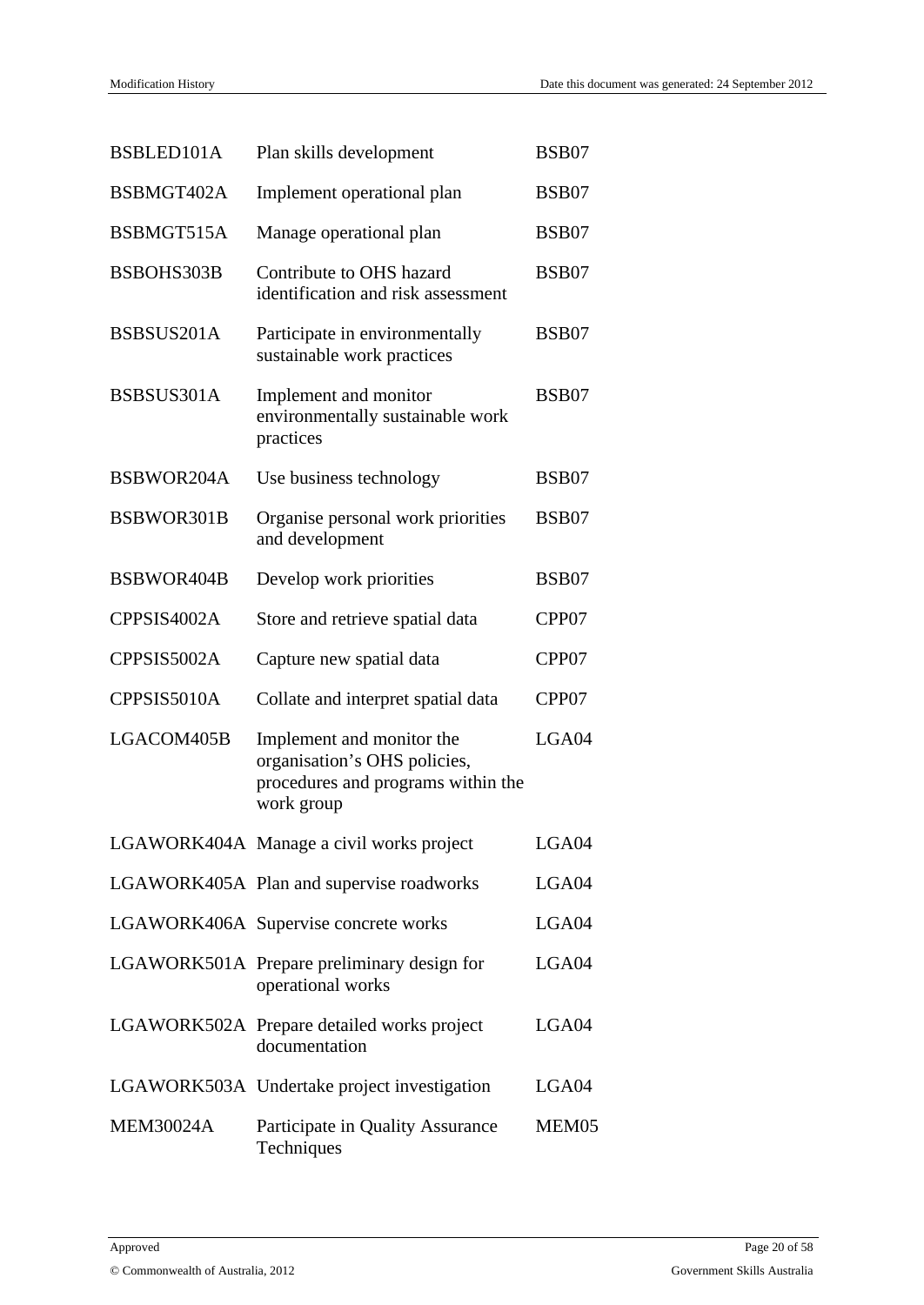| <b>MEM30027A</b> | Prepare basic programs for<br>programmable logic controllers                                   | MEM05             |
|------------------|------------------------------------------------------------------------------------------------|-------------------|
| MSACMT461A       | Facilitate SCADA systems in a<br>manufacturing team or work area                               | MSA07             |
| MSACMT671A       | Develop and manage sustainable.<br>environmental practices                                     | MSA07             |
| PSPOHS602A       | Manage workplace safety                                                                        | PSP <sub>04</sub> |
| PSPPROC414A      | Manage contracts                                                                               | PSP <sub>04</sub> |
| PSPPROC506A      | Plan to manage contracts                                                                       | PSP <sub>04</sub> |
| PSPSOHS501A      | Participate in the coordination and<br>maintenance of a systematic<br>approach to managing OHS | PSP <sub>04</sub> |
| RIICCM205A       | Carry out manual excavation                                                                    | <b>RII09</b>      |
| RIICCM210A       | Install trench support                                                                         | RII09             |

#### **Summary Mapping of NWP07 Version 3 Water Training Package to NWP07 Version 2 Water Training Package**

| Code                                                                                                                   | <b>Relates to</b> | <b>Nature of Relationship</b> |
|------------------------------------------------------------------------------------------------------------------------|-------------------|-------------------------------|
| NWP279 Demonstrate<br>knowledge of the risk<br>management principles of<br>the Australian drinking<br>water guidelines |                   | New unit                      |
| NWP369 Monitor, operate<br>and control lagoon<br>processes                                                             |                   | New unit                      |
| NNWP370 Perform water<br>industry calculations                                                                         |                   | New unit                      |
| NWP552 Apply<br>mathematical solutions to<br>engineering problems                                                      |                   | New unit                      |
| NWP553 Apply scientific<br>principles to engineering<br>problems                                                       |                   | New unit                      |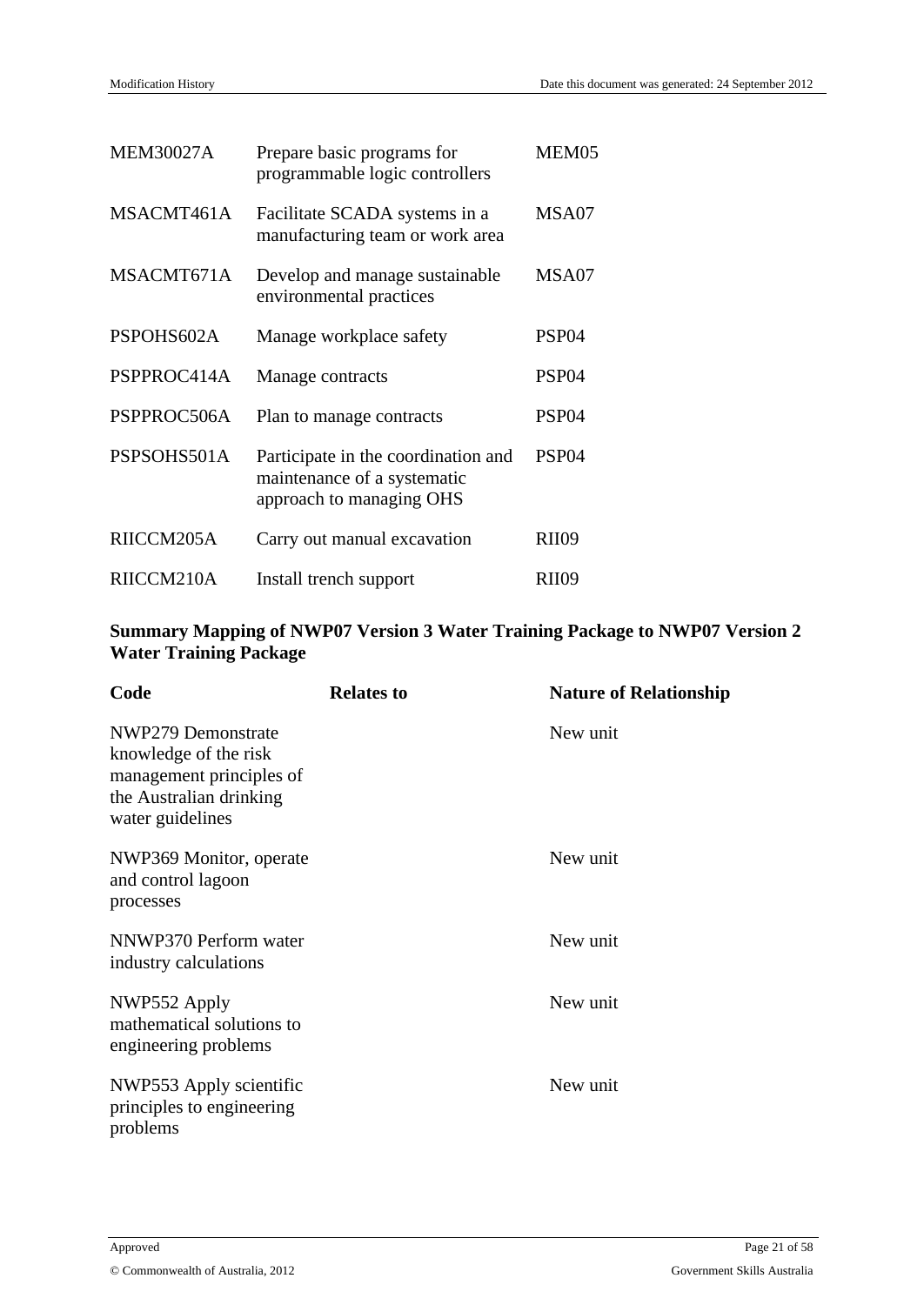| Code                                                                           | <b>Relates to</b> | <b>Nature of Relationship</b> |
|--------------------------------------------------------------------------------|-------------------|-------------------------------|
| NWP554 Apply surveying<br>computations to civil<br>engineering projects        |                   | New unit                      |
| NWP555 Apply<br>construction principles to<br>civil engineering works          |                   | New unit                      |
| NWP556 Apply<br>environmental solutions to<br>engineering projects             |                   | New unit                      |
| NWP557 Apply surveying<br>for civil engineering<br>projects                    |                   | New unit                      |
| NWP558 Use computer<br>aided drafting systems                                  |                   | New unit                      |
| NWP559 Apply principles<br>of mechanics to<br>engineering problems             |                   | New unit                      |
| NWP560 Apply principles<br>of strength of materials to<br>engineering problems |                   | New unit                      |
| NNWP601 Design a water<br>reticulation system                                  |                   | New unit                      |
| NWP602 Design gravity<br>sewerage systems                                      |                   | New unit                      |
| NWP603 Design pressure<br>sewerage systems                                     |                   | New unit                      |
| NWP604 Manage the<br>construction of pipeline<br>systems                       |                   | New unit                      |
| NWP605 Plan sewerage<br>reticulation systems                                   |                   | New unit                      |
| NWP606 Plan water<br>reticulation systems                                      |                   | New unit                      |
| NWP607 Manage drinking                                                         |                   |                               |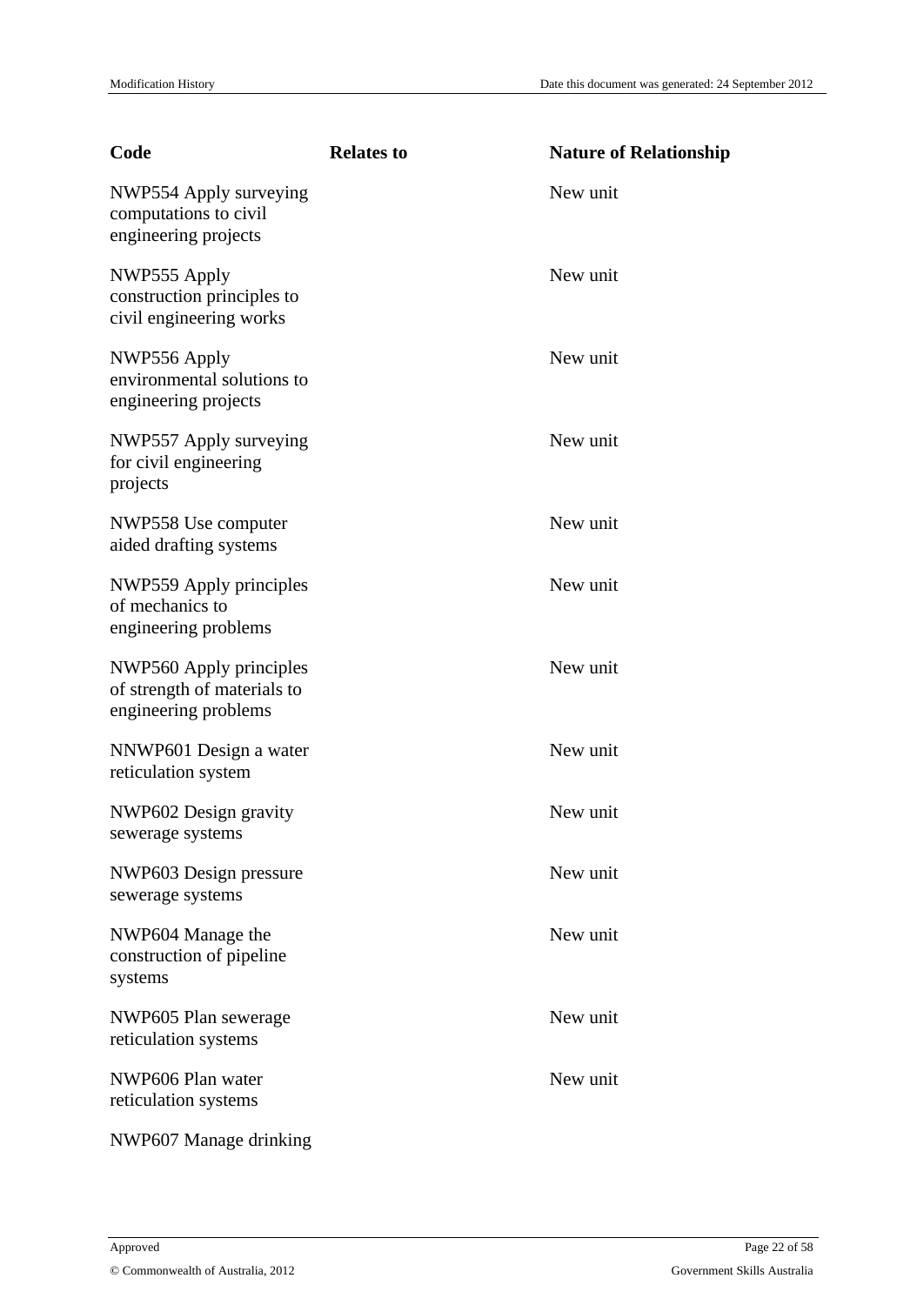| Code                                                                       | <b>Relates to</b> | <b>Nature of Relationship</b>        |
|----------------------------------------------------------------------------|-------------------|--------------------------------------|
| water quality information                                                  |                   |                                      |
| NWP608 Design sewerage<br>pumping station systems                          |                   | New unit                             |
| NWP609 Manage assets in<br>a water utility                                 |                   | New unit                             |
| NWP610 Apply statistical<br>methods for quality control<br>and reliability |                   |                                      |
| <b>Imported Units of Competency</b>                                        |                   |                                      |
| <b>BSBWOR301B</b> Organise<br>personal dork priorities and<br>development  | BSBWOR301A        | Updated unit from BSB07. Equivalent. |
| BSBWOR404B Develop<br>work priorities                                      | BSBWOR404A        | Updated unit from BSB07. Equivalent. |
| AHCLPW306A Undertake<br>sampling and testing of<br>water                   | <b>RTD3507A</b>   | Updated unit from AHC10. Equivalent. |
|                                                                            |                   |                                      |

#### **Summary mapping of qualifications in NWP07 Version 3 Water Training Package to NWP 07 Version 2 Water Training Package.**

| Code                                  | <b>Relates to</b> | <b>Comments</b>    |
|---------------------------------------|-------------------|--------------------|
| NWP60112 Advanced<br>Diploma of Water |                   | New qualification. |
| <b>Engineering Design</b>             |                   |                    |

## <span id="page-22-0"></span>**Overview**

#### **What is a Training Package?**

A Training Package is an integrated set of nationally endorsed competency standards, assessment guidelines and Australian Qualifications Framework (AQF) qualifications for a specific industry, industry sector or enterprise. Each Training Package: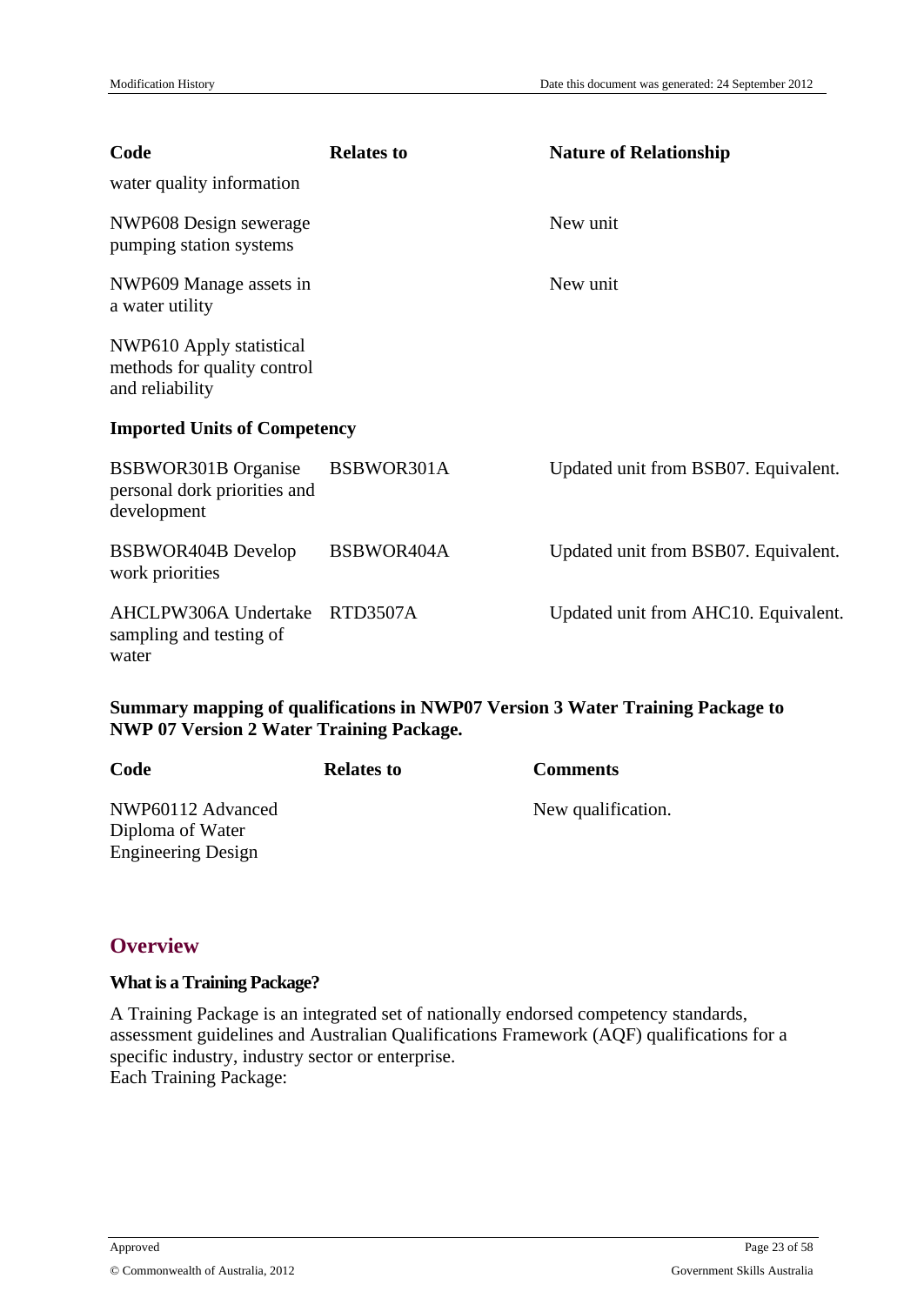- provides a consistent and reliable set of components for training, recognising and assessing peoples skills, and may also have optional support materials
- enables nationally recognised qualifications to be awarded through direct assessment of workplace competencies
- encourages the development and delivery of flexible training which suits individual and industry requirements
- encourages learning and assessment in a work-related environment which leads to verifiable workplace outcomes.

#### **How do Training Packages fit within the National Skills Framework?**

The National Skills Framework applies nationally, is endorsed by the Ministerial Council for Vocational and Technical Education, and comprises the Australian Quality Training Framework 2010 (AQTF 2010), and Training Packages endorsed by the National Quality Council (NOC).

#### **How are Training Packages developed?**

Training Packages are developed by Industry Skills Councils or enterprises to meet the identified training needs of specific industries or industry sectors. To gain national endorsement of Training Packages, developers must provide evidence of extensive research, consultation and support within the industry area or enterprise.

#### **How do Training Packages encourage flexibility?**

Training Packages describe the skills and knowledge needed to perform effectively in the workplace without prescribing how people should be trained.

Training Packages acknowledge that people can achieve vocational competency in many ways by emphasising what the learner can do, not how or where they learned to do it. For example, some experienced workers might be able to demonstrate competency against the units of competency, and even gain a qualification, without completing a formal training program.

With Training Packages, assessment and training may be conducted at the workplace, off-thejob, at a training organisation, during regular work, or through work experience, work placement, work simulation or any combination of these.

#### **Who can deliver and assess using Training Packages?**

Training and assessment using Training Packages must be conducted by a Registered Training Organisation (RTO) that has the qualifications or specific units of competency on its scope of registration, or that works in partnership with another RTO, as specified in the AQTF 2010.

#### **Training Package Components**

Training Packages are made up of mandatory components endorsed by the NQC, and optional support materials.

## **Training Package Endorsed Components**

The nationally endorsed components include the Competency Standards, Assessment Guidelines and Qualifications Framework. These form the basis of training and assessment in the Training Package and, as such, they must be used.

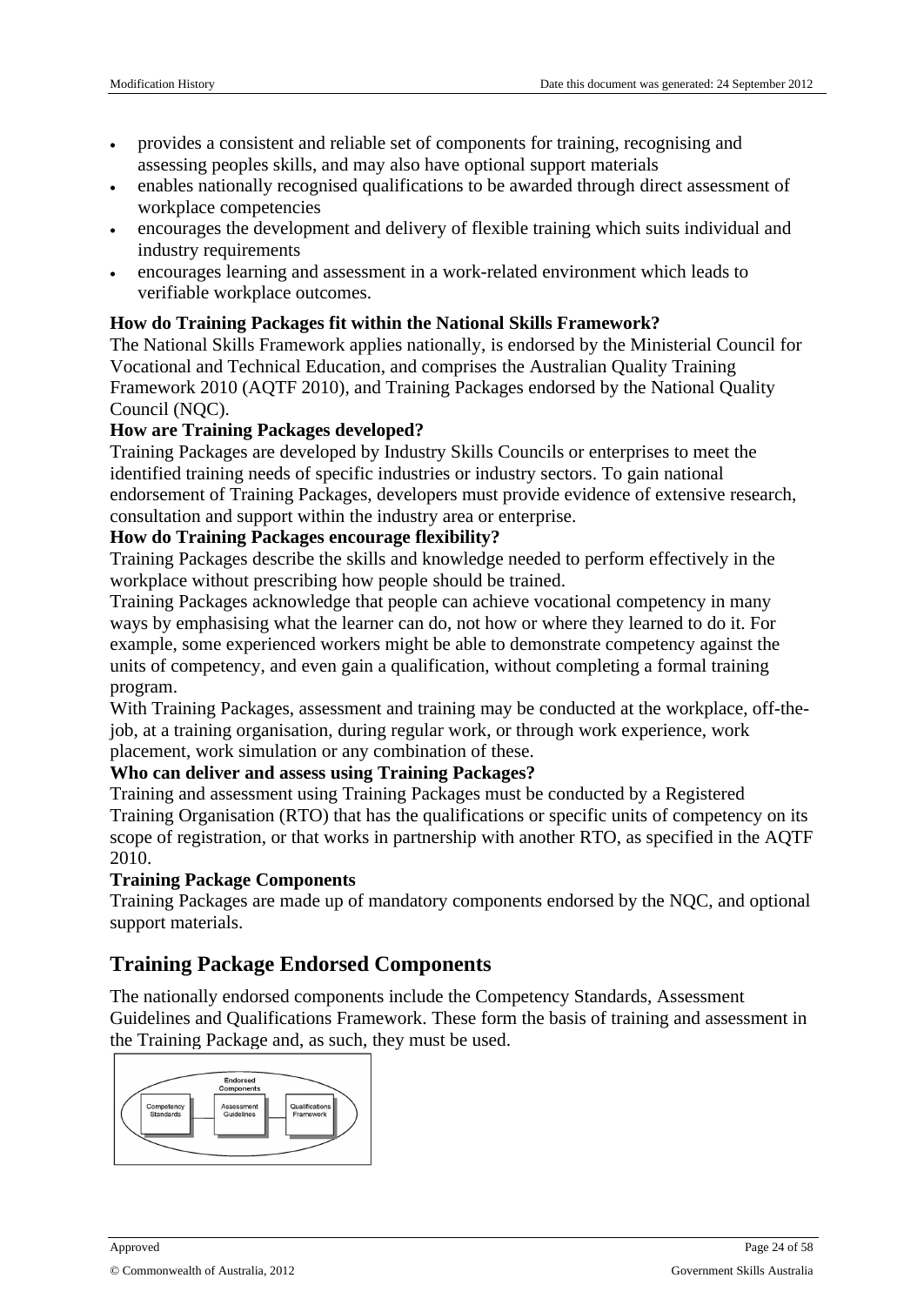#### **Competency Standards**

Each unit of competency identifies a discrete workplace requirement and includes the knowledge and skills that underpin competency as well as language, literacy and numeracy; and occupational health and safety requirements. The units of competency must be adhered to in training and assessment to ensure consistency of outcomes.

#### **Assessment Guidelines**

The Assessment Guidelines provide an industry framework to ensure all assessments meet industry needs and nationally agreed standards as expressed in the Training Package and the AQTF 2010. The Assessment Guidelines must be followed to ensure the integrity of assessment leading to nationally recognised qualifications.

#### **Qualifications Framework**

Each Training Package provides details of those units of competency that must be achieved to award AQF qualifications. The rules around which units of competency can be combined to make up a valid AQF qualification in the Training Package are referred to as the 'packaging rules'. The packaging rules must be followed to ensure the integrity of nationally recognised qualifications issued.

#### **Training Package Support Materials**

The endorsed components of Training Packages are complemented and supported by optional support materials that provide for choice in the design of training and assessment to meet the needs of industry and learners.

Training Package support materials can relate to single or multiple units of competency, an industry sector, a qualification or the whole Training Package. They tend to fall into one or more of the categories illustrated below.

|          | <b>Support Materials</b> |                       |
|----------|--------------------------|-----------------------|
| Learning | Assessment               | Professional          |
| Strategy | Materials                | Development Materials |

Training Package support materials are produced by a range of stakeholders such as RTOs, individual trainers and assessors, private and commercial developers and Government agencies.

## **Training Package, Qualification and Unit of Competency Codes**

There are agreed conventions for the national codes used for Training Packages and their components. Always use the correct codes, exactly as they appear in the Training Package, **and with the code always before the title**.

#### **Training Package Codes**

Each Training Package has a unique five-character national code assigned when the Training Package is endorsed, for example XYZ08. The first three characters are letters identifying the Training Package industry coverage and the last two characters are numbers identifying the year of endorsement.

#### **Qualification Codes**

Within each Training Package, each qualification has a unique eight-character code, for example XYZ10108. Qualification codes are developed as follows: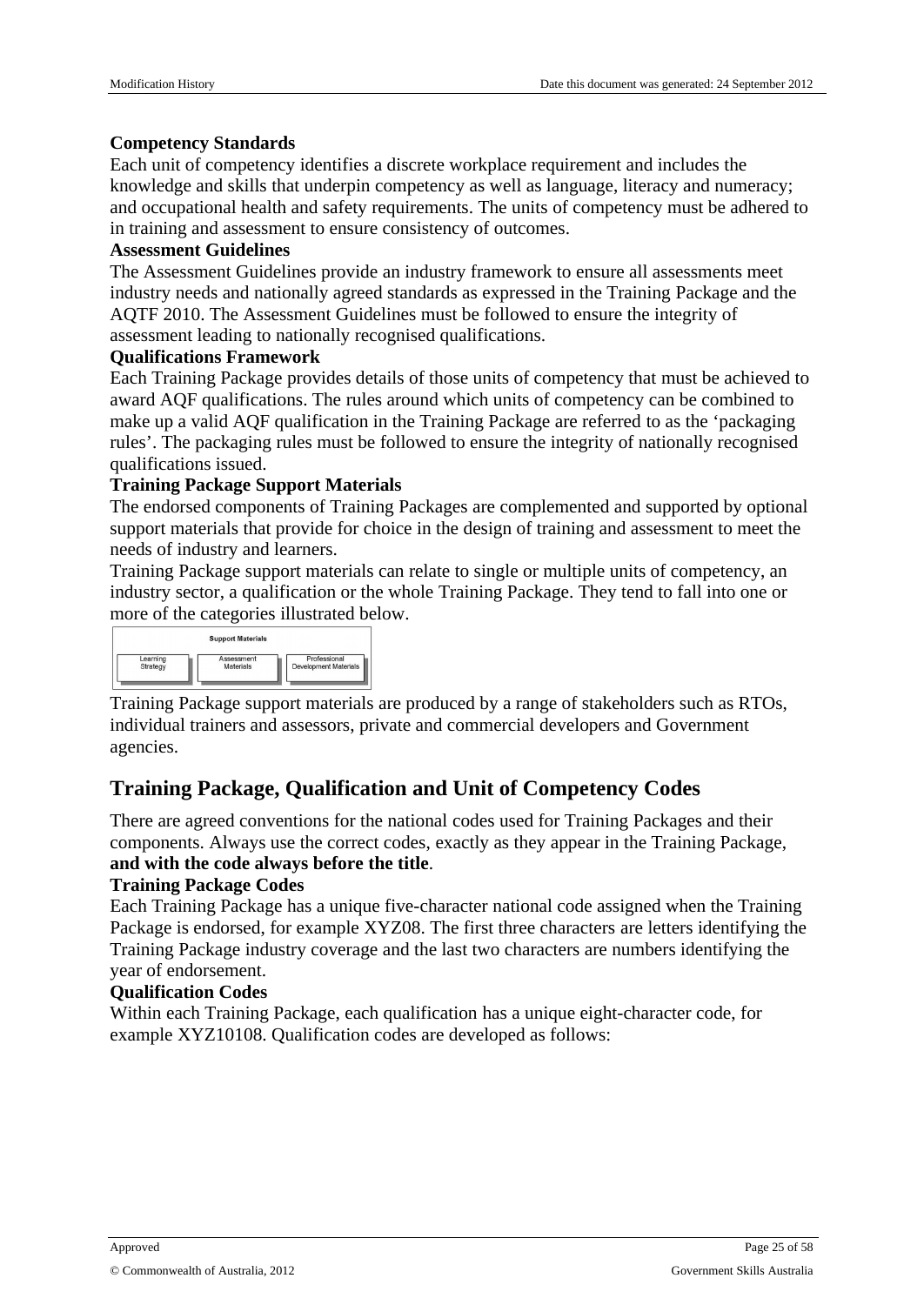- the first three letters identify the Training Package;
- the first number identifies the qualification level (noting that, in the qualification titles themselves, arabic numbers are **not** used);
- the next two numbers identify the position in the sequence of the qualification at that level; and
- the last two numbers identify the year in which the qualification was endorsed. (Where qualifications are added after the initial Training Package endorsement, the last two numbers may differ from other Training Package qualifications as they identify the year in which those particular qualifications were endorsed.)

#### **Unit of Competency Codes**

Within each Training Package, each unit of competency has a unique code. Unit of competency codes are assigned when the Training Package is endorsed, or when new units of competency are added to an existing endorsed Training Package. Unit codes are developed as follows:

- a typical code is made up of 12 characters, normally a mixture of uppercase letters and numbers, as in NWP201B
- the first three characters signify the Training Package NWP07 Water Training Package – in the above example and up to eight characters, relating to an industry sector, function or skill area, follow;
- the last character is always a letter and identifies the unit of competency version. An 'A' at the end of the code indicates that this is the original unit of competency. 'B', or another incremented version identifier means that minor changes have been made. Typically this would mean that wording has changed in the range statement or evidence guide, providing clearer intent; and
- where changes are made that alter the outcome, a new code is assigned and the title is changed.

## **Training Package, Qualification and Unit of Competency Titles**

There are agreed conventions for titling Training Packages and their components. Always use the correct titles, exactly as they appear in the Training Package, and with the code always placed before the title.

#### **Training Package Titles**

The title of each endorsed Training Package is unique and relates the Training Packages broad industry coverage.

#### **Qualification Titles**

The title of each endorsed Training Package qualification is unique. Qualification titles use the following sequence:

- first, the qualification is identified as either Certificate I, Certificate II, Certificate III, Certificate IV, Diploma, Advanced Diploma, Vocational Graduate Certificate, or Vocational Graduate Diploma;
- this is followed by the words 'in' for Certificates I to IV, and 'of' for Diploma, Advanced Diploma, Vocational Graduate Certificate and Vocational Graduate Diploma;
- then, the industry descriptor, for example Telecommunications; and
- then, if applicable, the occupational or functional stream in brackets, for example (Computer Systems).

For example: NWP20107 Certificate II in Water Operations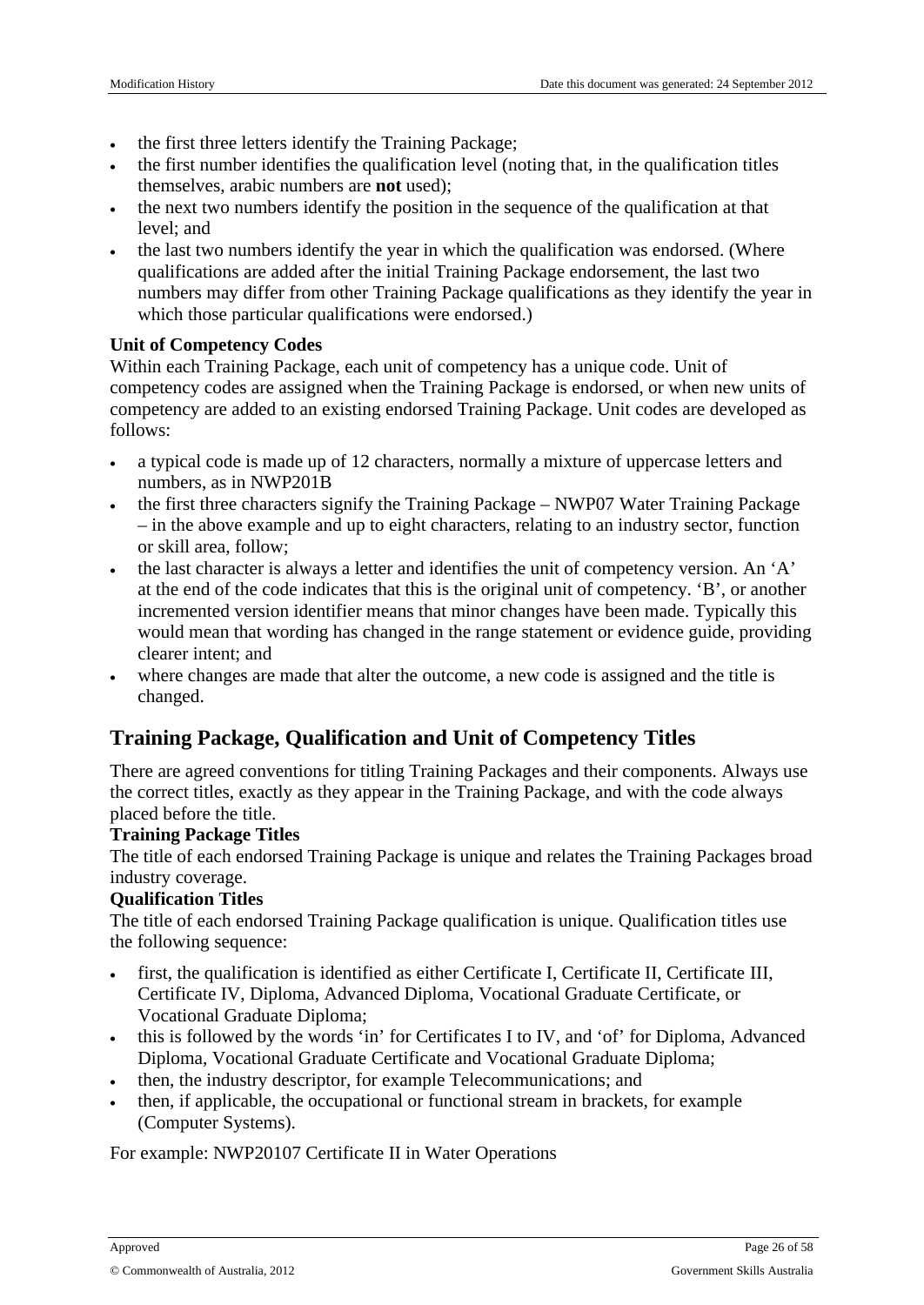#### **Unit of Competency Titles**

Each unit of competency title is unique. Unit of competency titles describe the competency outcome concisely, and are written in sentence case. For example: NWP208A Perform basic wastewater tests

**Introduction to the NWP07Water Training Package**

## <span id="page-26-0"></span>**Qualifications Framework**

#### **The Australian Qualifications Framework**

#### **What is the Australian Qualifications Framework?**

A brief overview of the Australian Qualifications Framework (AQF) follows. For a full explanation of the AQF, see the *AQF Implementation Handbook*.

http://www.aqf.edu.au/Portals/0/Documents/Handbook/AQF\_Handbook\_07.pdf

The AQF provides a comprehensive, nationally consistent framework for all qualifications in post-compulsory education and training in Australia. In the vocational education and training (VET) sector it assists national consistency for all trainees, learners, employers and providers by enabling national recognition of qualifications and Statements of Attainment.

Training Package qualifications in the VET sector must comply with the titles and guidelines of the AQF. Endorsed Training Packages provide a unique title for each AQF qualification which must always be reproduced accurately.

#### **Qualifications**

Training Packages can incorporate the following eight AQF qualifications.

- Certificate I in ...
- Certificate II in ...
- Certificate III in ...
- Certificate IV in ...
- Diploma of ...
- Advanced Diploma of ...
- Vocational Graduate Certificate of ...
- Vocational Graduate Diploma of ...

On completion of the requirements defined in the Training Package, a Registered Training Organisation (RTO) may issue a nationally recognised AQF qualification. Issuance of AQF qualifications must comply with the advice provided in the *AQF Implementation Handbook* and the AQTF 2010 *Essential Standards for Initial and Continuing Registration*.

#### **Statement of Attainment**

A Statement of Attainment is issued by a Registered Training Organisation when an individual has completed one or more units of competency from nationally recognised qualification(s)/courses(s). Issuance of Statements of Attainment must comply with the advice provided in the current *AQF Implementation Handbook* and the AQTF 2010 *Essential Standards for Initial and Continuing Registration*.

Under the AQTF 2010, RTOs must recognise the achievement of competencies as recorded on a qualification or Statement of Attainment issued by other RTOs. Given this, recognised competencies can progressively build towards a full AQF qualification.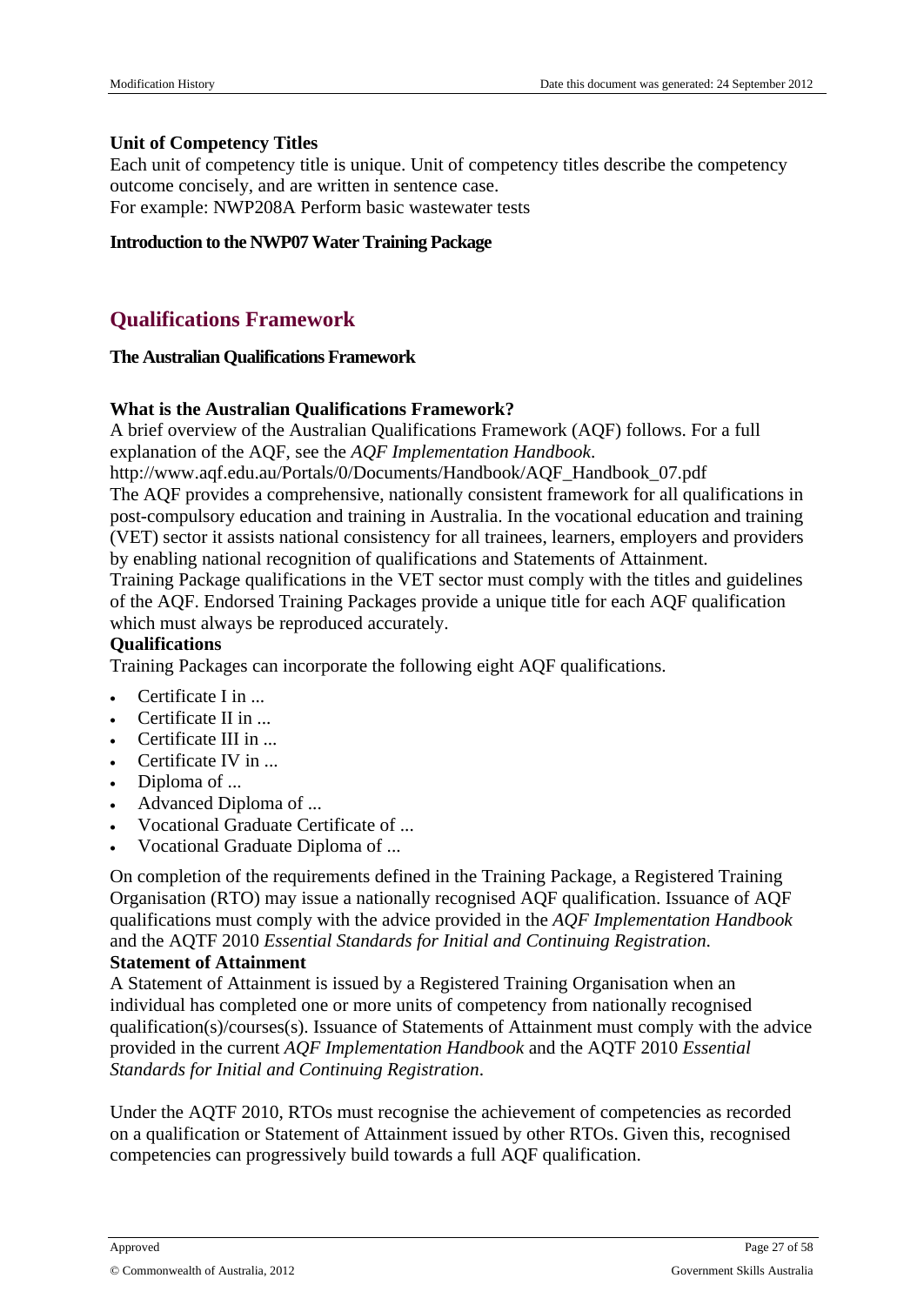#### **AQF Guidelines and Learning Outcomes**

The *AQF Implementation Handbook* provides a comprehensive guideline for each AQF qualification. A summary of the learning outcome characteristics and their distinguishing features for each VET related AQF qualification is provided below.

#### **Certificate I**

#### *Characteristics of Learning Outcomes*

Breadth, depth and complexity of knowledge and skills would prepare a person to perform a defined range of activities most of which may be routine and predictable.

Applications may include a variety of employment related skills including preparatory access and participation skills, broad-based induction skills and/or specific workplace skills. They may also include participation in a team or work group.

*Distinguishing Features of Learning Outcomes*

Do the competencies enable an individual with this qualification to:

- demonstrate knowledge by recall in a narrow range of areas;
- demonstrate basic practical skills, such as the use of relevant tools;
- perform a sequence of routine tasks given clear direction
- receive and pass on messages/information.

#### **Certificate II**

#### *Characteristics of Learning Outcomes*

Breadth, depth and complexity of knowledge and skills would prepare a person to perform in a range of varied activities or knowledge application where there is a clearly defined range of contexts in which the choice of actions required is usually clear and there is limited complexity in the range of operations to be applied.

Performance of a prescribed range of functions involving known routines and procedures and some accountability for the quality of outcomes.

Applications may include some complex or non-routine activities involving individual responsibility or autonomy and/or collaboration with others as part of a group or team. *Distinguishing Features of Learning Outcomes*

Do the competencies enable an individual with this qualification to:

- demonstrate basic operational knowledge in a moderate range of areas;
- apply a defined range of skills;
- apply known solutions to a limited range of predictable problems;
- perform a range of tasks where choice between a limited range of options is required;
- assess and record information from varied sources;
- take limited responsibility for own outputs in work and learning.

#### **Certificate III**

*Characteristics of Learning Outcomes*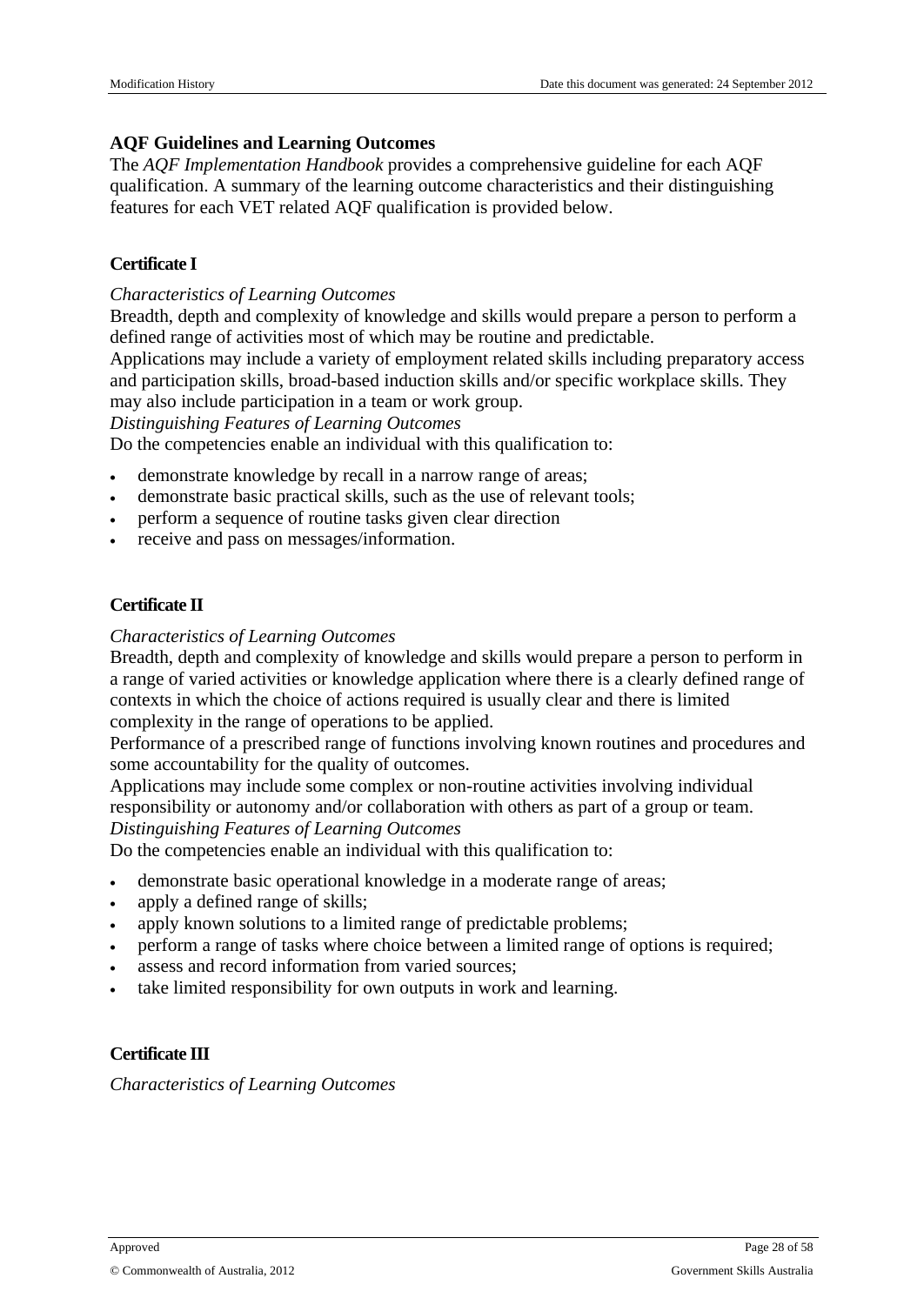Breadth, depth and complexity of knowledge and competencies would cover selecting, adapting and transferring skills and knowledge to new environments and providing technical advice and some leadership in resolution of specified problems. This would be applied across a range of roles in a variety of contexts with some complexity in the extent and choice of options available.

Performance of a defined range of skilled operations, usually within a range of broader related activities involving known routines, methods and procedures, where some discretion and judgement is required in the section of equipment, services or contingency measures and within known time constraints.

Applications may involve some responsibility for others. Participation in teams including group or team co-ordination may be involved.

*Distinguishing Features of Learning Outcomes*

Do the competencies enable an individual with this qualification to:

- demonstrate some relevant theoretical knowledge
- apply a range of well-developed skills
- apply known solutions to a variety of predictable problems
- perform processes that require a range of well-developed skills where some discretion and judgement is required
- interpret available information, using discretion and judgement
- take responsibility for own outputs in work and learning
- take limited responsibility for the output of others.

#### **Certificate IV**

#### *Characteristics of Learning Outcomes*

Breadth, depth and complexity of knowledge and competencies would cover a broad range of varied activities or application in a wider variety of contexts most of which are complex and non-routine. Leadership and guidance are involved when organising activities of self and others as well as contributing to technical solutions of a non-routine or contingency nature. Performance of a broad range of skilled applications including the requirement to evaluate and analyse current practices, develop new criteria and procedures for performing current practices and provision of some leadership and guidance to others in the application and planning of the skills. Applications involve responsibility for, and limited organisation of, others.

#### *Distinguishing Features of Learning Outcomes*

Do the competencies enable an individual with this qualification to:

- demonstrate understanding of a broad knowledge base incorporating some theoretical concepts
- apply solutions to a defined range of unpredictable problems
- identify and apply skill and knowledge areas to a wide variety of contexts, with depth in some areas
- identify, analyse and evaluate information from a variety of sources
- take responsibility for own outputs in relation to specified quality standards
- take limited responsibility for the quantity and quality of the output of others.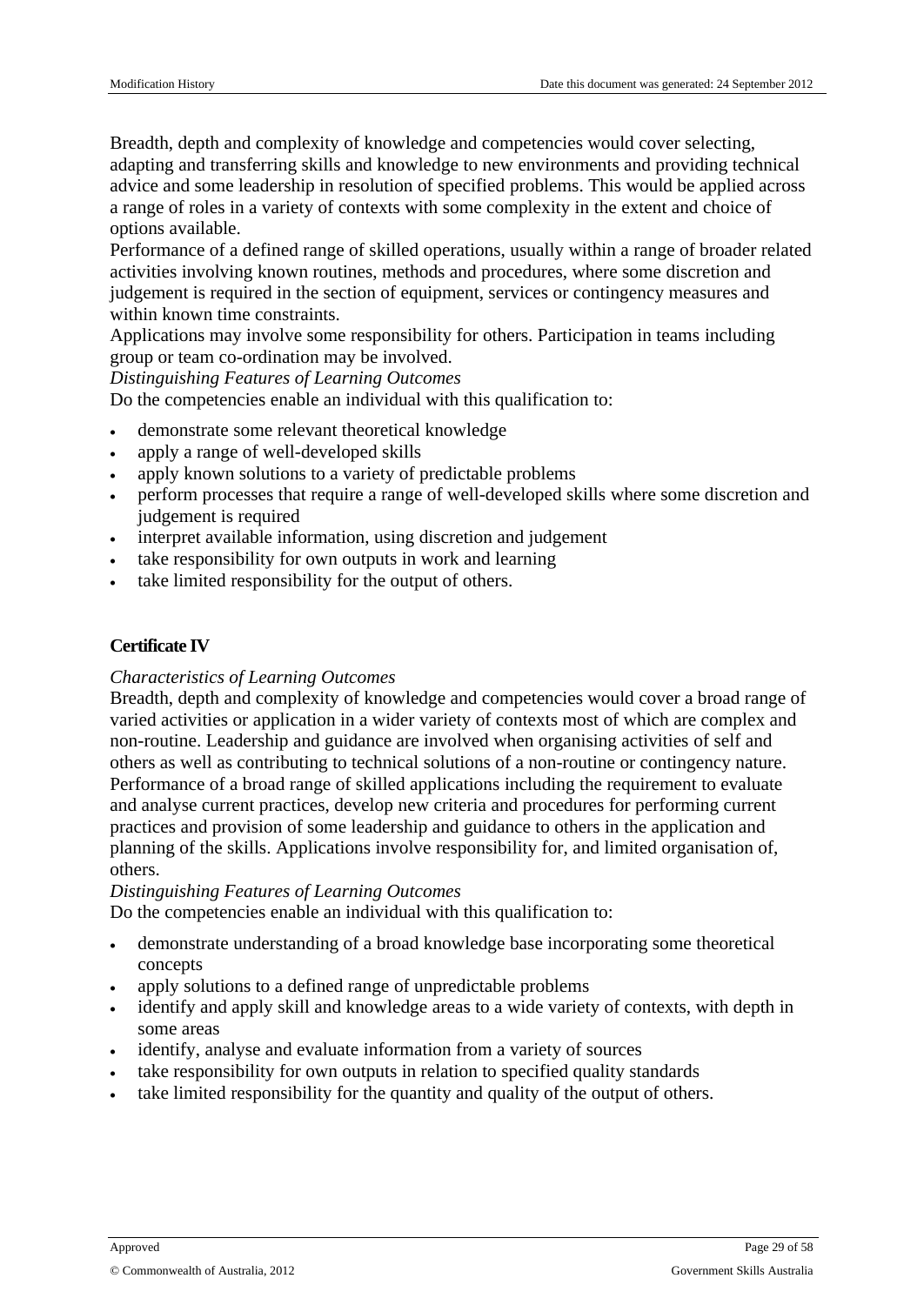#### **Diploma**

#### *Characteristics of Learning Outcomes*

Breadth, depth and complexity covering planning and initiation of alternative approaches to skills or knowledge applications across a broad range of technical and/or management requirements, evaluation and co-ordination.

The self directed application of knowledge and skills, with substantial depth in some areas where judgment is required in planning and selecting appropriate equipment, services and techniques for self and others.

Applications involve participation in development of strategic initiatives as well as personal responsibility and autonomy in performing complex technical operations or organising others. It may include participation in teams including teams concerned with planning and evaluation functions. Group or team co-ordination may be involved.

The degree of emphasis on breadth as against depth of knowledge and skills may vary between qualifications granted at this level.

*Distinguishing Features of Learning Outcomes*

Do the competencies or learning outcomes enable an individual with this qualification to:

- demonstrate understanding of a broad knowledge base incorporating theoretical concepts, with substantial depth in some areas
- analyse and plan approaches to technical problems or management requirements
- transfer and apply theoretical concepts and/or technical or creative skills to a range of situations
- evaluate information, using it to forecast for planning or research purposes
- take responsibility for own outputs in relation to broad quantity and quality parameters
- take some responsibility for the achievement of group outcomes.

#### **Advanced Diploma**

#### *Characteristics of Learning Outcomes*

Breadth, depth and complexity involving analysis, design, planning, execution and evaluation across a range of technical and/or management functions including development of new criteria or applications or knowledge or procedures.

The application of a significant range of fundamental principles and complex techniques across a wide and often unpredictable variety of contexts in relation to either varied or highly specific functions. Contribution to the development of a broad plan, budget or strategy is involved and accountability and responsibility for self and others in achieving the outcomes is involved.

Applications involve significant judgement in planning, design, technical or leadership/guidance functions related to products, services, operations or procedures. The degree of emphasis on breadth as against depth of knowledge and skills may vary between qualifications granted at this level.

*Distinguishing Features of Learning Outcomes*

Do the competencies or learning outcomes enable an individual with this qualification to: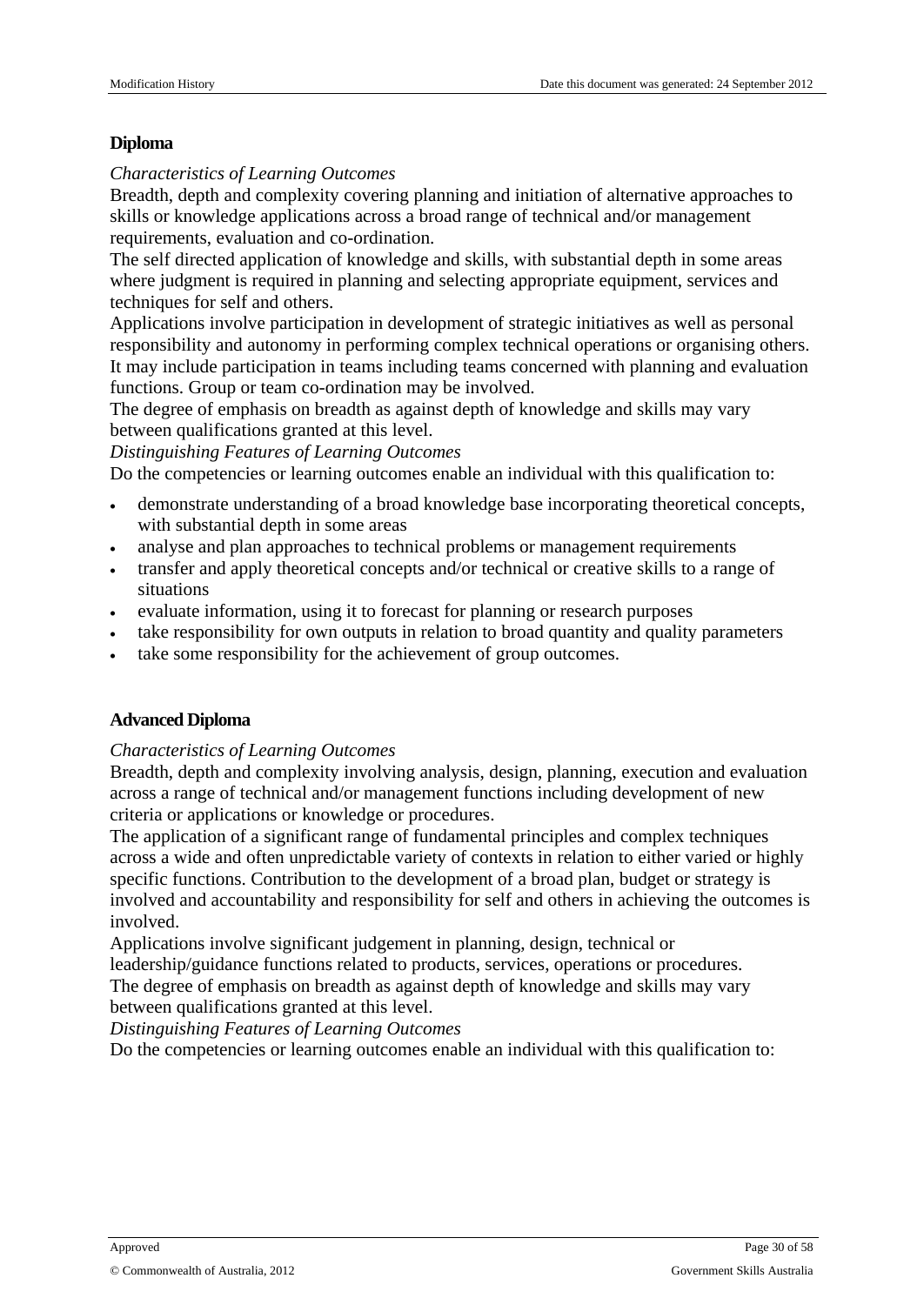- demonstrate understanding of specialised knowledge with depth in some areas
- analyse, diagnose, design and execute judgements across a broad range of technical or management functions
- generate ideas through the analysis of information and concepts at an abstract level
- demonstrate a command of wide-ranging, highly specialised technical, creative or conceptual skills
- demonstrate accountability for personal outputs within broad parameters
- demonstrate accountability for personal and group outcomes within broad parameters.

#### **Vocational Graduate Certificate**

#### *Characteristics of competencies or learning outcomes*

- The self-directed development and achievement of broad and specialised areas of knowledge and skills, building on prior knowledge and skills.
- Substantial breadth and complexity involving the initiation, analysis, design, planning, execution and evaluation of technical and management functions in highly varied and highly specialised contexts.
- Applications involve making significant, high-level, independent judgements in major broad or planning, design, operational, technical and management functions in highly varied and specialised contexts. They may include responsibility and broad-ranging accountability for the structure, management and output of the work or functions of others.
- The degree of emphasis on breadth, as opposed to depth, of knowledge and skills may vary between qualifications granted at this level.

#### *Distinguishing features of learning outcomes*

- Demonstrate the self-directed development and achievement of broad and specialised areas of knowledge and skills, building on prior knowledge and skills.
- Initiate, analyse, design, plan, execute and evaluate major broad or technical and management functions in highly varied and highly specialised contexts.
- Generate and evaluate ideas through the analysis of information and concepts at an abstract level.
- Demonstrate a command of wide-ranging, highly specialised technical, creative or conceptual skills in complex contexts.
- Demonstrate responsibility and broad-ranging accountability for the structure, management and output of the work or functions of others.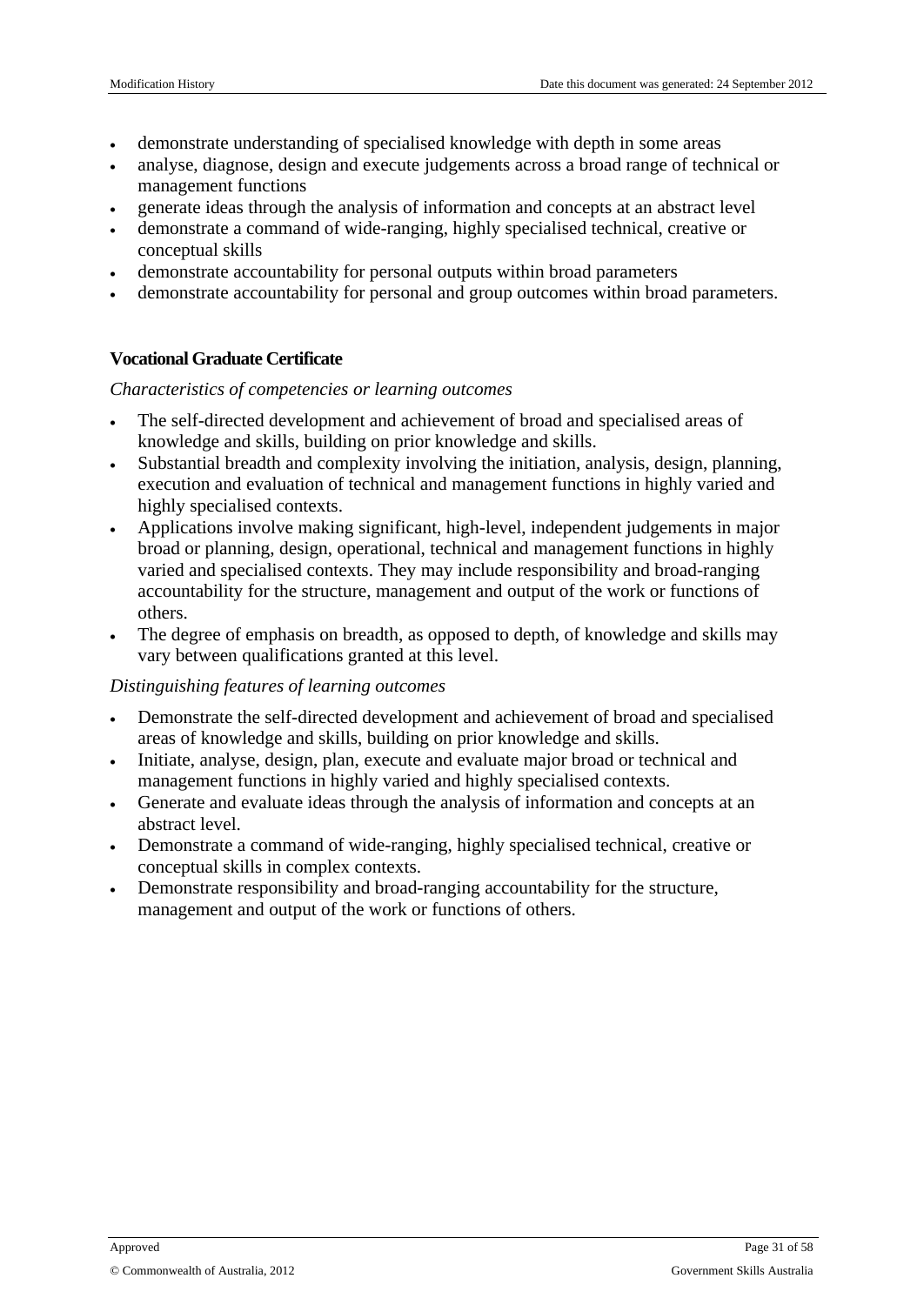#### **Vocational Graduate Diploma**

*Characteristics of competencies or learning outcomes*

- The self-directed development and achievement of broad and specialised areas of knowledge and skills, building on prior knowledge and skills.
- Substantial breadth, depth and complexity involving the initiation, analysis, design, planning, execution and evaluation of major functions, both broad and highly specialised, in highly varied and highly specialised contexts.
- Further specialisation within a systematic and coherent body of knowledge.
- Applications involve making high-level, fully independent, complex judgements in broad planning, design, operational, technical and management functions in highly varied and highly specialised contexts. They may include full responsibility and accountability for all aspects of work and functions of others, including planning, budgeting and strategy development.
- The degree of emphasis on breadth, as opposed to depth, of knowledge and skills may vary between qualifications granted at this level.

*Distinguishing features of learning outcomes*

- Demonstrate the self-directed development and achievement of broad and highly specialised areas of knowledge and skills, building on prior knowledge and skills.
- Initiate, analyse, design, plan, execute and evaluate major functions, both broad and within highly varied and highly specialised contexts.
- Generate and evaluate complex ideas through the analysis of information and concepts at an abstract level.
- Demonstrate an expert command of wide-ranging, highly specialised, technical, creative or conceptual skills in complex and highly specialised or varied contexts.
- Demonstrate full responsibility and accountability for personal outputs.
- Demonstrate full responsibility and accountability for all aspects of the work or functions of others, including planning, budgeting and strategy.

## **Qualifications and Packaging Rules**

The qualifications in this Training Package have been developed to support experienced industry practitioners and new entrants seeking to commence or develop a career within the water industry.

The principal operational qualifications have been developed with small generic core units and a wide range of elective units to reflect the very diverse nature of work roles in the water industry. The industry has supported the concept of a single generic qualification at each AQF level instead of a range of specialist qualifications. Where the selection of elective units of competency has led to competency in a specialised area of operation, RTOs delivering the Training Package have supported the noting of specialisations on Certificates of Attainment.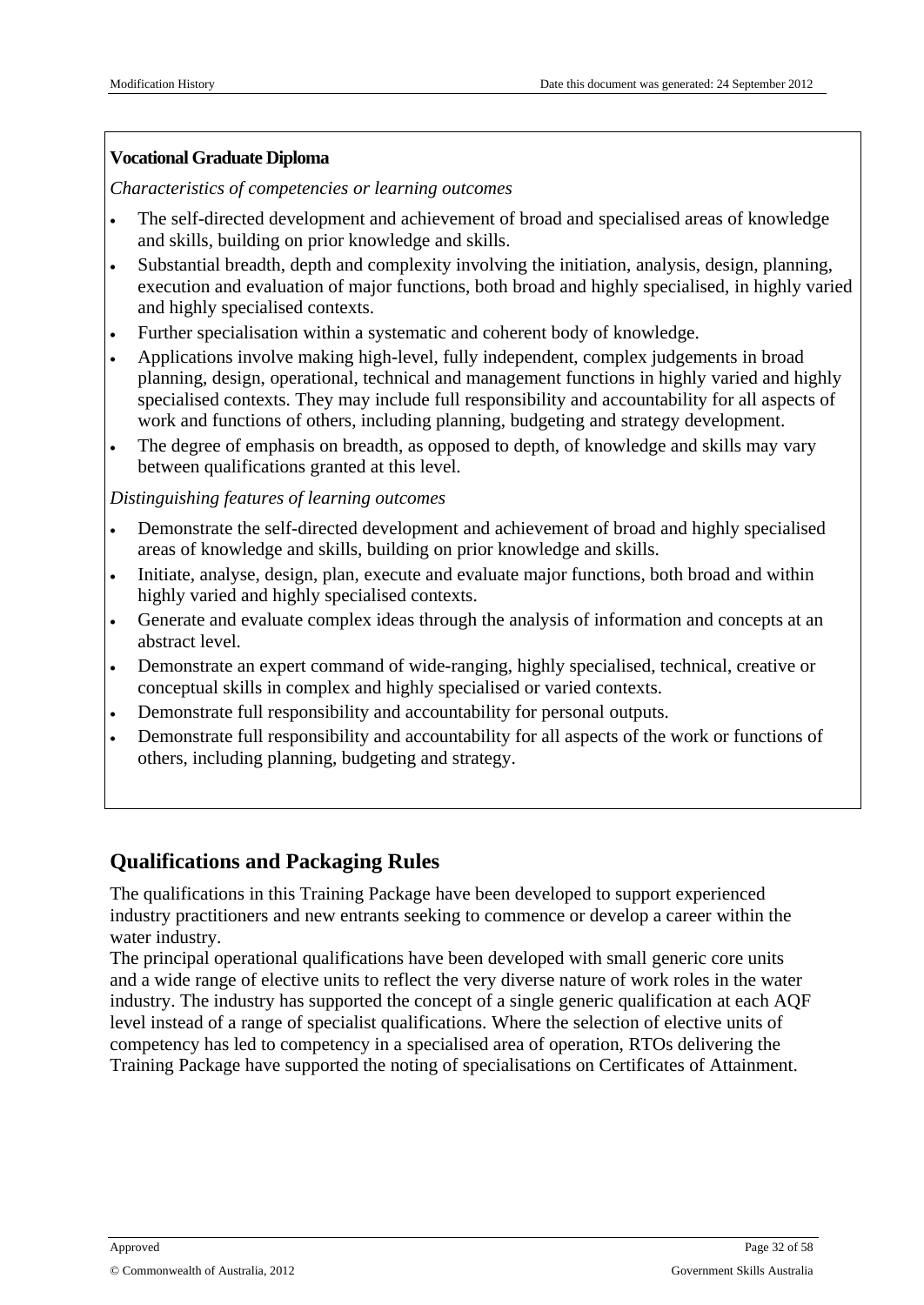#### **Industry specialisations**

All certificates in endorsed Training Packages can be customised to suit industry needs and RTOs are encouraged to develop and use industry specialisations (often called 'streams') relevant to their market and customers that are consistent with the packaging rules of NWP07. Because of the generic nature of other qualifications, industry specialisations are mainly relevant for Certificates II and III, although may be applied to other qualifications.

#### **Suggested specialisations**

The following list is a suggestion of possible specialisations that may be appropriate to the water industry. RTOs have the authority to develop and use additional specialisations which comply with the packaging rules.

Specialisation names that may be used are:

- Water Treatment
- Wastewater Treatment
- Water Supply Distribution (Network)
- Wastewater Collection
- Trade Waste
- Catchment Operations
- Irrigation
- Dams Safety
- Dams Operations and Source Protection
- River Groundwater Diversions and Licensing
- Construction and Maintenance
- Hydrometric Monitoring.

#### **Developing an industry specialisation**

An RTO may develop an industry specialisation relevant to their market and clientele. The RTO should consult with its industry partners to determine which units of competency are relevant to include within the industry specialisation.

The requirements for the industry specialisation must be consistent with the packaging rules for NWP07. An industry specialisation should include a range of units that focus more on the industry specialisation than a generic qualification.

An industry specialisation may import units from another endorsed Training Package, provided the importation is within the rules of importation detailed in the packaging rules of the associated NWP07 qualification. For example a Certificate III 'Hydrometric Monitoring' industry specialisation may import the maximum allowable three units from PML04 Laboratory Operations Training Package.

It should be noted that a qualification with an industry specialisation does not change the title of the qualification, although RTOs may choose to record the specialisation. The AQTF requirements must be complied with and the qualification or Statement of Attainment should clearly specify the units of competency achieved and where appropriate, the specialisation. As an example, an RTO may choose to promote, deliver and award the:

#### **Certificate ### in Water Industry Operations**

OR may choose to promote, deliver and award a:

#### **Certificate ### in Water Industry Operations (Hydrometric Monitoring)**

Both will be consistent with NWP07 packaging rules and an RTO may choose to offer either or both according to market need.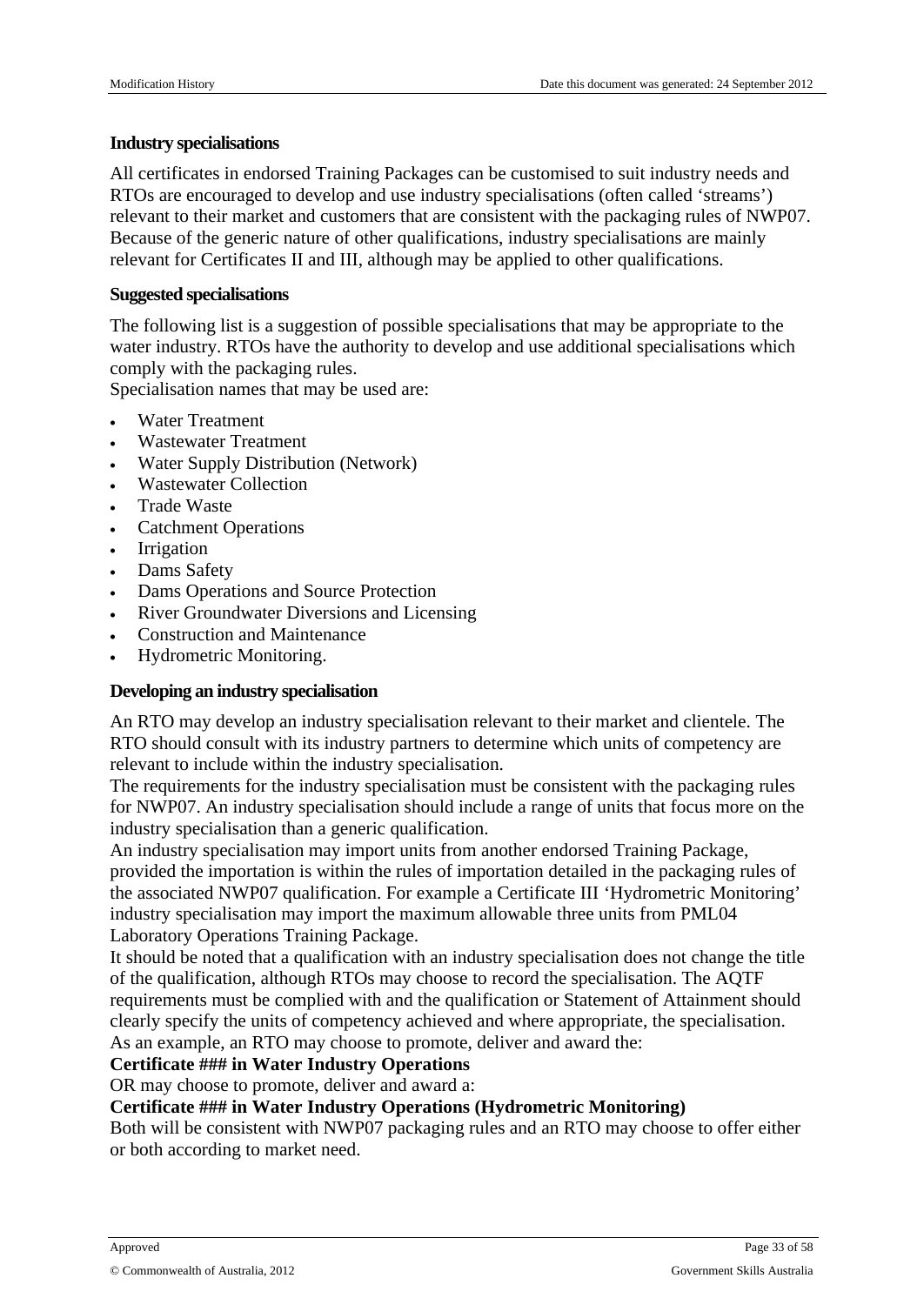NWP07 users are referred to the companion Training Package User Guide which provides guidance on the packaging of electives to meet specialisations for the principal operational occupations.

#### **Australian Apprenticeships(including Traineeships and School-based Apprenticeships)**

Australian Apprenticeships are declared in each State or Territory according to the particular processes of the jurisdiction and requirements identified by industry in the State or Territory. Declarations for particular qualifications as either Traineeships or Apprenticeships are made accordingly and therefore the same qualification may be classified differently between jurisdictions.

At the time of publishing, most jurisdictions have identified at least the following qualifications as linked to declared vocations:

- NWP20107 Certificate II in Water Operations
- NWP30107 Certificate III in Water Operations
- NWP40107 Certificate IV in Water Operations

#### **VET in Schools**

Vocational Education and Training in Schools are programs undertaken by school students as part of the senior secondary certificate that provide credit towards a nationally recognised VET qualification within the Australian Qualifications Framework. The training that students receive reflects specific industry competency standards and is delivered by a Registered Training Organisation or a school in partnership with a Registered Training Organisation. A key success of VET in Schools is the integration of vocational options within the traditionally academic studies at the senior secondary school level. VET in Schools programs allow Year 11 and 12 students to:

- develop industry specific skills;
- gain nationally recognised Vocational Education and Training qualifications and units of competency while still completing their senior secondary school qualification;
- develop employability skills and an understanding of the world of work, and;
- gain an understanding of the world of work which is valuable experience to assist with planning and pursuing their career pathways.

In the NWP12 Water Training Package, units from the NWP10110 Certificate I in Water Sustainability are suitable for VET in schools programs.

### **Employability skills**

#### **Employability skills replacing key competency information from 2006**

In May 2005, the approach to incorporate employability skills within Training Package qualifications and units of competency was endorsed. As a result, from 2006 employability skills will progressively replace key competency information in Training Packages.

#### **Background to employability skills**

Employability skills are also sometimes referred to as generic skills, capabilities or key competencies. The employability skills discussed here build on the Mayer Committee's Key Competencies, which were developed in 1992 and attempted to describe generic competencies for effective participation in work.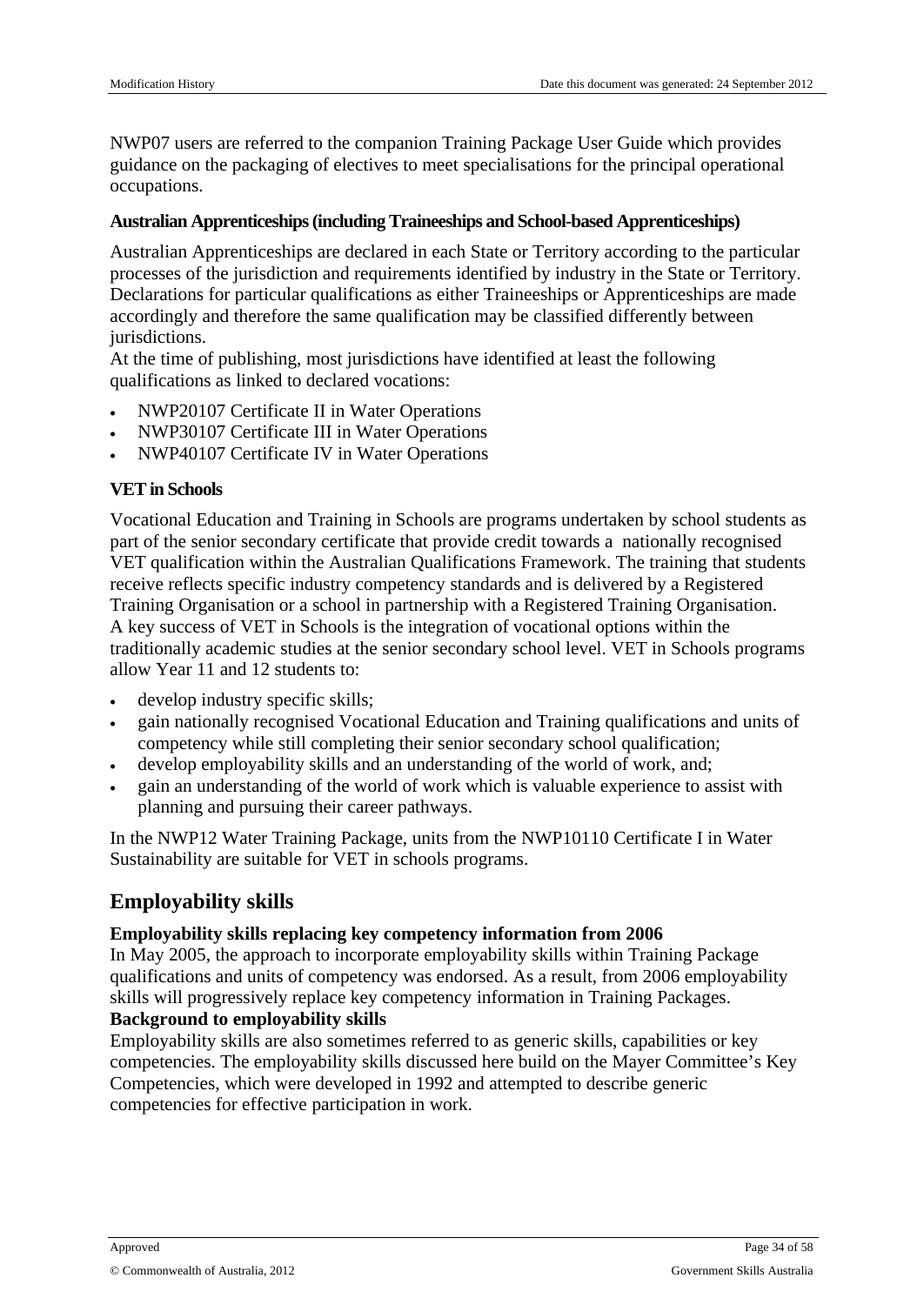The Business Council of Australia (BCA) and the Australian Chamber of Commerce and Industry (ACCI), produced the *Employability Skills for the Future* report in 2002 in consultation with other peak employer bodies and with funding provided by the Department of Education, Science and Training (DEST) and the Australian National Training Authority (ANTA). Officially released by Dr Nelson (Minister for Education, Science and Training) on 23 May 2002, copies of the report are available from the DEST website at:

www.dest.gov.au/archive/ty/publications/employability\_skills/index.htm*.*

The report indicated that business and industry now require a broader range of skills than the Mayer Key Competencies Framework and featured an Employability Skills Framework identifying eight employability skills:

- communication
- teamwork
- problem solving
- initiative and enterprise
- planning and organising
- self-management
- learning
- technology.

The report demonstrated how employability skills can be further described for particular occupational and industry contexts by sets of facets. The facets listed in the report are the aspects of the employability skills that the sample of employers surveyed identified as being important work skills. These facets were seen by employers as being dependent both in their nature and priority on an enterprise's business activity.

#### **Employability Skills Framework**

The following table contains the employability skills facets identified in the report *Employability Skills for the Future*.

| <b>Skill</b>                                                                                                               | <b>Facets</b><br>Aspects of the skill that employers identify as important. The<br>nature and application of these facets will vary depending on<br>industry and job type.                                                                                                                                                                                                                                                                                                                                                                       |
|----------------------------------------------------------------------------------------------------------------------------|--------------------------------------------------------------------------------------------------------------------------------------------------------------------------------------------------------------------------------------------------------------------------------------------------------------------------------------------------------------------------------------------------------------------------------------------------------------------------------------------------------------------------------------------------|
| <b>Communication</b> that<br>contributes to<br>productive and<br>harmonious relations<br>across employees and<br>customers | listening and understanding<br>٠<br>speaking clearly and directly<br>$\bullet$<br>writing to the needs of the audience<br>$\bullet$<br>negotiating responsively<br>reading independently<br>$\bullet$<br>empathising<br>$\bullet$<br>using numeracy effectively<br>understanding the needs of internal and external customers<br>$\bullet$<br>persuading effectively<br>establishing and using networks<br>$\bullet$<br>being assertive<br>sharing information<br>$\bullet$<br>speaking and writing in languages other than English<br>$\bullet$ |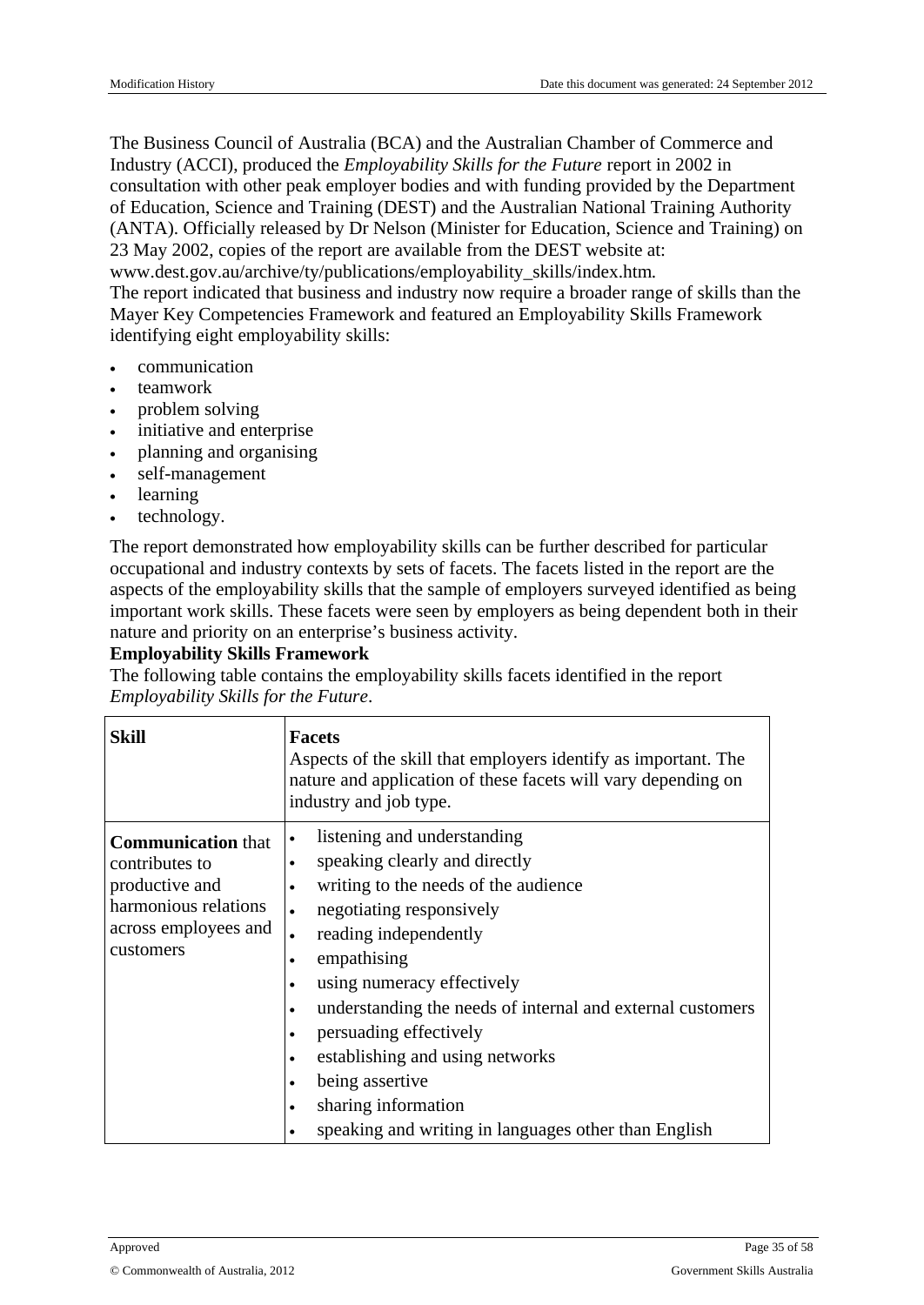| <b>Teamwork that</b><br>contributes to<br>productive working<br>relationships and<br>outcomes        | working across different ages irrespective of gender, race,<br>$\bullet$<br>religion or political persuasion<br>working as an individual and as a member of a team<br>$\bullet$<br>knowing how to define a role as part of the team<br>$\bullet$<br>applying teamwork to a range of situations e.g. futures<br>$\bullet$<br>planning and crisis problem solving<br>identifying the strengths of team members<br>$\bullet$<br>coaching and mentoring skills, including giving feedback<br>$\bullet$                                                                                                                                                                                                                                                                                                                                                            |
|------------------------------------------------------------------------------------------------------|---------------------------------------------------------------------------------------------------------------------------------------------------------------------------------------------------------------------------------------------------------------------------------------------------------------------------------------------------------------------------------------------------------------------------------------------------------------------------------------------------------------------------------------------------------------------------------------------------------------------------------------------------------------------------------------------------------------------------------------------------------------------------------------------------------------------------------------------------------------|
| <b>Problem solving that</b><br>contributes to<br>productive outcomes                                 | developing creative, innovative and practical solutions<br>$\bullet$<br>showing independence and initiative in identifying and<br>$\bullet$<br>solving problems<br>solving problems in teams<br>$\bullet$<br>applying a range of strategies to problem solving<br>$\bullet$<br>using mathematics, including budgeting and financial<br>management to solve problems<br>applying problem-solving strategies across a range of areas<br>testing assumptions, taking into account the context of data<br>and circumstances<br>resolving customer concerns in relation to complex project<br>$\bullet$<br>issues                                                                                                                                                                                                                                                  |
| <b>Initiative and</b><br>enterprise that<br>contribute to<br>innovative outcomes                     | adapting to new situations<br>$\bullet$<br>developing a strategic, creative and long-term vision<br>$\bullet$<br>being creative<br>identifying opportunities<br>$\bullet$<br>translating ideas into action<br>$\bullet$<br>generating a range of options<br>$\bullet$<br>initiating innovative solutions<br>$\bullet$                                                                                                                                                                                                                                                                                                                                                                                                                                                                                                                                         |
| <b>Planning and</b><br>organising that<br>contribute to long and<br>short-term strategic<br>planning | managing time and priorities – setting time lines,<br>$\bullet$<br>coordinating tasks for self and with others<br>being resourceful<br>$\bullet$<br>taking initiative and making decisions<br>$\bullet$<br>adapting resource allocations to cope with contingencies<br>$\bullet$<br>establishing clear project goals and deliverables<br>$\bullet$<br>allocating people and other resources to tasks<br>planning the use of resources, including time management<br>$\bullet$<br>participating in continuous improvement and planning<br>$\bullet$<br>processes<br>developing a vision and a proactive plan to accompany it<br>predicting – weighing up risk, evaluating alternatives and<br>applying evaluation criteria<br>collecting, analysing and organising information<br>understanding basic business systems and their<br>$\bullet$<br>relationships |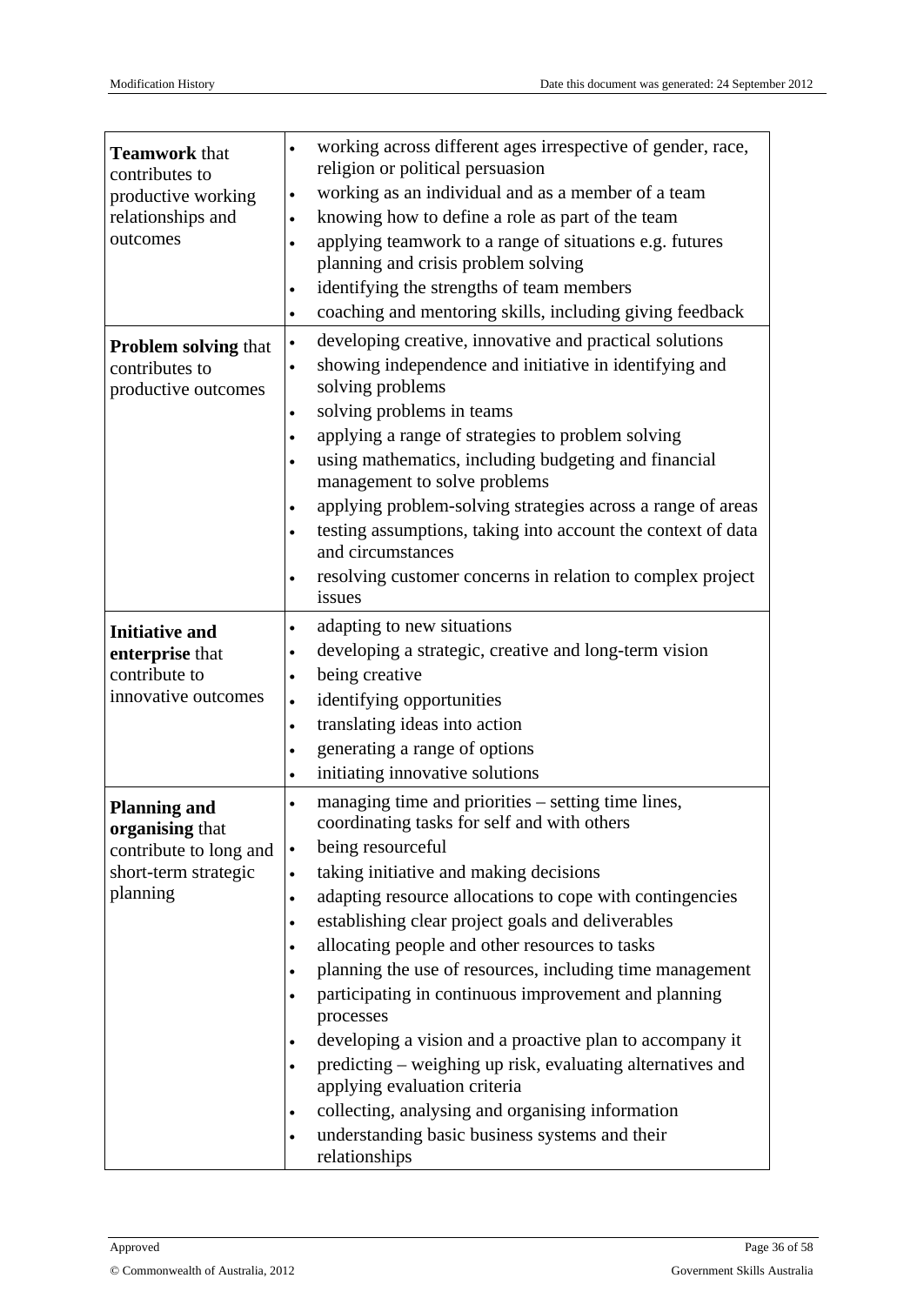| Self-management<br>that contributes to<br>employee satisfaction<br>and growth                                                           | having a personal vision and goals<br>$\bullet$<br>evaluating and monitoring own performance<br>$\bullet$<br>having knowledge and confidence in own ideas and visions<br>$\bullet$<br>articulating own ideas and visions<br>$\bullet$<br>taking responsibility<br>$\bullet$                                                                                                                                                                                                                                                                                                                                                                                                                                    |
|-----------------------------------------------------------------------------------------------------------------------------------------|----------------------------------------------------------------------------------------------------------------------------------------------------------------------------------------------------------------------------------------------------------------------------------------------------------------------------------------------------------------------------------------------------------------------------------------------------------------------------------------------------------------------------------------------------------------------------------------------------------------------------------------------------------------------------------------------------------------|
| <b>Learning that</b><br>contributes to ongoing<br>improvement and<br>expansion in<br>employee and<br>company operations<br>and outcomes | managing own learning<br>contributing to the learning community at the workplace<br>$\bullet$<br>using a range of mediums to learn – mentoring, peer<br>support and networking, IT and courses<br>applying learning to technical issues (e.g. learning about<br>$\bullet$<br>products) and people issues (e.g. interpersonal and cultural<br>aspects of work)<br>having enthusiasm for ongoing learning<br>$\bullet$<br>being willing to learn in any setting – on and off the job<br>$\bullet$<br>being open to new ideas and techniques<br>$\bullet$<br>being prepared to invest time and effort in learning new<br>skills<br>acknowledging the need to learn in order to accommodate<br>$\bullet$<br>change |
| <b>Technology</b> that<br>contributes to the<br>effective carrying out<br>of tasks                                                      | having a range of basic IT skills<br>$\bullet$<br>applying IT as a management tool<br>using IT to organise data<br>$\bullet$<br>being willing to learn new IT skills<br>$\bullet$<br>having the OHS knowledge to apply technology<br>$\bullet$<br>having the appropriate physical capacity<br>$\bullet$                                                                                                                                                                                                                                                                                                                                                                                                        |

#### **Employability Skills Summary**

An Employability Skills Summary exists for each qualification. Summaries provide a lens through which to view employability skills at the qualification level and capture the key aspects or facets of the employability skills that are important to the job roles covered by the qualification. Summaries are designed to assist trainers and assessors to identify and include important industry application of employability skills in learning and assessment strategies. The following is important information for trainers and assessors about Employability Skills Summaries.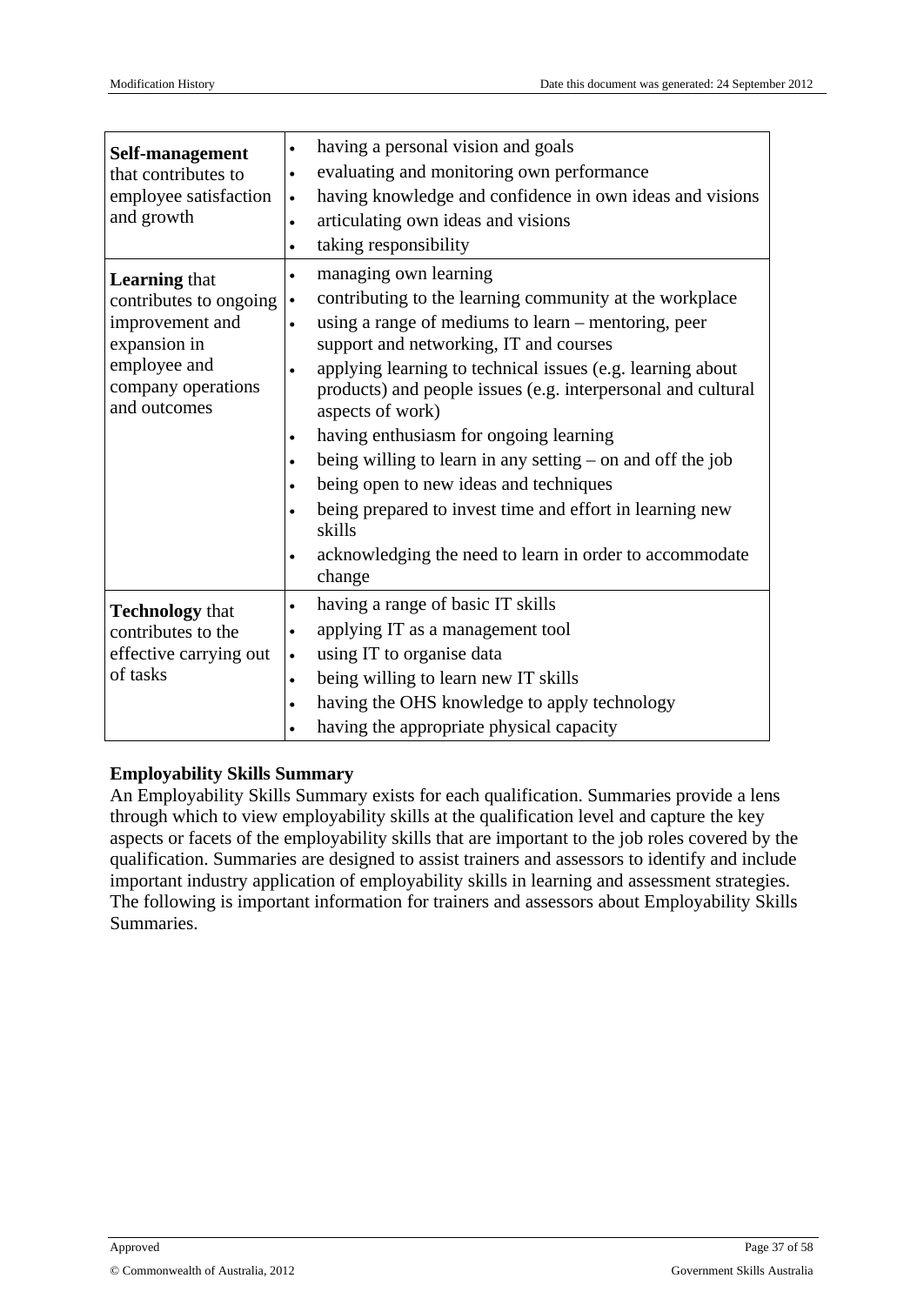Employability SkillsSummaries provide example thow each skill is applicable to the iob roles covered w the qualification.

Employability SkillsSummaries contain general information about industintextwhich is further explained as measurable outcomes of performandue unitsof competency in each qualification.

The detail in each Employability Skills Summary will vary depending herange of job roles coveredby the qualification in question.

Employability SkillsSummaries are not exhaustive lists qualification requirements or checklists of performance (which e separatessessment toolbatshould be designed by trainers and assessors after analysibeatunit level).

Employability SkillsSummaries contain information that may also ist inbuilding learners' understanding of industry and workplace expectations.

## Qualification Pathways

The following pathways charts are provided show the types of pathways into and from qualifications that are possible this Training Package. For more information about qualifications and pathways contact www.governmentskills.com.au [http://www.governmentskills.com.a](http://www.governmentskills.com.au)u

The qualifications described abolvavebeen designed to aximiseflexibility and respond to a significant range of career pathways needs.

Government Skills Australia, the water industry and its peak associations have developed, and will continue to develop, valuable careard career-pathway advice which should also be used by RTOs and candidates when designing qualification packagind selecting qualification pathways.

This industry advices designed to assist candidate stake appropriate choicesabout the qualifications they can undertake to maximise their career cost toalert them to any industry accreditation or recognition requirements. Industry career and-pathway advice is also valuablen explaining the opportunitiethat are available in various States and Territories for articulation between the VE Ector and higher education qualifications. Candidates have the opportunity to secticulation into a range of higher education qualifications and are provided with entry (including anced standing or recognition of prior learning), depending on the individual higher education ider requirements and the experience of theandidate.

Career pathway and industry accreditation information will change over time EO and should contact Government Skills Austradialocal industry grouper check the following websites for up-to-datedvice:

| Government Skills Australia                                                             | www.governmentskills.com.au                                                                |
|-----------------------------------------------------------------------------------------|--------------------------------------------------------------------------------------------|
| Training - careedevelopment site                                                        | Department of Education, Science a www.dest.gov.au/sectors/career_developm<br>/default.htm |
| Department of Education, Science a http://jobguide.dest.gov.au/<br>Training - Job Guide |                                                                                            |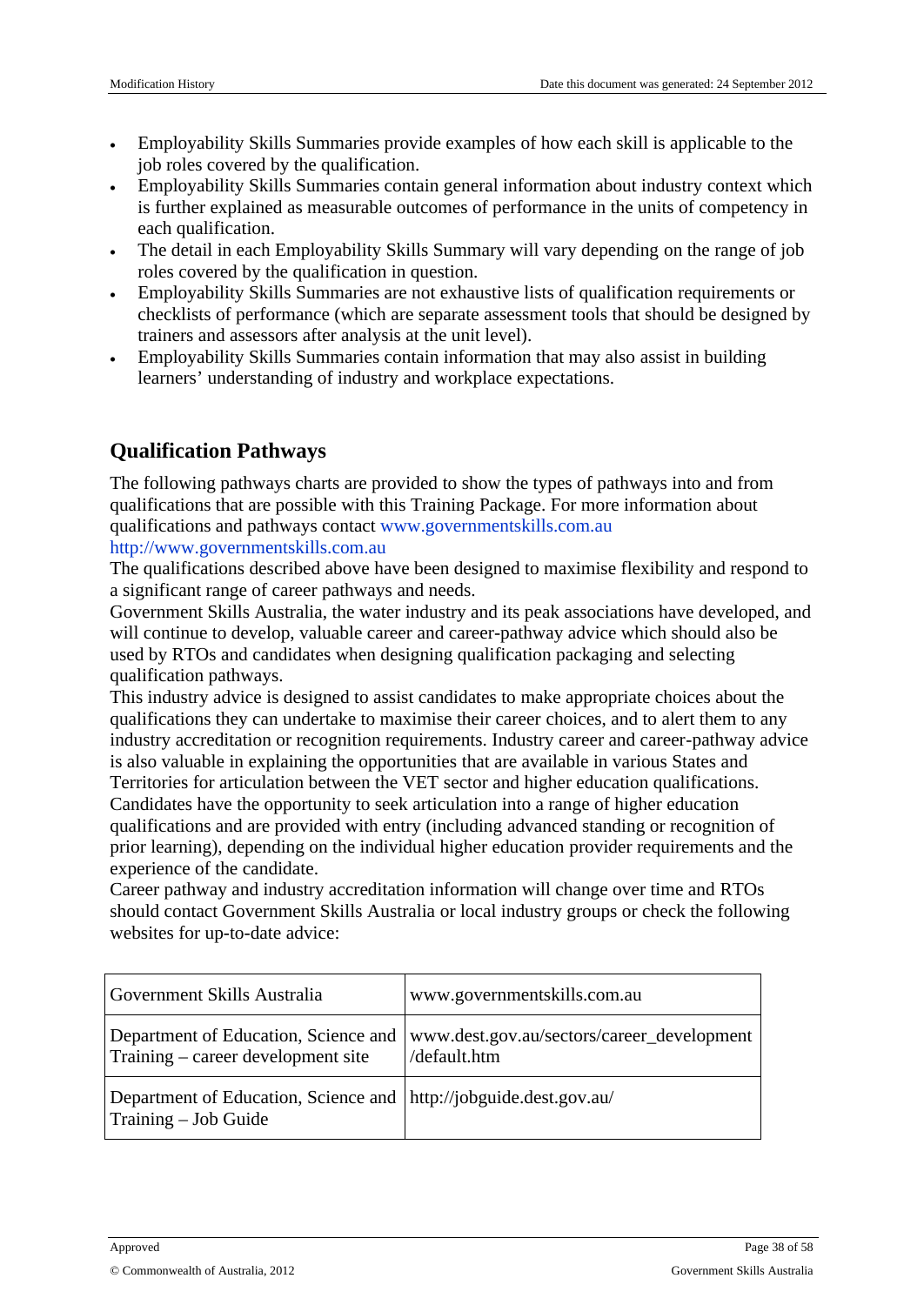| <b>Australian Apprenticeships Training</b><br><b>Information Service</b> | www.nacinfo.com.au |
|--------------------------------------------------------------------------|--------------------|
|--------------------------------------------------------------------------|--------------------|

State and Territory Training Authorities and state Industry Training Advisory Bodies will also have valuable career and career-pathway information.

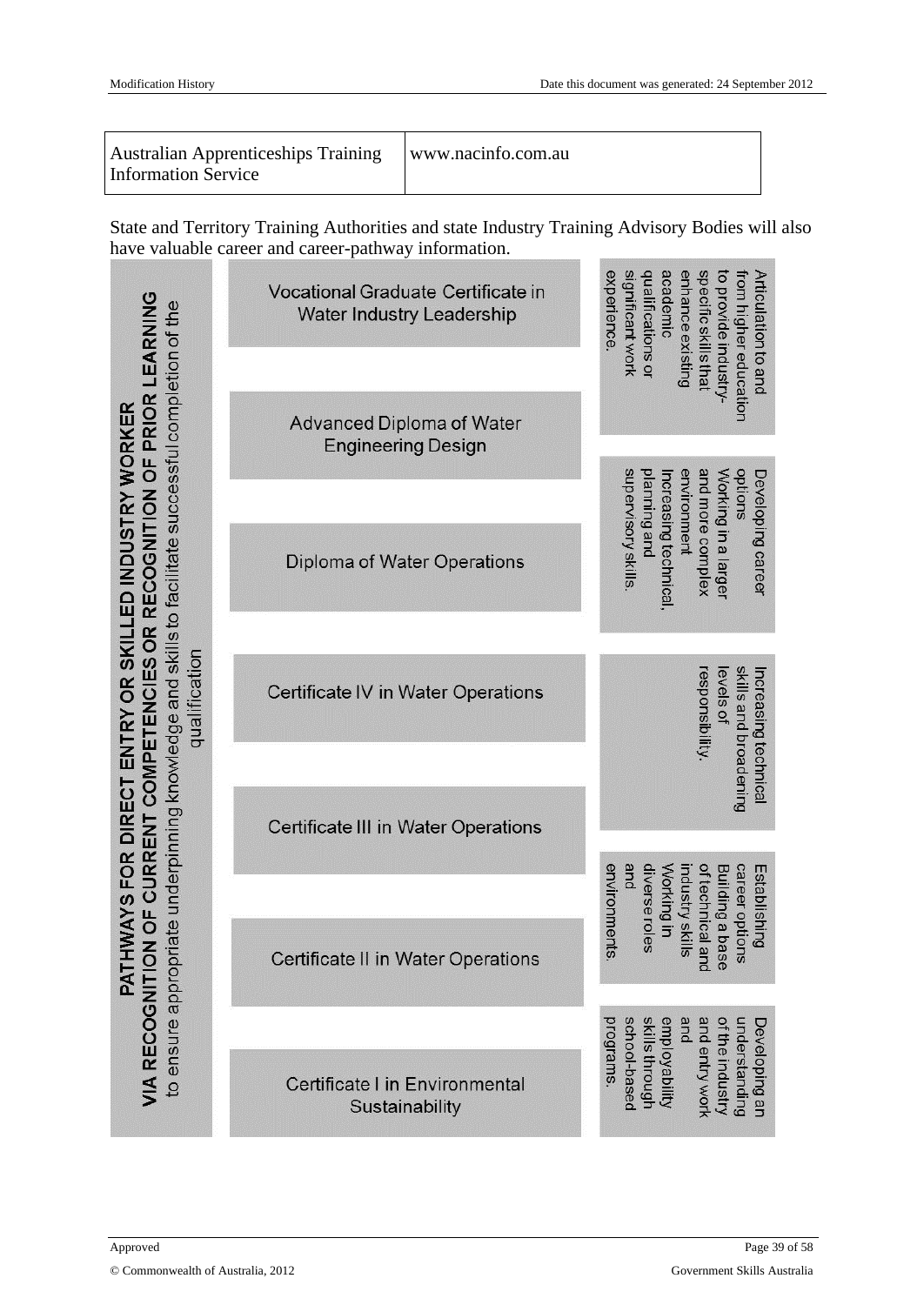## **Skill Sets**

#### **Definition**

Skill sets are defined as single units of competency, or combinations of units of competency from an endorsed Training Package, which link to a licence or regulatory requirement, or defined industry need.

#### **Wording on Statements of Attainment**

Skill sets are a way of publicly identifying logical groupings of units of competency which meet an identified need or industry outcome. Skill sets are not qualifications.

Where skill sets are identified in a Training Package, the Statement of Attainment can set out the competencies a person has achieved in a way that is consistent and clear for employers and others. This is done by including the wording 'these competencies meet *[insert skill set title or identified industry area]* need' on the Statement of Attainment. This wording applies only to skill sets that are formally identified as such in the endorsed Training Package. See the 2010 edition of the AQF Implementation Handbook for advice on wording on Statements of Attainment. http://www.aqf.edu.au/Portals/0/Documents/Handbook/AQF\_Handbook\_07.pdf

## **Skill Sets in this Training Package**

This section provides information on Skill Sets within this Training Package, with the following important disclaimer: Readers should ensure that they have also read the part of the Training Package that outlines licensing and regulatory requirements.

Where this section is blank, nationally recognised Skill Sets have yet to be identified in this industry.

## <span id="page-39-0"></span>**Assessment Guidelines**

#### **Introduction**

These Assessment Guidelines provide the endorsed framework for assessment of units of competency in this Training Package. They are designed to ensure that assessment is consistent with the *Australian Quality Training Framework (AQTF) Essential Standards for Initial and Continuing Registration*. Assessments against the units of competency in this Training Package must be carried out in accordance with these Assessment Guidelines.

#### **Assessment System Overview**

This section provides an overview of the requirements for assessment when using this Training Package, including a summary of the AQTF requirements; licensing and registration requirements; and assessment pathways.

Quality assessment underpins the credibility of the vocational education and training sector. The Assessment Guidelines of a Training Package are an important tool in supporting quality assessment.

Assessment within the National Skills Framework is the process of collecting evidence and making judgements about whether competency has been achieved to confirm whether an individual can perform to the standards expected in the workplace, as expressed in the relevant endorsed unit of competency.

Assessment must be carried out in accordance with the: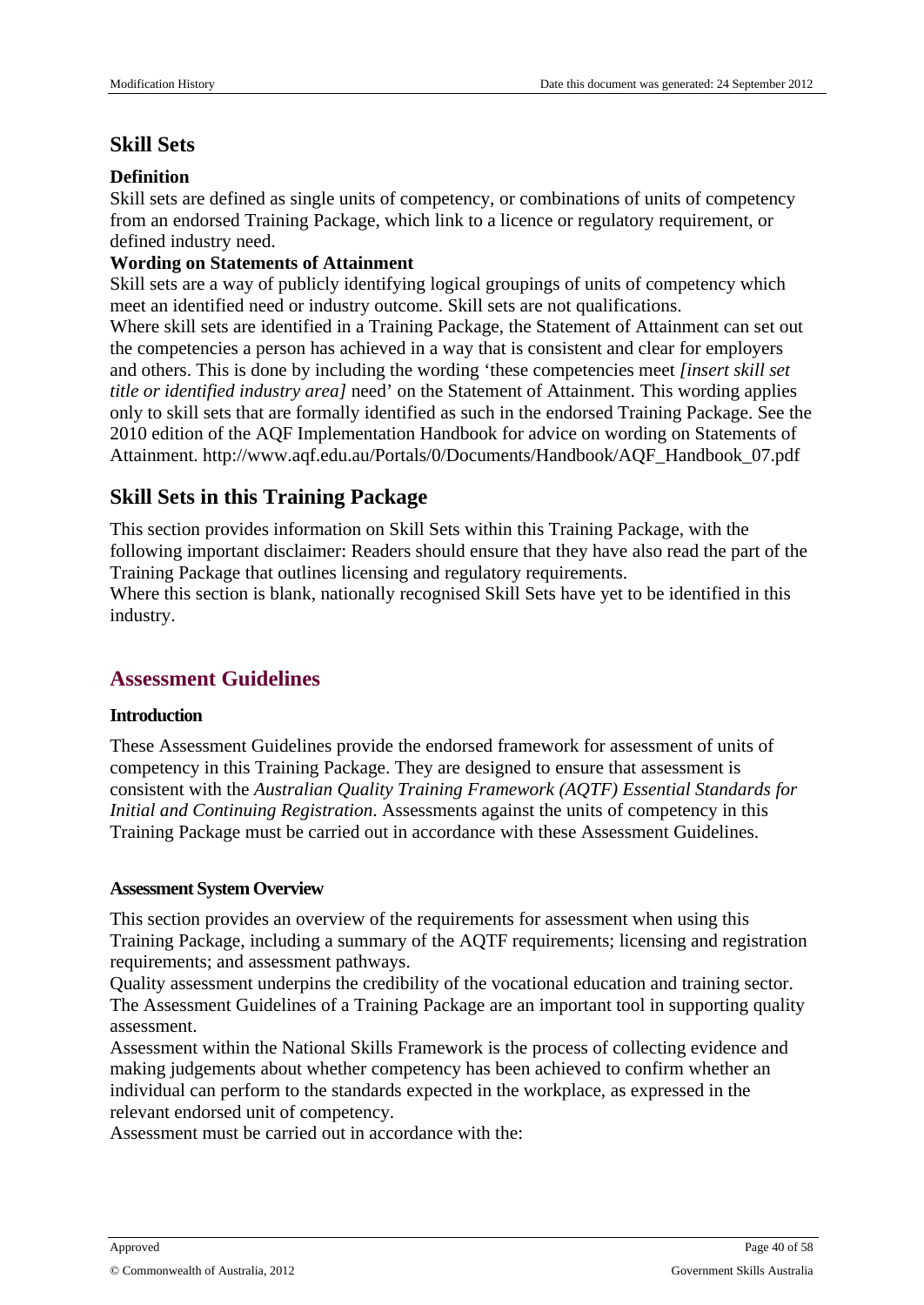- benchmarks for assessment
- principles of assessment
- rules of evidence
- assessment requirements set out in the AQTF

#### **Benchmarks for Assessment**

The endorsed units of competency in this Training Package are the benchmarks for assessment. As such, they provide the basis for nationally recognised Australian Qualifications Framework (AQF) qualifications and Statements of Attainment issued by Registered Training Organisations (RTOs).

#### **Principles of Assessment**

All assessments carried out by RTOs are required to demonstrate compliance with the principles of assessment:

- validity
- reliability
- flexibility
- fairness
- sufficiency

These principles must be addressed in the:

- design, establishment and management of the assessment system for this Training Package
- development of assessment tools, and
- the conduct of assessment.

#### *Validity*

Assessment is valid when the process is sound and assesses what it claims to assess. Validity requires that:

(a) assessment against the units of competency must cover the broad range of skills and knowledge that are essential to competent performance

(b) assessment of knowledge and skills must be integrated with their practical application (c) judgement of competence must be based on sufficient evidence (that is, evidence gathered on a number of occasions and in a range of contexts using different assessment methods). The specific evidence requirements of each unit of competency provide advice on sufficiency

#### *Reliability*

Reliability refers to the degree to which evidence presented for assessment is consistently interpreted and results in consistent assessment outcomes. Reliability requires the assessor to have the required competencies in assessment and relevant vocational competencies (or to assess in conjunction with someone who has the vocational competencies). It can only be achieved when assessors share a common interpretation of the assessment requirements of the unit(s) being assessed.

#### *Flexibility*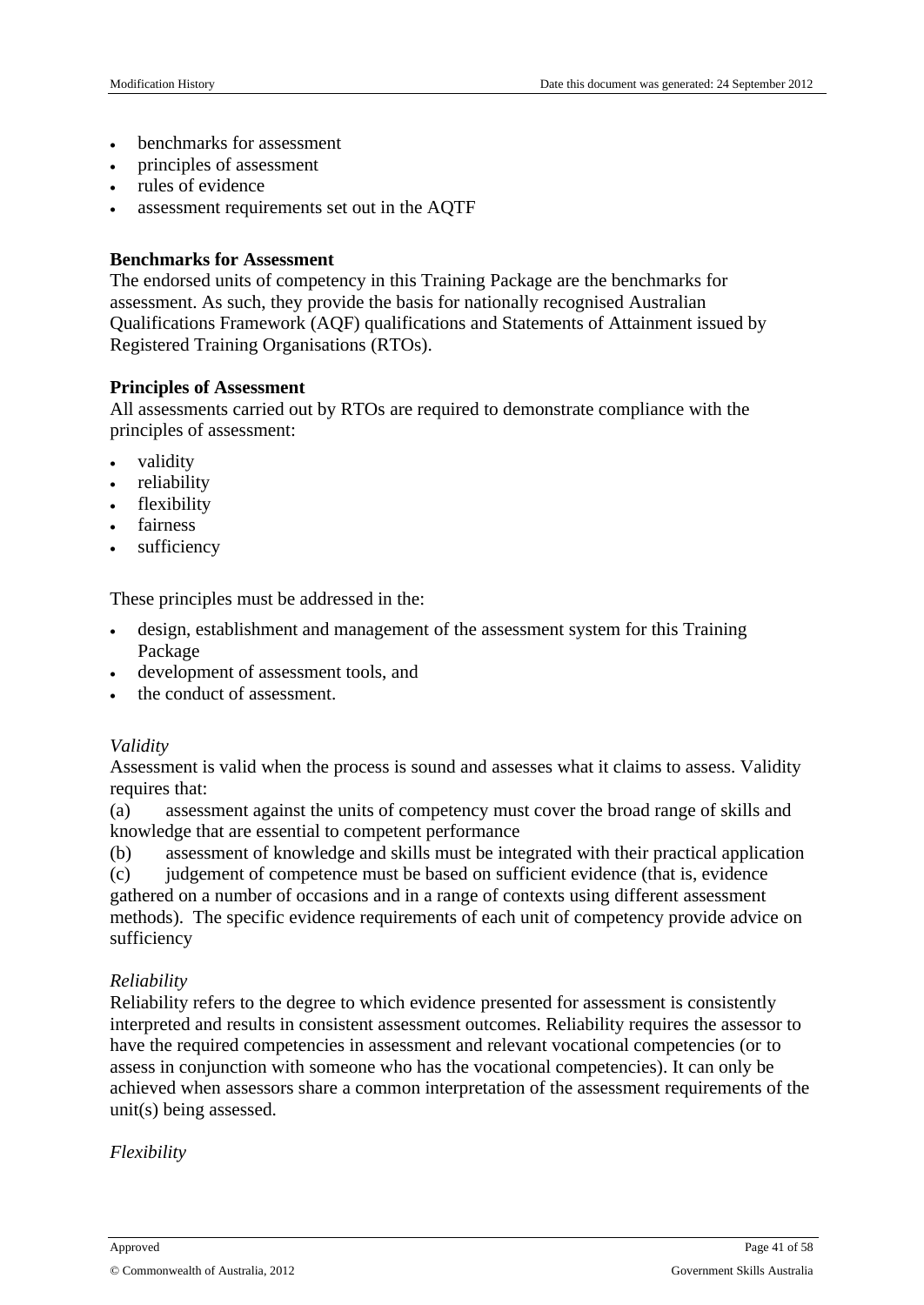To be flexible, assessment should reflect the candidate's needs; provide for recognition of competencies no matter how, where or when they have been acquired; draw on a range of methods appropriate to the context, competency and the candidate; and support continuous competency development.

#### *Fairness*

Fairness in assessment requires consideration of the individual candidate's needs and characteristics, and any reasonable adjustments that need to be applied to take account of them. It requires clear communication between the assessor and the candidate to ensure that the candidate is fully informed about, understands and is able to participate in, the assessment process, and agrees that the process is appropriate. It also includes an opportunity for the person being assessed to challenge the result of the assessment and to be reassessed if necessary.

#### *Sufficiency*

Sufficiency relates to the quality and quantity of evidence assessed. It requires collection of enough *appropriate* evidence to ensure that all aspects of competency have been satisfied and that competency can be demonstrated repeatedly. Supplementary sources of evidence may be necessary. The specific evidence requirements of each unit of competency provide advice on sufficiency. Sufficiency is also one of the rules of evidence.

#### **Rules of Evidence**

The rules of evidence guide the collection of evidence that address the principles of validity and reliability, guiding the collection of evidence to ensure that it is valid, sufficient, current and authentic.

#### *Valid*

Valid evidence must relate directly to the requirements of the unit of competency. In ensuring evidence is valid, assessors must ensure that the evidence collected supports demonstration of the outcomes and performance requirements of the unit of competency together with the knowledge and skills necessary for competent performance. Valid evidence must encapsulate the breadth and depth of the unit of competency, which will necessitate using a number of different assessment methods.

#### *Sufficient*

Sufficiency relates to the quality and quantity of evidence assessed. It requires collection of enough appropriate evidence to ensure that all aspects of competency have been satisfied and that competency can be demonstrated repeatedly. Supplementary sources of evidence may be necessary. The specific evidence requirements of each unit of competency provide advice on sufficiency.

#### *Current*

In assessment, currency relates to the age of the evidence presented by a candidate to demonstrate that they are still competent. Competency requires demonstration of current performance, so the evidence collected must be from either the present or the very recent past.

#### *Authentic*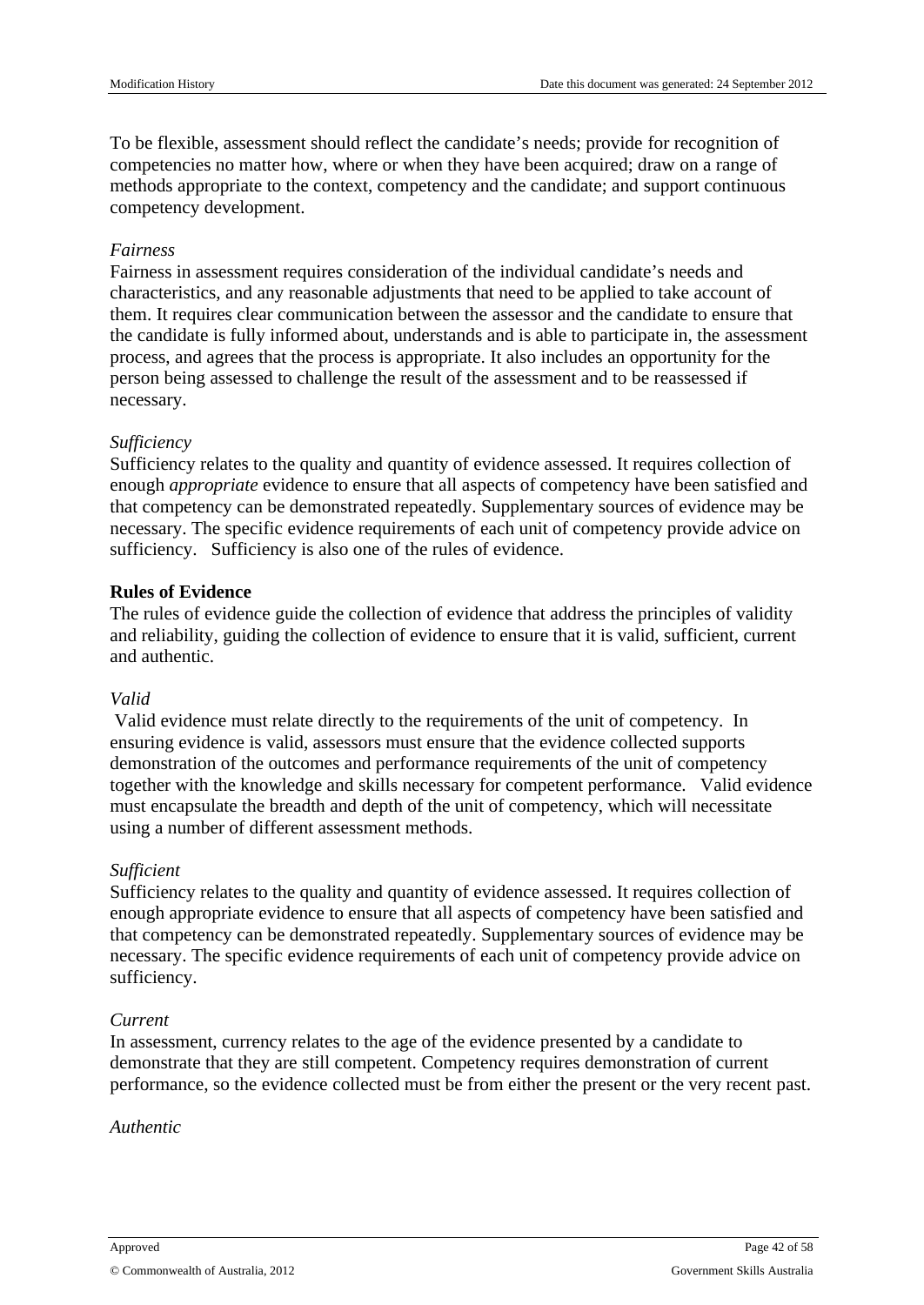To accept evidence as authentic, an assessor must be assured that the evidence presented for assessment is the candidate's own work.

#### **Assessment Requirements of the Australian Quality Training Framework**

Assessment leading to nationally recognised AQF qualifications and Statements of Attainment in the vocational education and training sector must meet the requirements of the AQTF as expressed in the AQTF 2010 *Essential Standards for Registration.* The AQTF 2010 *Essential Standards for Initial and Continuing Registration* can be downloaded from <www.training.com.au>.

The following points summarise the assessment requirements.

#### **Registration of Training Organisations**

Assessment must be conducted by, or on behalf of, an RTO formally registered by a State or Territory Registering Body in accordance with the AQTF. The RTO must have the specific units of competency and/or AQF qualifications on its scope of registration.

#### **Quality Training and Assessment**

Each RTO must provide quality training and assessment across all its operations. See the AQTF 2010 *Essential Standards for Initial and Continuing Registration*, Standard 1.

#### **Assessor Competency Requirements**

Each person involved in training and assessment must be competent for the functions they perform. See the AQTF 2010 *Essential Standards for Initial and Continuing Registration*, Standard 1 for assessor (and trainer) competency requirements. See also the AQTF 2010 *Users' Guide to the Essential Standards for Registration* – Appendix 2.

#### **Assessment Requirements**

The RTOs assessments, including RPL, must meet the requirements of the relevant endorsed Training Package. See the AQTF 2010 *Essential Standards for Initial and Continuing Registration*.

#### **Assessment Strategies**

Each RTO must have strategies for training and assessment that meet the requirements of the relevant Training Package or accredited course and are developed in consultation with industry stakeholders. See the AQTF 2010 *Essential Standards for Initial and Continuing Registration*.

#### **National Recognition**

Each RTO must recognise the AQF qualifications and Statements of Attainment issued by any other RTO. See the AQTF 2010 *Essential Standards for Initial and Continuing Registration*.. **Access and Equity and Client Outcomes**

Each RTO must adhere to the principles of access and equity and maximise outcomes for its clients. See the AQTF 2010 *Essential Standards for Initial and Continuing Registration.* **Monitoring Assessments**

Training and/or assessment provided on behalf of the RTO must be monitored to ensure that it is in accordance with all aspects of the AQTF 2010 *Essential Standards for Initial and Continuing Registration*.

#### **Recording Assessment Outcomes**

Each RTO must manage records to ensure their accuracy and integrity. See the AQTF 2010 *Essential Standards for Initial and Continuing Registration*.

**Issuing AQF qualifications and Statement of Attainment**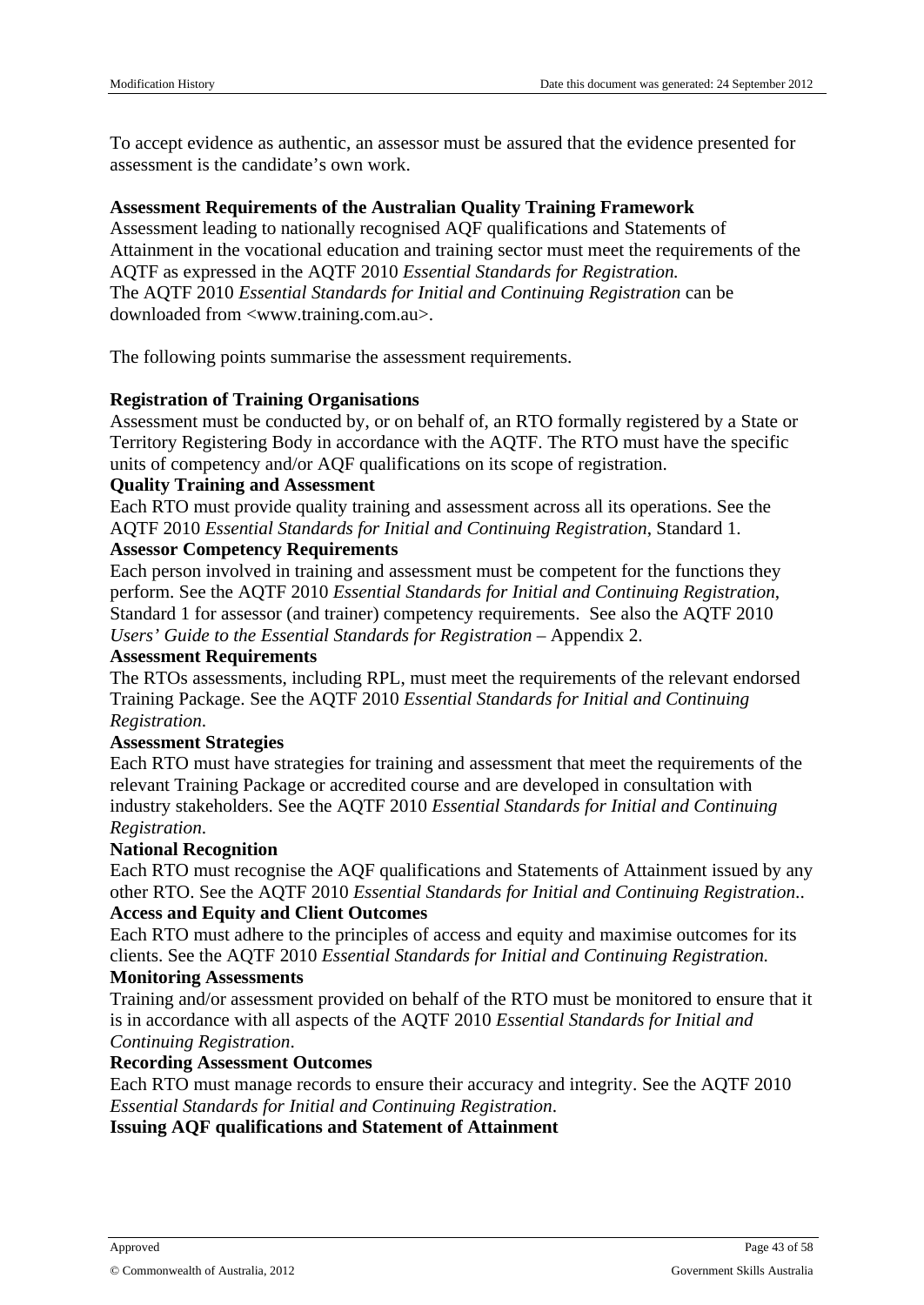Each RTOmust issue AQF qualificationsand Statements of Attainment that meet the requirement of the current AQF Implementation and book and the endorsed Training Packages within the scope of its registratio An AQF qualification is issued once the full requirement for a qualification, as specified in the nationally endorsed Training Package are met. A Statement Attainmentis issued when aindividual has completed one or more units of competency from nationallecognised ualification(s)/courses(s) see the AQTF and the edition of the AQF Implementation Handbook available on the AQF Council website <www.aqf.edu.au >

Licensing/Registration Requirements

This section provides information on licensing/registration requirementsito Fraining Package, with the bllowing important disclaimer.

The developers othis Training Package considured that licensing or registration requirement apply to RTOs, assessors candidates with respet ot this Training Package. Contact the relevant State or Territory Department (s) beck if there are anylicensing or registration requirements with which you must comply. further information on this topic contact www.governmentskills.com.au [http://www.governmentskills.co](http://www.governmentskills.com.au)m.au.

Contact the relevant State or Territory Department (s) beck if the licensing/registration requirementsdescribed below still apply, and to check there are any others with hich you must comply. For furtheriformation contact www.governmentskills.com.au [http://www.governmentskills.com.a](http://www.governmentskills.com.au)u.

Requirements for Assessors

In orderto conduct assessment **statutory licensing or other industregistration** requirements, assessors must metapetrequirements outlined the following chart, in addition to the AQTF requirements.

| LICENCE/REGISTR   JURISDICTIO   REQUIREMENTS<br><b>ATION</b> |  |
|--------------------------------------------------------------|--|
|                                                              |  |

These requirements may be religiough

#### Pathways

The competencies in this Trainin Reackagemay be attained in number of ways including through:

 formal orinformal education and training experiences in the workplace general lifeexperienceand/or any combinationof the above.

Assessment under this Training Package leading to anotal Frication or Statement of Attainment mayfollow a learning and assessment pathway, or a recognition pathway, or a combination of the two as illustrated the following diagram.

Units of **Competency**  Statement of Attainment and/or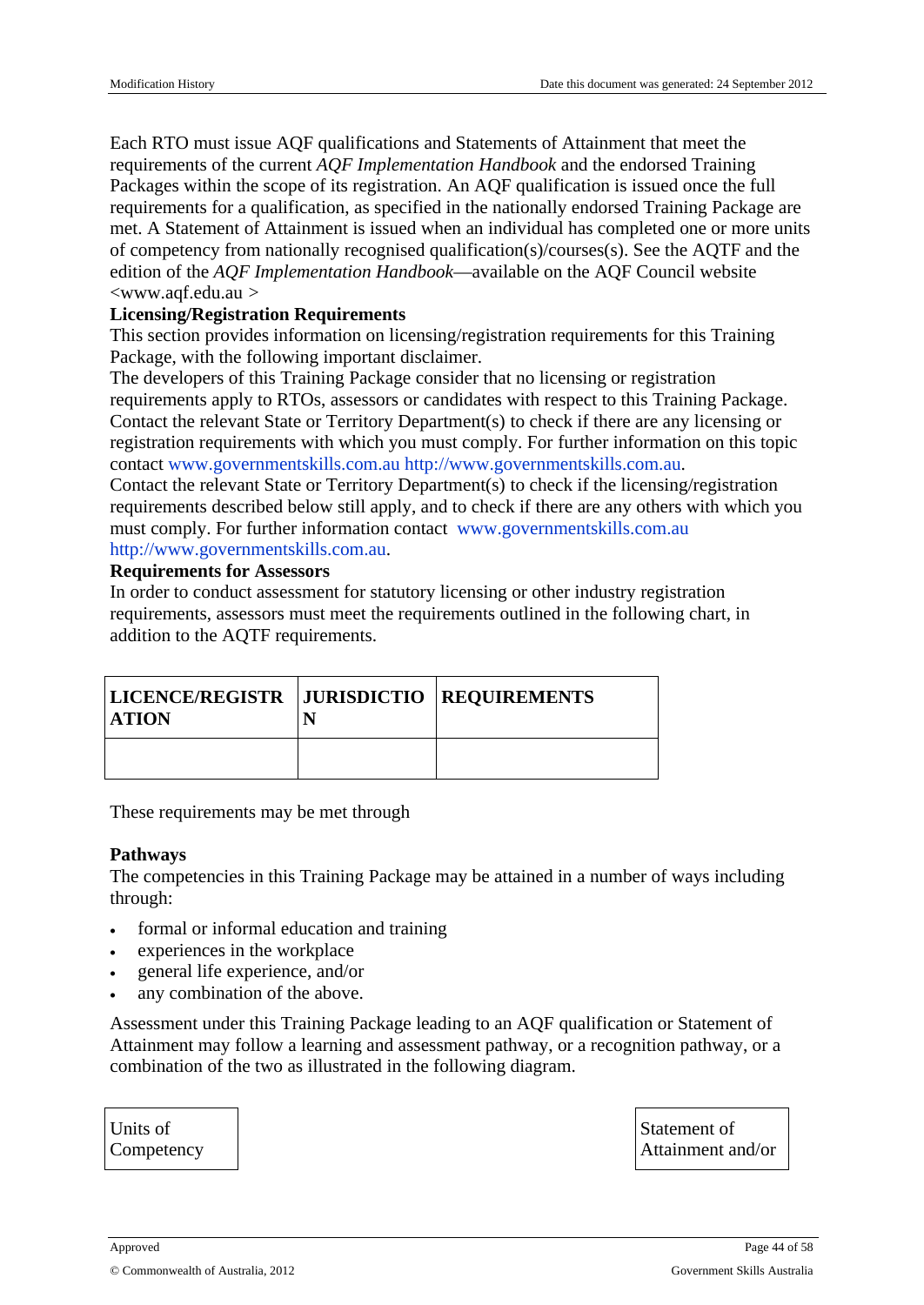

Each of these assessment pathways leads to full recognition of competencies held – the critical issue is that the candidate is competent, not how the competency was acquired. Assessment, by any pathway, must comply with the assessment requirements set out in the Assessment Guidelines of the Training Package , the AQTF and, where relevant, the Australian Qualifications Framework.

#### **Learning and Assessment Pathways**

Usually, learning and assessment are integrated, with evidence being collected and feedback provided to the candidate at anytime throughout the learning and assessment process. Learning and assessment pathways may include structured programs in a variety of contexts using a range of strategies to meet different learner needs. Structured learning and assessment programs could be: group-based, work-based, project-based, self-paced, action learningbased; conducted by distance or e-learning; and/or involve practice and experience in the workplace.

Learning and assessment pathways to suit Australian Apprenticeships have a mix of formal structured training and structured workplace experience with formative assessment activities through which candidates can acquire and demonstrate skills and knowledge from the relevant units of competency.

#### **Credit Pathways**

*Credit* is the value assigned for the recognition of equivalence in content between different types of learning and/or qualifications which reduces the volume of learning required to achieve a qualification.

Credit arrangements must be offered by all RTOs that offer Training Package qualifications. Each RTO must have a systematic institutional approach with clear, accessible and transparent policies and procedures.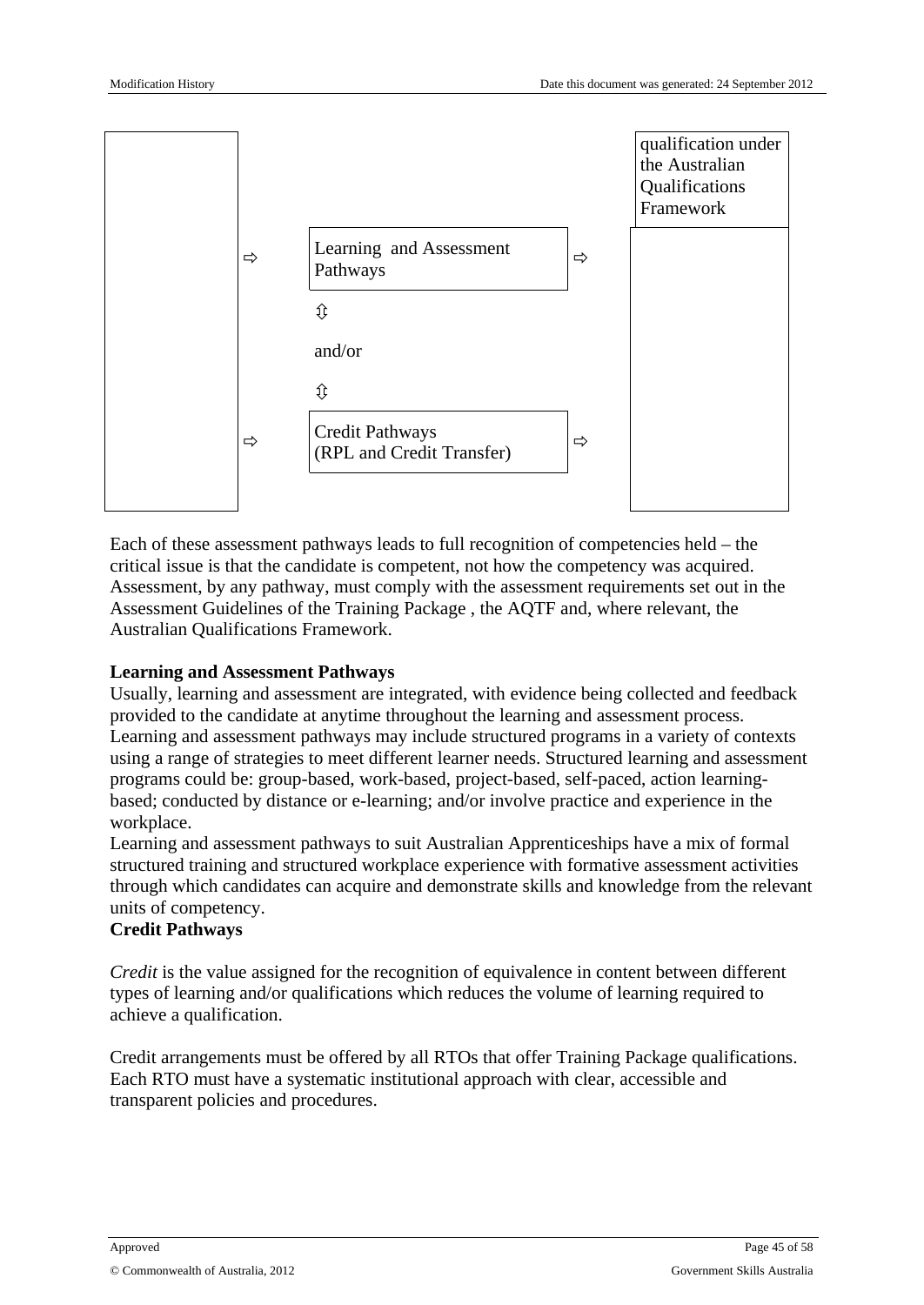Competencies already held by individuals can be formally assessed against the units of competency in this Training Package, and should be recognised regardless of how, when or where they were acquired, provided that the learning is relevant to the unit of competency outcomes.

#### **Recognition of Prior Learning**

Recognition of Prior Learning (RPL) is an assessment process which determines the credit outcomes of an individual application for credit.

The availability of Recognition of Prior Learning (RPL) provides all potential learners with access to credit opportunities.

The recognition of prior learning pathway is appropriate for candidates who have previously attained skills and knowledge and who, when enrolling in qualifications, seek to shorten the duration of their training and either continue or commence working. This may include the following groups of people:

- existing workers;
- individuals with overseas qualifications;
- recent migrants with established work histories;
- people returning to the workplace; and
- people with disabilities or injuries requiring a change in career.

 $\bullet$ 

As with all assessment, RPL assessment should be undertaken by academic or teaching staff with expertise in the subject, content of skills area, as well as knowledge of and expertise in RPL assessment policies and procedures.

Assessment methods used for RPL should provide a range of ways for individuals to demonstrate that they have met the required outcomes and can be granted credit. These might include:

- questioning (oral or written)
- consideration of a portfolio and review of contents
- consideration of third party reports and/or other documentation such as documentation such as articles, reports, project material, papers, testimonials or other products prepared by the RPL applicant that relate to the learning outcomes of the relevant qualification component
- mapping of learning outcomes from prior formal or non-formal learning to the relevant qualification components
- observation of performance, and
- participation in structured assessment activities the individual would normally be required to undertake if they were enrolled in the qualification component/s.

In a Recognition of Prior Learning (RPL) pathway, the candidate provides current, quality evidence of their competency against the relevant unit of competency. This process may be directed by the candidate and verified by the assessor. Where the outcomes of this process indicate that the candidate is competent, structured training is not required. The RPL requirements of the AQTF must be met.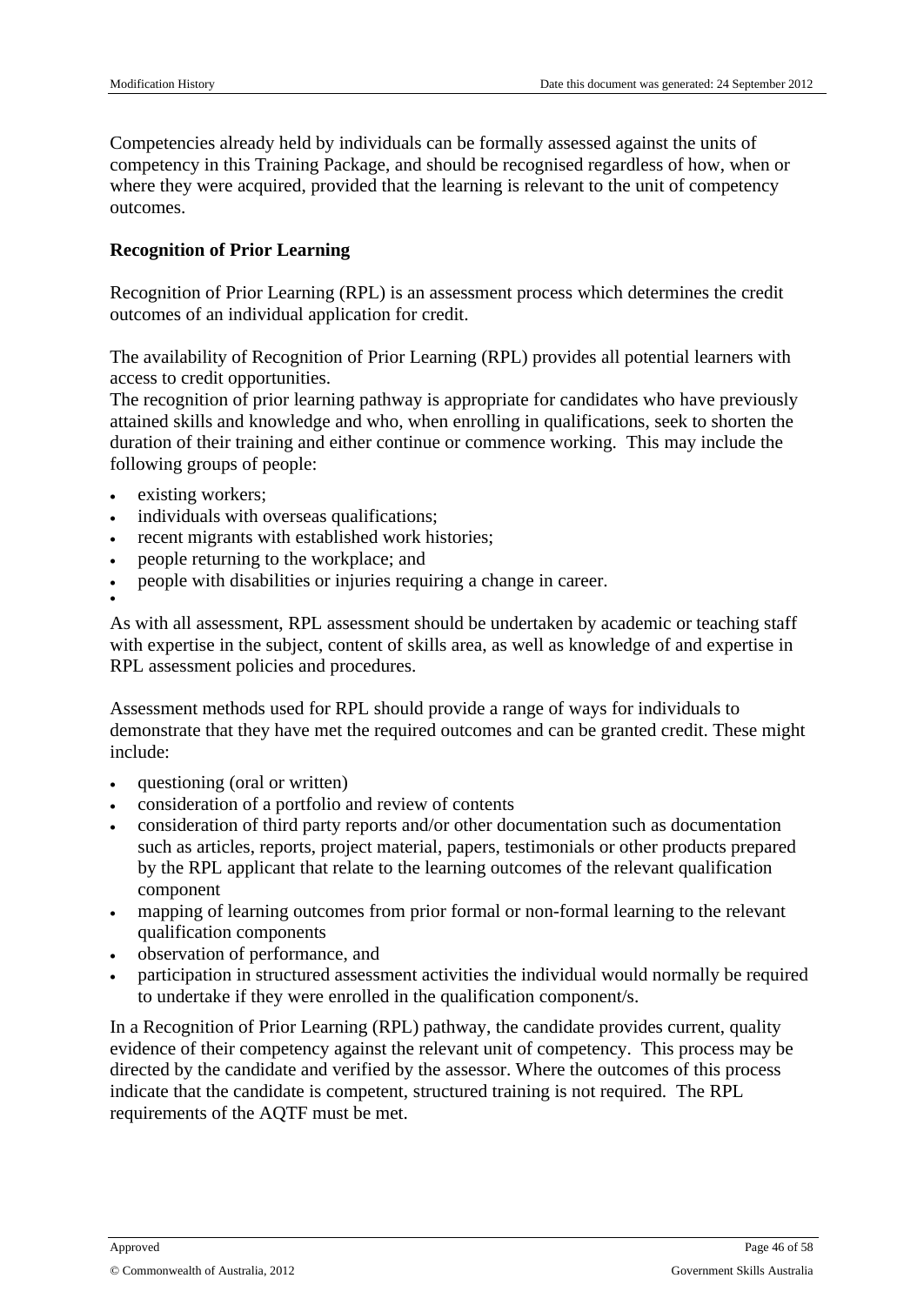As with all assessment, the assessor must be confident that the evidence indicates that the candidate is currently competent against the endorsed unit of competency. This evidence may take a variety of forms and might include certification, references from past employers, testimonials from clients, work samples and/or observation of the candidate. The onus is on candidates to provide sufficient evidence to satisfy assessors that they currently hold the relevant competencies. In judging evidence, the assessor must ensure that the evidence of prior learning is:

- authentic (the candidate's own work);
- valid (directly related to the current version of the relevant endorsed unit of competency);
- reliable (shows that the candidate consistently meets the endorsed unit of competency);
- current (reflects the candidate's current capacity to perform the aspect of the work covered by the endorsed unit of competency); and
- sufficient (covers the full range of elements in the relevant unit of competency and addresses the four dimensions of competency, namely task skills, task management skills, contingency management skills, and job/role environment skills).

#### **Credit Transfer**

*Credit transfer is a process which provides learners with agreed and consistent credit outcomes based on equivalences in content between matched qualifications.*

This process involves education institutions:

- mapping, comparing and evaluating the extent to which the defined *learning outcomes and assessment requirements* of the individual *components of one qualification* are equivalent to the learning outcomes and assessment requirements of the individual components of another qualification
- making an educational judgment of the credit outcomes to be assigned between the matched components of the two qualifications
- setting out the agreed credit outcomes in a documented arrangement or agreement, and
- publicising the arrangement/agreement and credit available.

#### **Combination of Pathways**

Credit may be awarded on the basis of a combination of credit transfer plus an individual RPL assessment for additional learning. Once credit has been awarded on the basis of RPL, subsequent credit transfer based on these learning outcomes should not include revisiting the RPL assessment but should be based on credit transfer or articulation or other arrangements between providers.

Where candidates for assessment have gained competencies through work and life experience and gaps in their competence are identified, or where they require training in new areas, a combination of pathways may be appropriate.

In such situations, the candidate may undertake an initial assessment to determine their current competency. Once current competency is identified, a structured learning and assessment program ensures that the candidate acquires the required additional competencies identified as gaps.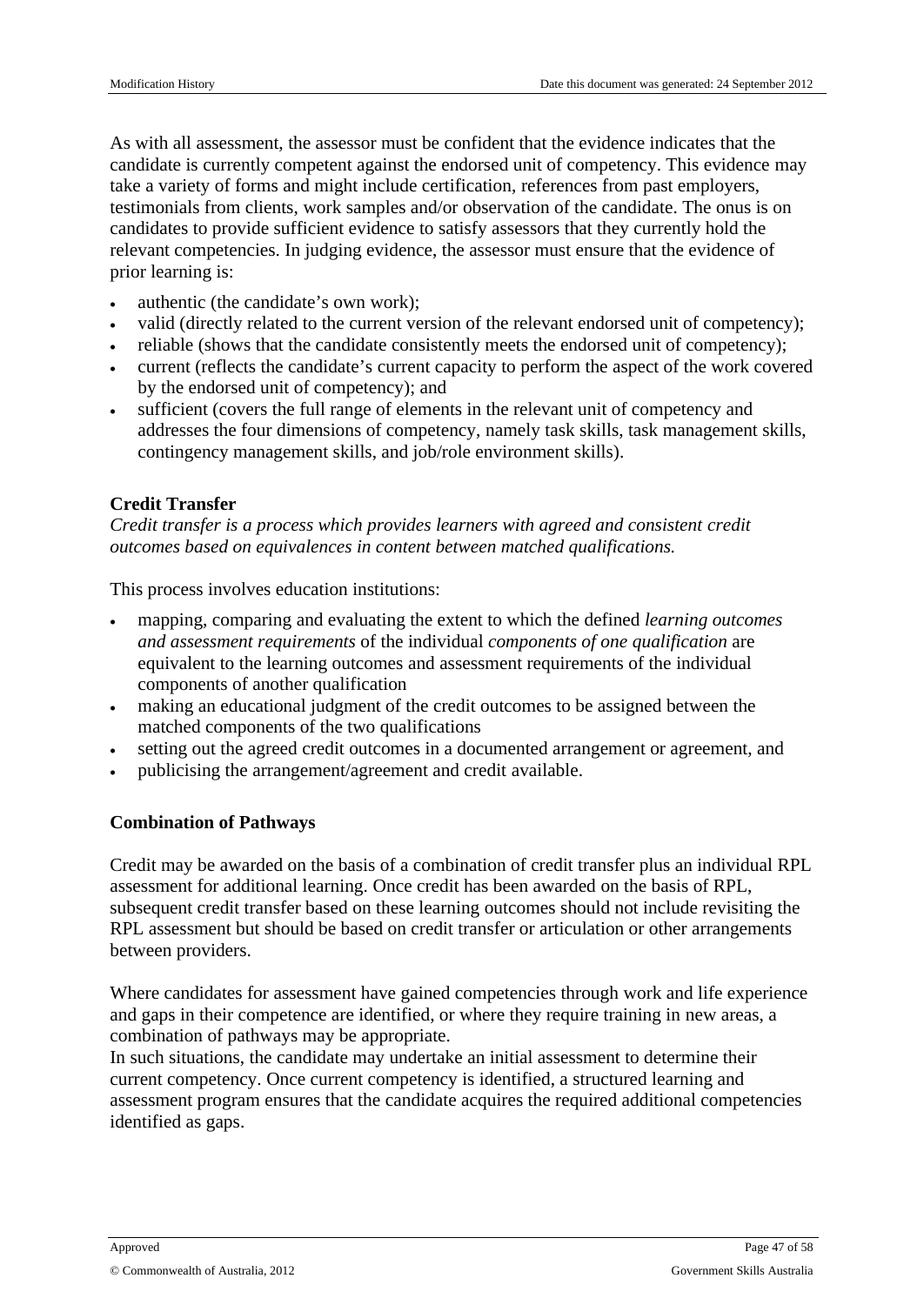#### **Assessor Requirements**

This section identifies the specific requirements on the vocational competence and experience for assessors, to ensure that they meet the needs of industry and their obligations under AQTF, and clarifies how others may contribute to the assessment process where one person alone does not hold all the required competencies.

#### **Assessor Competencies**

The AQTF specifies mandatory competency requirements for assessors. For information, Element 1.4 from the AQTF 2007 *Essential Standards for Registration* follows:

- 1.4 Training and assessment are conducted by trainers and assessors who:
- a) have the necessary training and assessment competencies as determined by the National Quality Council or its successors, and
- b) have the relevant vocational competencies at least to the level being delivered or assessed, and
- c) can demonstrate current industry skills directly relevant to the training/assessment being undertaken, and
- d) continue to develop their Vocational Education and Training (VET) knowledge and skills as well as their industry currency and trainer/assessor competence.
- \* See AQTF 2010 *Users' Guide to the Essential Standards for Registration* Appendix 2

#### **Designing Assessment Tools**

This section provides an overview on the use and development of assessment tools. **Use of Assessment Tools**

Assessment tools provide a means of collecting the evidence that assessors use in making judgements about whether candidates have achieved competency.

There is no set format or process for the design, production or development of assessment tools. Assessors may use prepared assessment tools, such as those specifically developed to support this Training Package, or they may develop their own.

#### **Using Prepared Assessment Tools**

If using prepared assessment tools, assessors should ensure these relate to the current version of the relevant unit of competency. The current unit of competency can be checked on the National Register <*www.ntis.gov.au*>.

#### **Developing Assessment Tools**

When developing their own assessment tools, assessors must ensure that the tools: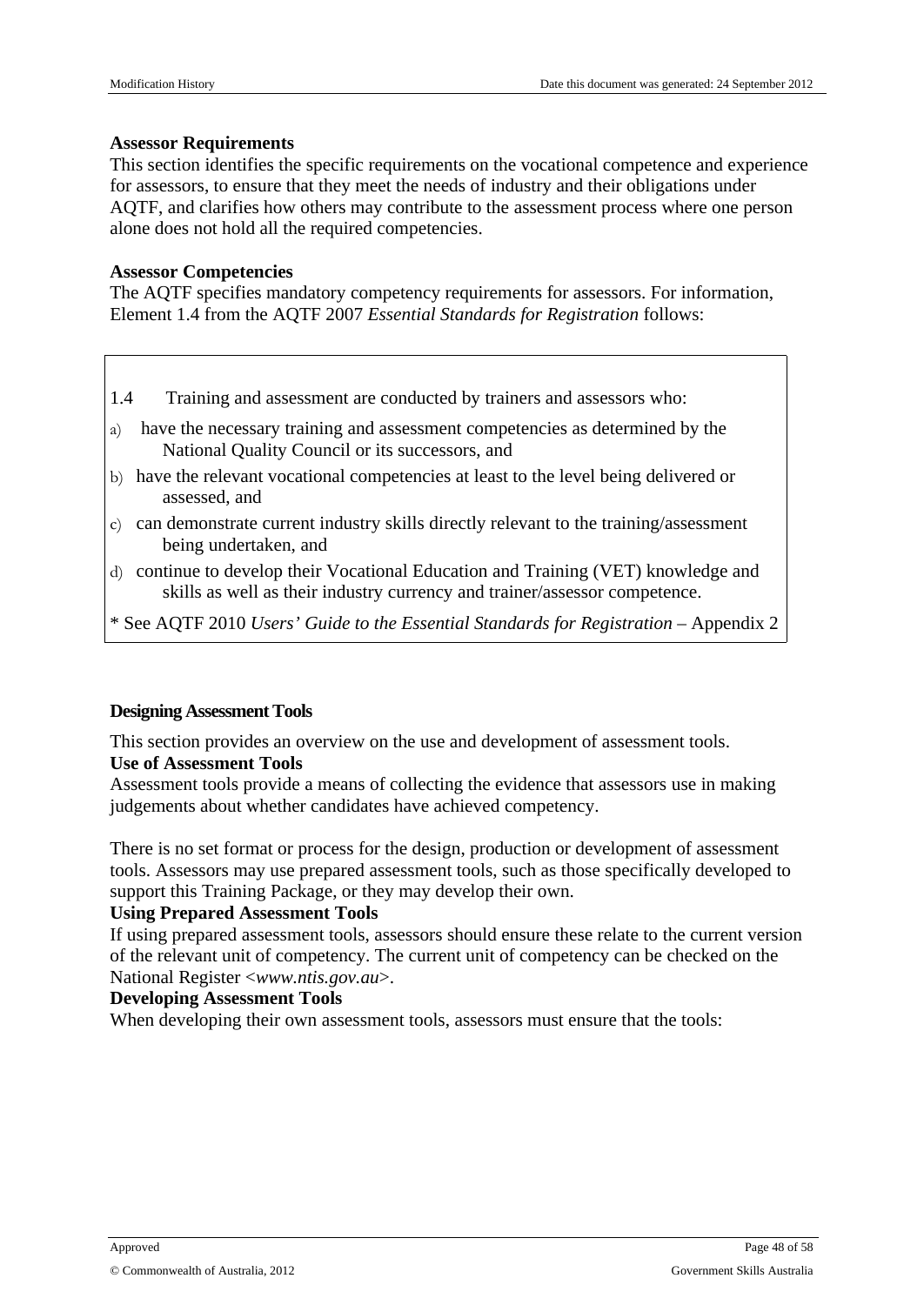- are benchmarked against the relevant unit or units of competency;
- are reviewed as part of the validation of assessment strategies required under the AQTF; and
- meet the assessment requirements expressed in the AQTF 2010 *Essential Standards for Initial and Continuing Registration*.

A key reference for assessors developing assessment tools is TAE10 Training and Education Training Package.

#### **Language, Literacy and Numeracy**

The design of assessment tools must reflect the language, literacy and numeracy competencies required for the performance of a task in the workplace and not exceed these expectations.

#### **Conducting Assessment**

This section details the mandatory assessment requirements and provides information on equity in assessment including reasonable adjustment.

#### **Mandatory Assessment Requirements**

Assessments must meet the criteria set out in the AQTF 2010 *Essential Standards for Initial and Continuing Registration*. For information, the mandatory assessment requirements from Standard 1 from the AQTF 2010 *Essential Standards for Initial and Continuing Registration* are as follows:

- 1.5 Assessment, including Recognition of Prior Learning (RPL):
- a) meets the requirements of the relevant Training Package or accredited course
- b) is conducted in accordance with the principles of assessment and the rules of evidence
- c) meets workplace and, where relevant, regulatory requirements
- d) is systematically validated.

#### **Assessment of Employability Skills**

Employability Skills are integral to workplace competency. As such, they must be considered in the design, customisation, delivery and assessment of vocational education and training programs in an integrated and holistic way, as represented diagrammatically below.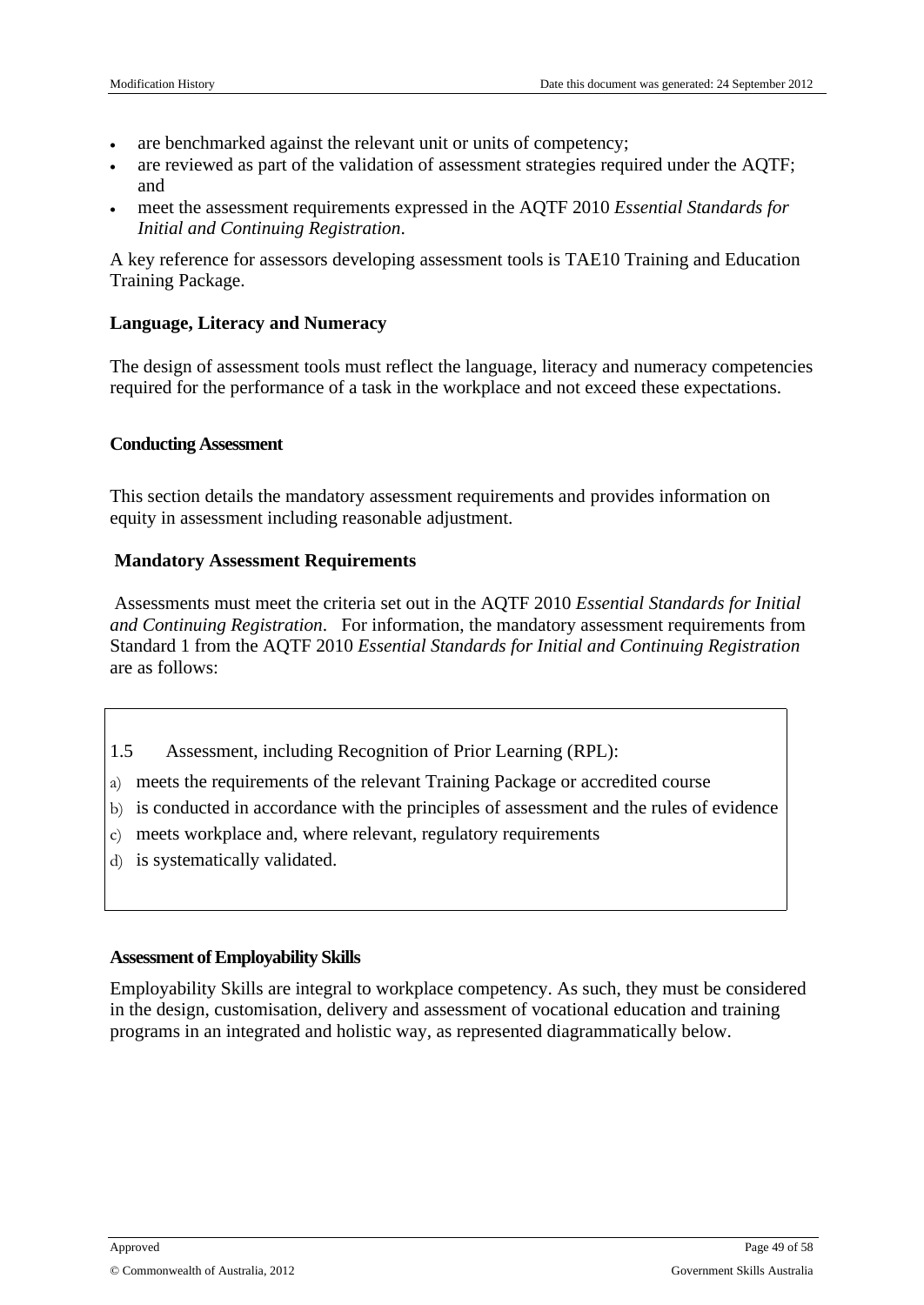Employability Skillsare embedded within each unit of competency, and employability Skills Summary is available for each qualification maining providers mustuse Employability Skills information in ordeto design valid and reliable training and assessment strategies. This analysis could include:

reviewingunits of competency to locate relevant Employabativils and determine ow they are applied within the unit

analysingthe Employability Skills Summary forthe qualification in which the unit or units arepackaged to help clarify relevant industry and workplace contextthend application of Employability Skillsat that qualification outcome

designing training and assessment to address Employability Skelt purements.

The NationalQuality Council has endorsed model for assessing and reporting Employability Skills, which contains further suggestions about good practice strategies fining, assessing, learning and reporting Employabality Is. The models available from <http://www.training.com.au/>.

The endorsed approach includes learners downloading qualification specific Employability Skills Summaries for Training Package qualifications from an online pository at <http://employabilityskills.training.com.au>

For more informatioron EmployabilitySkills in

Government Skills Australia's Training Packages go to the GSA website www.governmentskills.com.au [http://www.governmentskills.com](http://www.governmentskills.com.au).au .

Employability Skillsare reported on each qualification using the following statement on the qualification testamur! A summary of the Employability Skills developed throulous qualification can be downloaded from http://employabilityskills.training.com.au "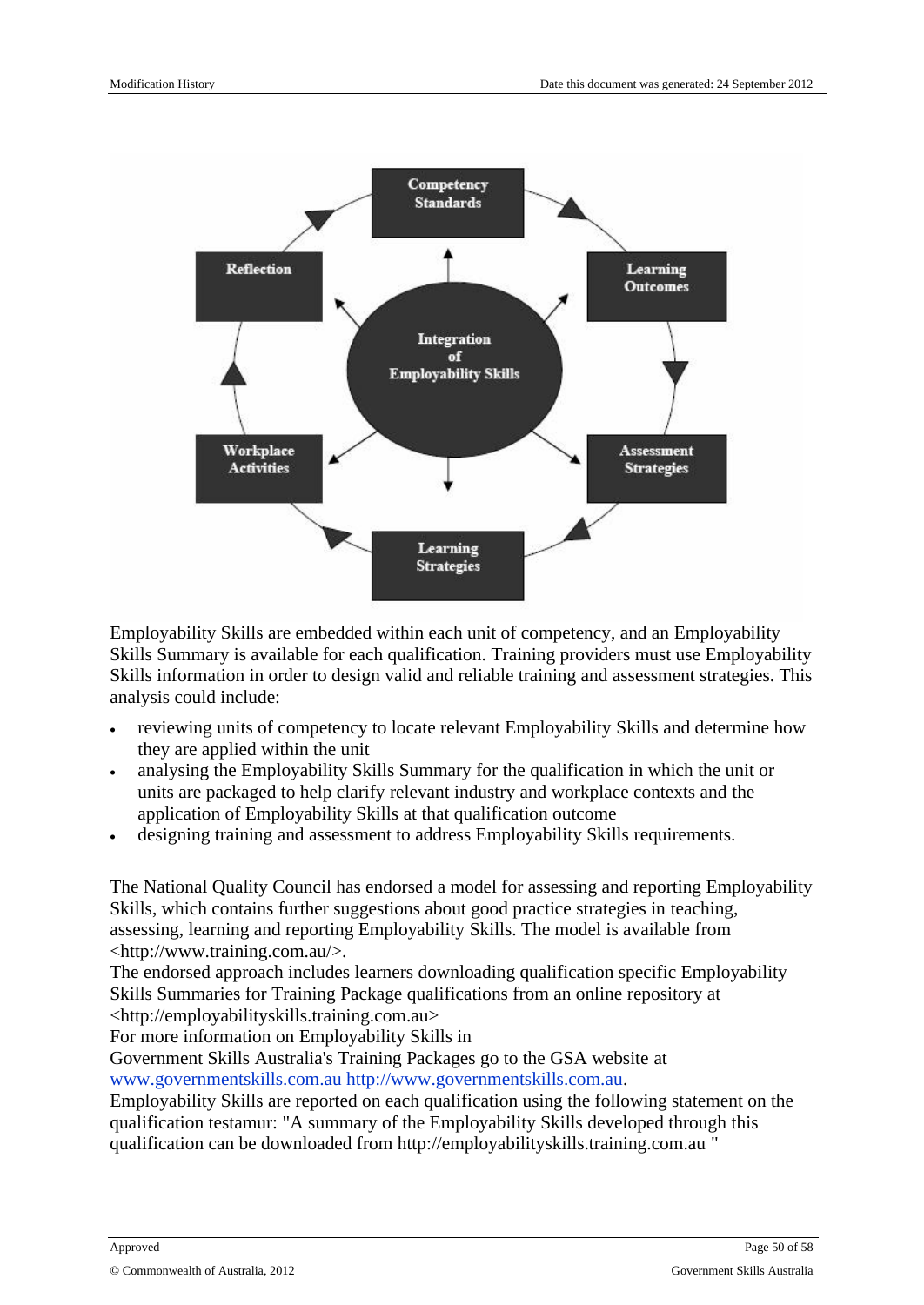#### **Access and Equity**

An individual's access to the assessment process should not be adversely affected by restrictions placed on the location or context of assessment beyond the requirements specified in this Training Package: training and assessment must be bias-free.

Under the rules for their development, Training Packages must reflect and cater for the increasing diversity of Australia's VET clients and Australia's current and future workforce. The flexibilities offered by Training Packages should enhance opportunities and potential outcomes for all people so that we can all benefit from a wider national skills base and a shared contribution to Australia's economic development and social and cultural life.

#### **Reasonable Adjustments**

It is important that education providers take meaningful, transparent and reasonable steps to consult, consider and implement reasonable adjustments for students with disability. Under the Disability Standards for Education 2005, education providers must make reasonable adjustments for people with disability to the maximum extent that those adjustments do not cause that provider unjustifiable hardship. While 'reasonable adjustment' and 'unjustifiable hardship' are different concepts and involve different considerations, they both seek to strike a balance between the interests of education providers and the interests of students with and without disability.

An adjustment is any measure or action that a student requires because of their disability, and which has the effect of assisting the student to access and participate in education and training on the same basis as students without a disability. An adjustment is reasonable if it achieves this purpose while taking into account factors such as the nature of the student's disability, the views of the student, the potential effect of the adjustment on the student and others who might be affected, and the costs and benefits of making the adjustment.

An education provider is also entitled to maintain the academic integrity of a course or program and to consider the requirements or components that are inherent or essential to its nature when assessing whether an adjustment is reasonable. There may be more than one adjustment that is reasonable in a given set of circumstances; education providers are required to make adjustments that are reasonable and that do not cause them unjustifiable hardship. The Training Package Guidelines provides more information on reasonable adjustment, including examples of adjustments*. Go to http://www.deewr.gov.au/tpdh/Pages/home.aspx .*

#### **Further Sources** of **Information**

*The section provides a listing of useful contacts and resources to assist assessors in planning, designing, conducting and reviewing of assessments against this Training Package.*

#### *Contacts*

Industry Skills Council: GovernmentSkills Australia Level 11, 147 Pirie St, Adelaide SA 5000 PO Box 347 Rundle Mall, SA 5000 Ph: +61 8 8100 7400 Fax: +61 8 8232 7444 Email: admin@governmentskills.com.au Web: www.governmentskills.com.au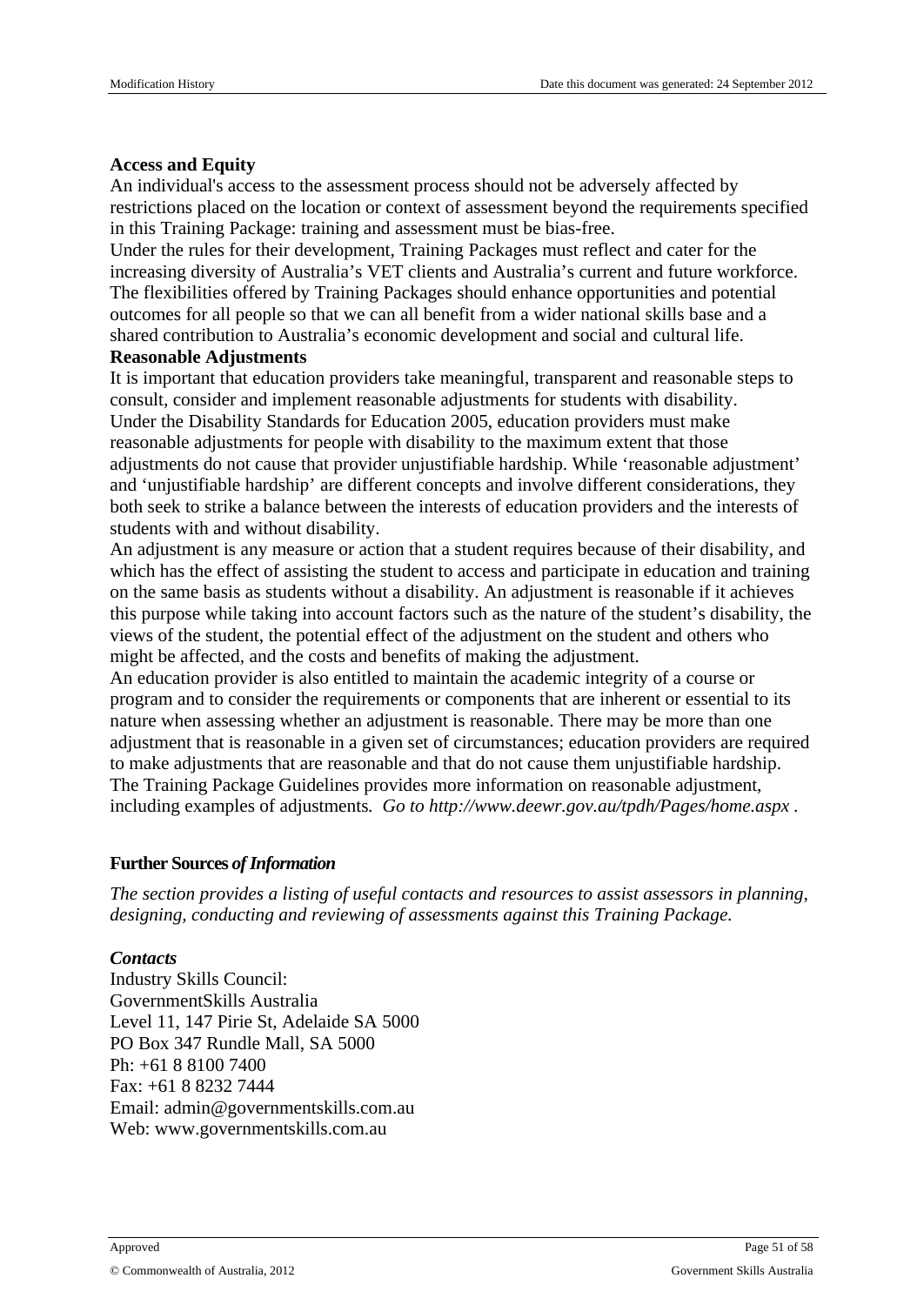Technical and Vocational Education and Training (TVET) Australia Limited Level 21, 390 St Kilda Road, Melbourne VIC 3150 PO Box 12211, A'Beckett Street Post Office, Melbourne, Victoria, 8006 Ph: +61 3 9832 8100 Fax: +61 3 9832 8198 Email: sales@tvetaustralia.com.au Web: www.tvetaustralia.com.au

For information on the TAE10 Training and Education Training Package contact: Innovation & Business Skills Australia Telephone: (03) 9815 7000 Facsimile: (03) 9815 7001 Email: virtual@ibsa.org.au Web: www.ibsa.org.au

#### *General Resources*

*AQF Implementation Handbook, Fourth Edition 2007. Australian Qualifications Framework Advisory Board, 2002 <*www.aqf.edu.au*>*

*Australian Quality Training Framework (AQTF)* and *AQTF 2010 Users' Guide to the Essential Standards for Registration – http://www.training.com.au/pages/menuitem5cbe14d51b49dd34b225261017a62dbc.aspx*

For general information and resources go to http://www.training.com.au/

The National Register is an electronic database providing comprehensive information about RTOs, Training Packages and accredited courses - *<*www.ntis.gov.au*>*

The Training Package Development Handbook site provides National Quality Council policy for the development of Training Packages. The site also provides guidance material for the application of that policy, and other useful information and links.

http://www.deewr.gov.au/Skills/Overview/Policy/TPDH/Pages/main.aspx

#### A**ssessment Resources**

Registered training organisations (RTOs) are at the forefront of vocational education and training (VET) in Australia. They translate the needs of industry into relevant, quality, clientfocussed training and assessment.

RTOs should strive for innovation in VET teaching and learning practices and develop highly flexible approaches to assessment which take cognisance of specific needs of learners, in order to improve delivery and outcomes of training.

Resources can be purchased or accessed from: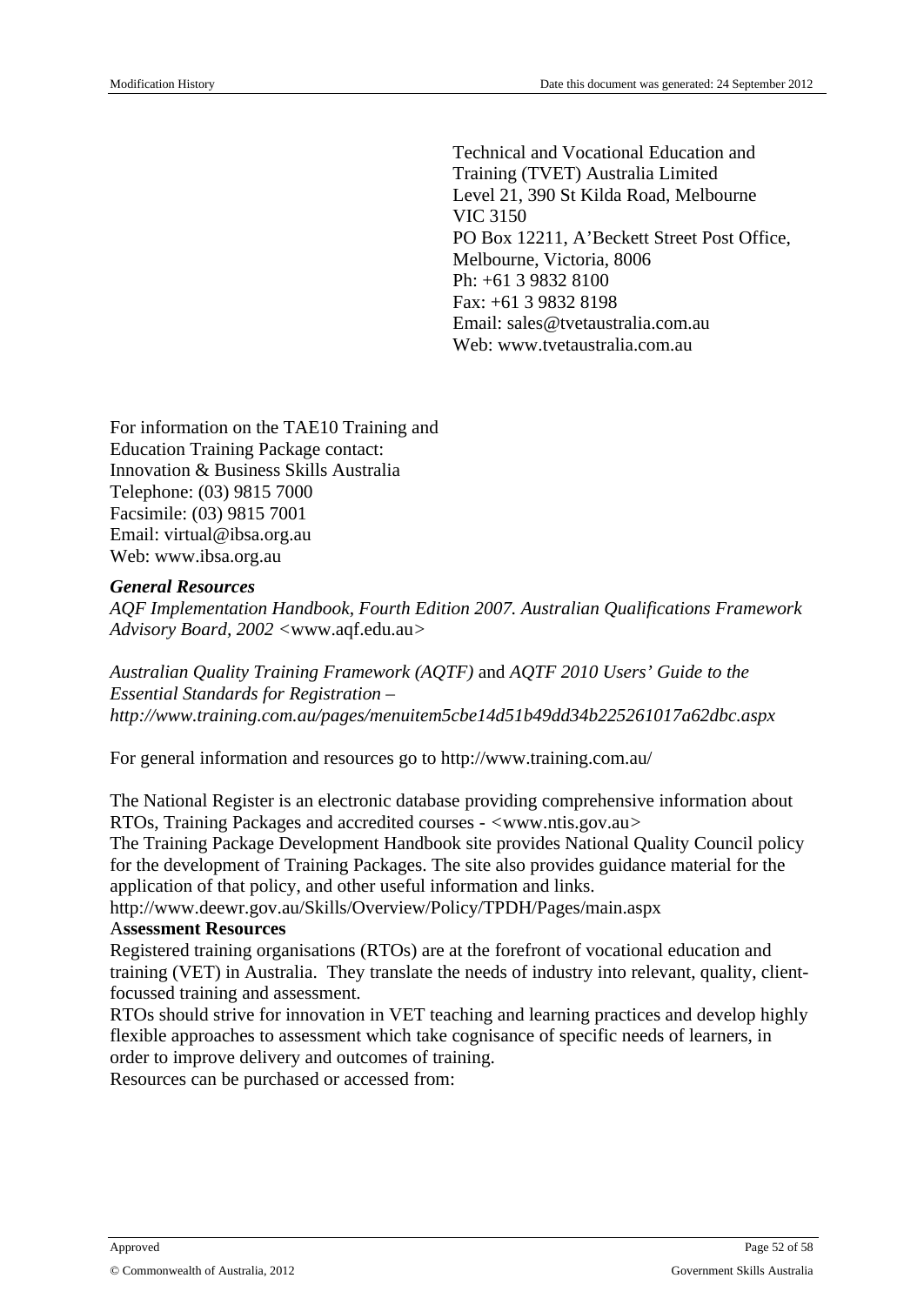TVET Australia – provides an integratedryice toenableusers of the national raining system to identifyandacquire training materials, identify copyright requirements and enter licenses for use of that material consistent withs the and direction of the NQC.

http://www.productservices.tvetaustralia.com.au/

 GovernmentSkills Australia - www.governmentskills.com.au [http://www.governmentskills.com.a](http://www.governmentskills.com.au)u

## <span id="page-52-0"></span>Competency Standards

#### What is competency?

The broad concept of industry competency concerns the ability toerformparticulartasks and duties to the standard of performance expected deworkplace.Competency equires the application of specified kills, knowledge and attitudes relevanteffective participationin an industry, industry sector or enterprise.

Competency covers also pects of workplace are formance and involves performing individual tasks; managing raange of differenttasks; responding to contingencies or breakdowns; and, dealing with theresponsibilitiesof the workplace, including working with others. Workplace competency requires the bility to apply relevant skills, knowledge and attitudensistently over time and in the required workplacions and environments in line with this concept of competency Training Packages focus on what is expected of a competent individual in workplace as an outcome learning, rather thanfocussing on the learning process itself.

Competency standards in Training Packages are determined by indunstry identified industry skill needs.Competency standards are madeup of anumber of units of competency each of whichdescribes key function or rolen a particular job unction or occupation. Each unit of competency within a Trainingackages linked tooneor moreAQF qualifications.

#### Contextualisation of Unitsof Competency by RTOs

Registered Training Organisatio(RTOs)may contextualise units of competencythis endorsed Training Package to reflect required local outcomes. Contextualisation could involve additionsor amendments to the unit of competencs uniquaricular delivery methods, learner profiles, specific enterprise equipment requirements, or to otherwise meet local needs. Howeverthe integrity of theoverallintended outcome of the unit of competency must be maintained.

Any contextualisation of units of competency in this Training Packagebews thin the bounds of the ollowing advice: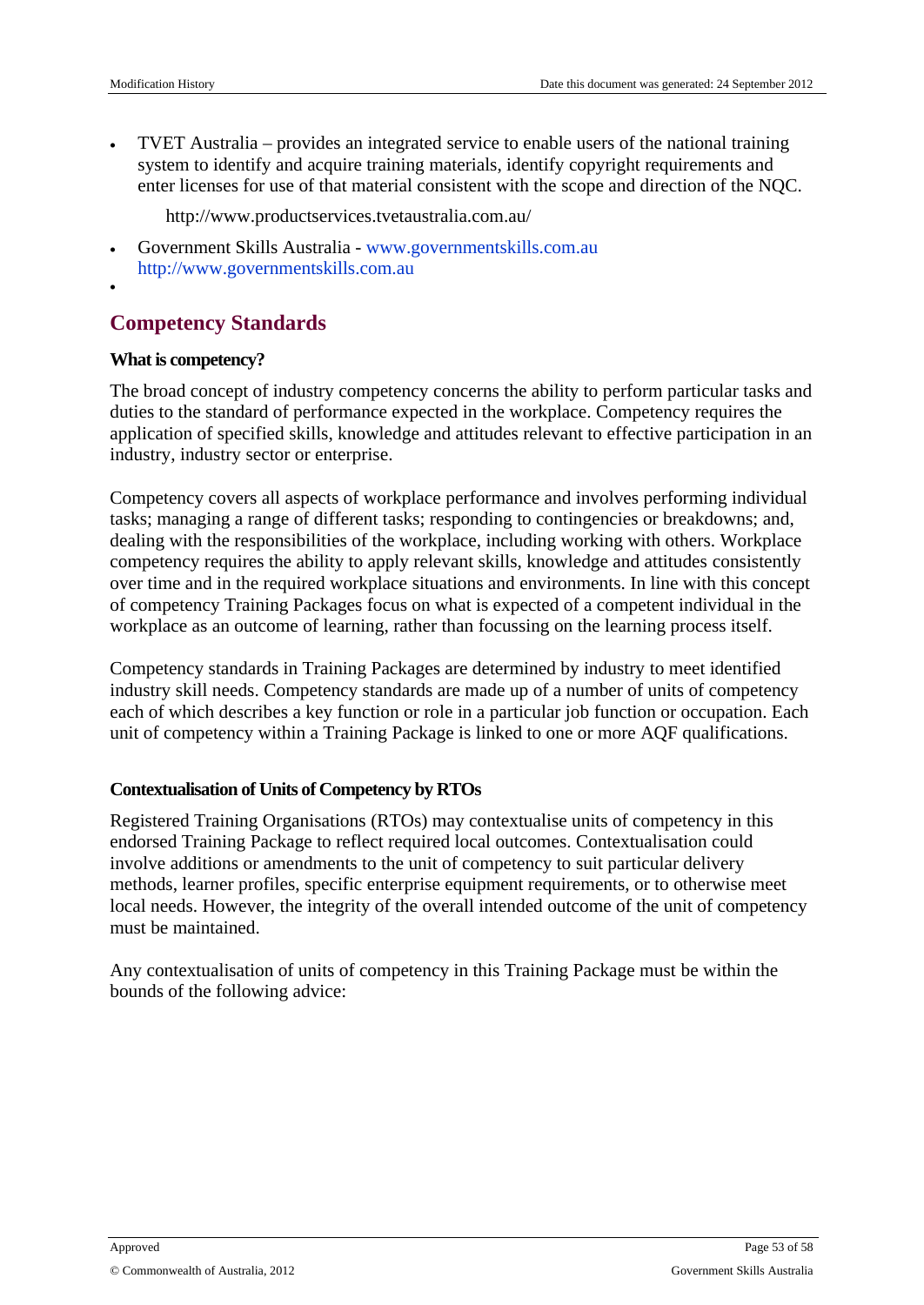- RTOs must not remove or add to the number and content of elements and performance criteria.
- RTOs can include specific industry terminology in the range statement.
- Any amendments and additions to the range statement made by RTOs must not diminish the breadth of application of the competency, or reduce its portability.
- RTOs may add detail to the evidence guide in areas such as the critical aspects of evidence or required resources and infrastructure—but only where these expand the breadth of the competency and do not limit its use.

#### **Components of Units of Competency**

The components of units of competency are summarised below, in the order in which they appear in each unit of competency.

#### **Unit Title**

The unit title is a succinct statement of the outcome of the unit of competency. Each unit of competency title is unique, both within and across Training Packages.

#### **Unit Descriptor**

The unit descriptor broadly communicates the content of the unit of competency and the skill area it addresses. Where units of competency have been contextualised from units of competency from other endorsed Training Packages, summary information is provided. There may also be a brief second paragraph that describes its relationship with other units of competency, and any licensing requirements.

#### **Employability Skills**

This sub-section contains a statement that the unit contains Employability skills.

#### **Pre-requisite Units (optional)**

If there are any units of competency that must be completed before the unit, these will be listed.

#### **Application of the Unit**

This sub-section fleshes out the unit of competency's scope, purpose and operation in different contexts, for example, by showing how it applies in the workplace.

#### **Competency Field (Optional)**

The competency field either reflects the way the units of competency are categorised in the Training Package or denotes the industry sector, specialisation or function. It is an optional component of the unit of competency.

#### **Sector (optional)**

The industry sector is a further categorisation of the competency field and identifies the next classification, for example an elective or supervision field.

#### **Elements of Competency**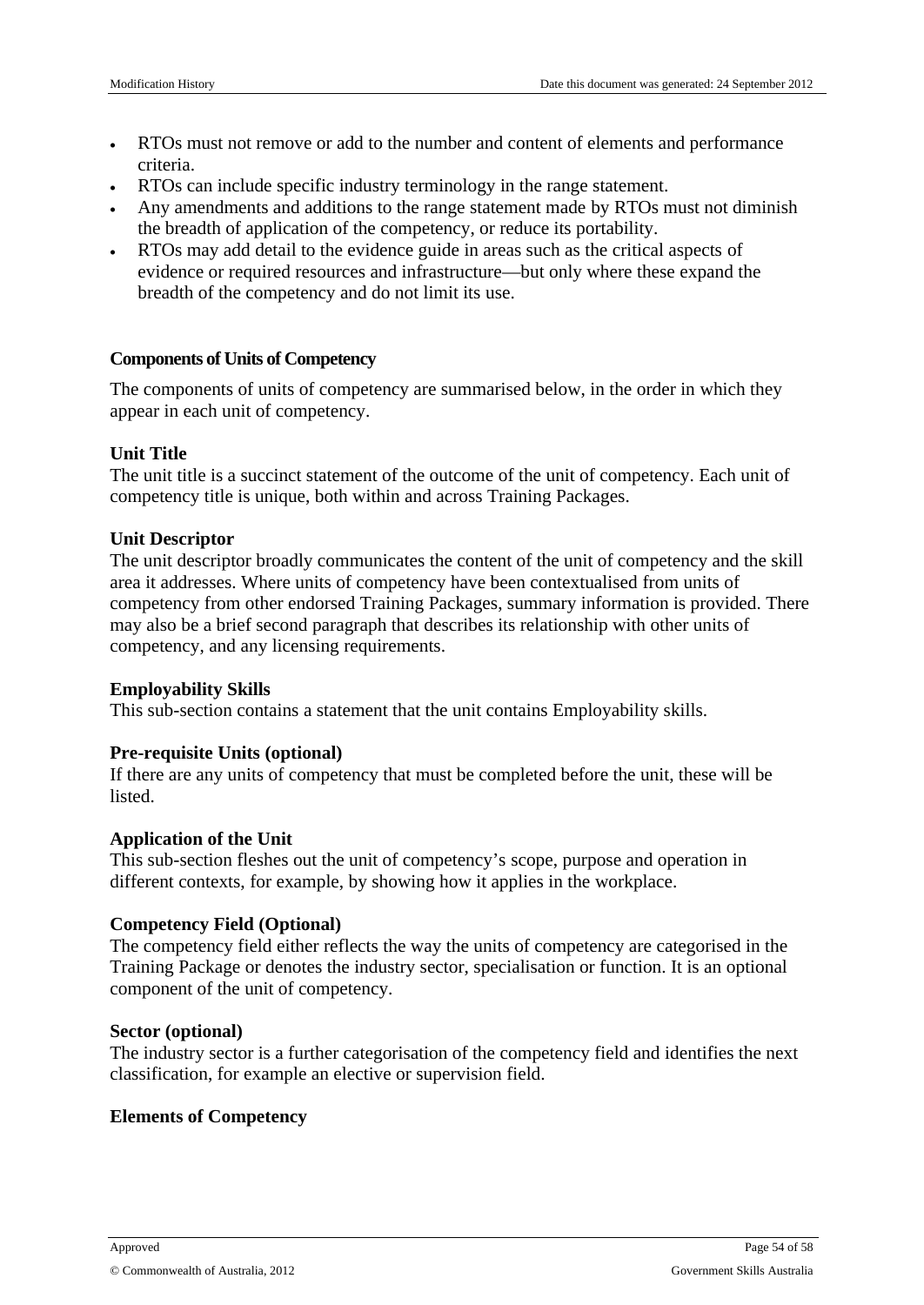The elements of competency are the basic building blocks of the unit of competency. They describe in terms of outcomes the significant functions and tasks that make up the competency.

#### **Performance Criteria**

The performance criteria specify the required performance in relevant tasks, roles, skills and in the applied knowledge that enables competent performance. They are usually written in passive voice. Critical terms or phrases may be written in bold italics and then defined in range statement, in the order of their appearance in the performance criteria.

#### **Required Skills and Knowledge**

The essential skills and knowledge are either identified separately or combined. *Knowledge* identifies what a person needs to know to perform the work in an informed and effective manner. *Skills* describe the application of knowledge to situations where understanding is converted into a workplace outcome.

#### **Range Statement**

The range statement provides a context for the unit of competency, describing essential operating conditions that may be present with training and assessment, depending on the work situation, needs of the candidate, accessibility of the item, and local industry and regional contexts. As applicable, the meanings of key terms used in the performance criteria will also be explained in the range statement.

#### **Evidence Guide**

The evidence guide is critical in assessment as it provides information to the Registered Training Organisation (RTO) and assessor about how the described competency may be demonstrated. The evidence guide does this by providing a range of evidence for the assessor to make determinations, and by providing the assessment context. The evidence guide describes:

- conditions under which competency must be assessed including variables such as the assessment environment or necessary equipment;
- relationships with the assessment of any other units of competency;
- suitable methodologies for conducting assessment including the potential for workplace simulation;
- resource implications, for example access to particular equipment, infrastructure or situations;
- how consistency in performance can be assessed over time, various contexts and with a range of evidence; and
- the required underpinning knowledge and skills
- $\bullet$

## **Employability Skills in Units of Competency**

The detail and application of Employability Skills facets will vary according to the job-role requirements of each industry. In developing Training Packages, industry stakeholders are consulted to identify appropriate facets of Employability Skills which are incorporated into the relevant units of competency and qualifications.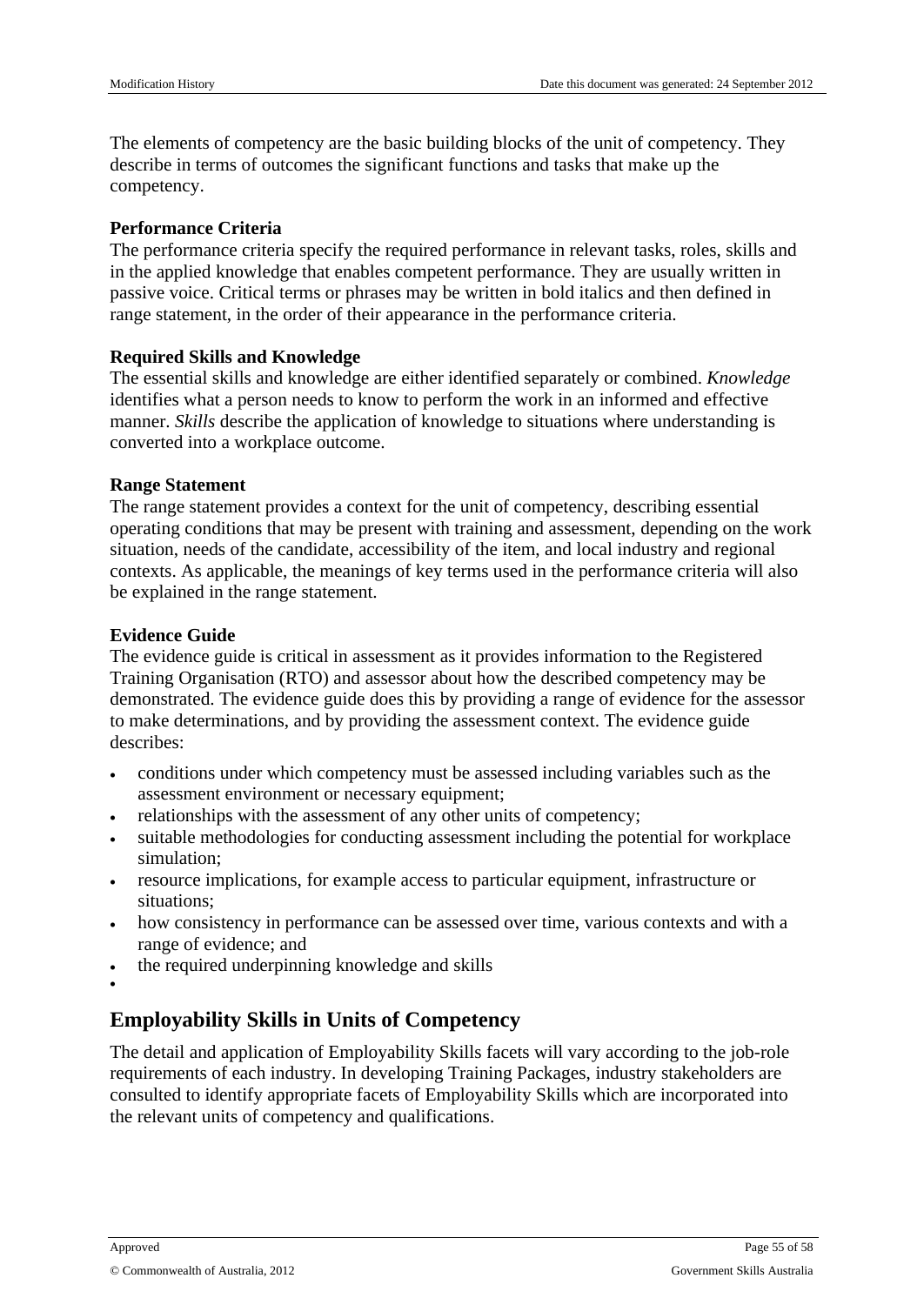Employability Skills are not a discrete requirement contained in units of competency (as was the case with Key Competencies). Employability Skills are specifically expressed in the context of the work outcomes described in units of competency and will appear in elements, performance criteria, range statements and evidence guides. As a result, users of Training Packages are required to review the entire unit of competency in order to accurately determine Employability Skills requirements.

#### **How Employability Skills relate to the Key Competencies**

The eight nationally agreed Employability Skills now replace the seven Key Competencies in Training Packages. Trainers and assessors who have used Training Packages prior to the introduction of Employability Skills may find the following comparison useful.

#### **Employability Skills Mayer Key Competencies**

| Communication                | Communicating ideas and information                                                       |
|------------------------------|-------------------------------------------------------------------------------------------|
| <b>Teamwork</b>              | Working with others and in teams                                                          |
| Problem solving              | Solving problems<br>Using mathematical ideas and techniques                               |
| Initiative and<br>enterprise |                                                                                           |
| Planning and<br>organising   | Collecting, analysing and organising<br>information<br>Planning and organising activities |
| Self-management              |                                                                                           |

Learning

Technology Using technology

When analysing the above table it is important to consider the relationship and natural overlap of Employability Skills. For example, using technology may involve communication skills and combine the understanding of mathematical concepts.

#### **Explicitly embedding Employability Skillsin units of competency**

This Training Package seeks to ensure that industry-endorsed Employability Skills are explicitly embedded in units of competency. The application of each skill and the level of detail included in each part of the unit will vary according to industry requirements and the nature of the unit of competency.

Employability Skills must be both explicit and embedded within units of competency. This means that Employability Skills will be: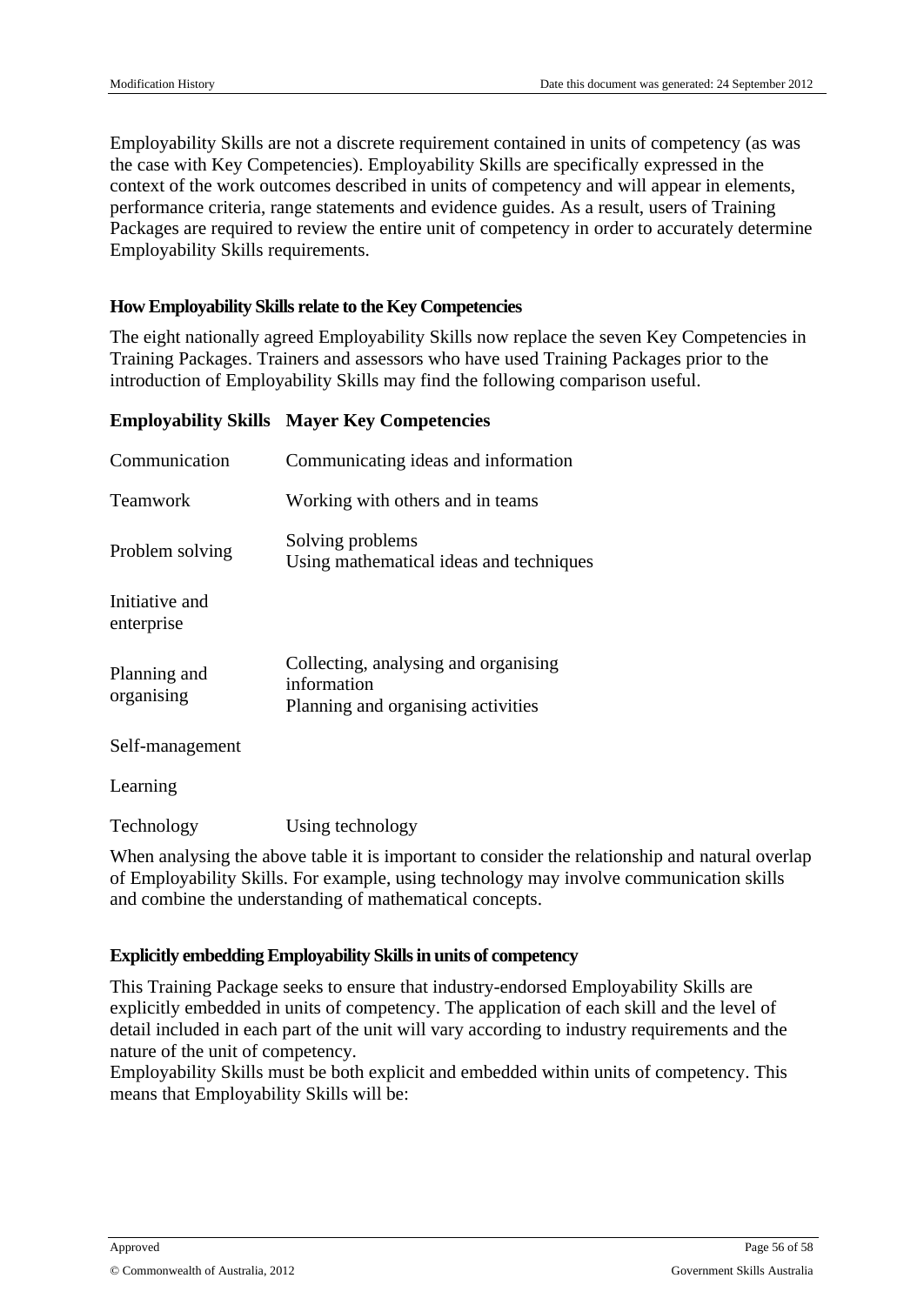- embedded in units of competency as part of the other performance requirements that make up the competency as a whole
- explicitly described within units of competency to enable Training Packages users to identify accurately the performance requirements of each unit with regards to Employability Skills.

This Training Package also seeks to ensure that Employability Skills are well-defined and written into units of competency so that they are apparent, clear and can be delivered and assessed as an essential component of unit work outcomes.

#### **Sample unit of competency componentsshowing Employability Skills**

The following table shows the sequence of a unit of competency, and each cell contains text taken from a range of units. It provides examples of where and how various Employability Skills could be embedded in each component.

Please note that in the example, the bracketed Employability Skills are provided for clarification only and would not be present in units of competency within this Training Package.

| <b>Unit Title</b>                       | Give formal presentations and take part in meetings (Communication)                                                                                                                                                                                                                                                                                                                                                                                                                                                                   |
|-----------------------------------------|---------------------------------------------------------------------------------------------------------------------------------------------------------------------------------------------------------------------------------------------------------------------------------------------------------------------------------------------------------------------------------------------------------------------------------------------------------------------------------------------------------------------------------------|
| <b>Unit Descriptor</b>                  | This unit covers the skills and knowledge required to promote the use and<br>implementation of innovative work practices to effect change. (Initiative<br>and enterprise)                                                                                                                                                                                                                                                                                                                                                             |
| <b>Element</b>                          | Proactively resolve issues. (problem solving)                                                                                                                                                                                                                                                                                                                                                                                                                                                                                         |
| <b>Performance</b><br><b>Criteria</b>   | Information is organised in a format suitable for analysis and dissemination<br>in accordance with organisational requirements. (Planning and organising)                                                                                                                                                                                                                                                                                                                                                                             |
| <b>Range Statement</b>                  | Software applications may include email, internet, word processing,<br>spreadsheet, database or accounting packages. (technology)                                                                                                                                                                                                                                                                                                                                                                                                     |
| <b>Required Skills</b><br>and Knowledge | Modify activities depending on differing workplace contexts, risk situations<br>and environments. (Learning)<br>Work collaboratively with others during a fire emergency. (teamwork)<br>Instructions, procedures and other information relevant the maintenance of<br>vessel and port security. (Communication)                                                                                                                                                                                                                       |
| <b>Evidence Guide</b>                   | Evidence of having worked constructively with a wide range of community<br>groups and stakeholders to solve problems and adapt or design new solutions<br>to meet identified needs in crime prevention. In particular, evidence must be<br>obtained on the ability to:<br>assess response options to identified crime-prevention needs and<br>determine the optimal action to be implemented<br>in consultation with relevant others, design an initiative to address<br>$\bullet$<br>identified issues. (Initiative and enterprise). |

#### **Employability Skills Summaries and units of competency**